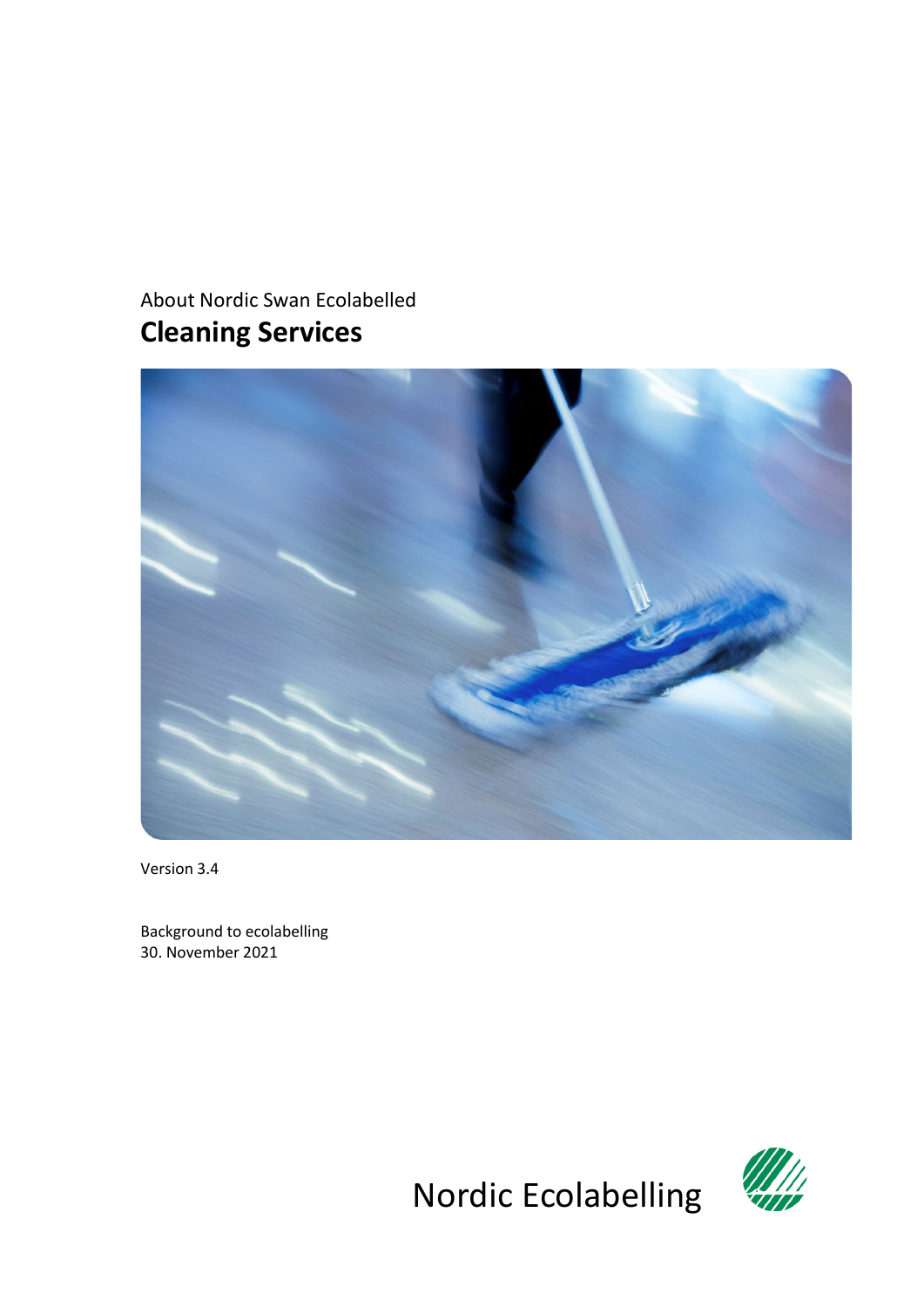## **Contents**

| 1    | Summary                                   | 3  |
|------|-------------------------------------------|----|
| 2    | Basic facts about the criteria            | 3  |
| 3    | The Nordic market                         | 6  |
| 4    | Other labels                              | 8  |
| 5    | About the criteria review/revision        | 9  |
| 6    | Environmental impact of cleaning services | 11 |
| 6.1  | Life cycle                                | 11 |
| 6.2  | Consumption of materials                  | 12 |
| 6.3  | Energy consumption                        | 12 |
| 6.4  | Health and working environment            | 13 |
| 6.5  | Waste                                     | 14 |
| 6.6  | Air environment                           | 14 |
| 6.7  | Aquatic environment                       | 14 |
| 7    | Background to the requirements            | 15 |
| 7.1  | <b>Functional unit</b>                    | 17 |
| 7.2  | Product group definition                  | 17 |
| 7.3  | General requirements of the applicant     | 18 |
| 7.4  | Requirements concerning chemicals         | 21 |
| 7.5  | Transport requirements                    | 30 |
| 7.6  | Requirement concerning bags               | 33 |
| 7.7  | Use of ecolabelled products and services  | 34 |
| 7.8  | Calculation of points                     | 37 |
| 7.9  | Quality                                   | 37 |
| 7.10 | Ethics/working environment                | 40 |
| 8    | Changes compared to previous generation   | 43 |

<span id="page-1-1"></span><span id="page-1-0"></span>076 [Cleaning Services,](#page-0-0) version [3.4,](#page-0-1) 30 November 2021

# **Addresses**

In 1989, the Nordic Council of Ministers decided to introduce a voluntary official ecolabel, the Nordic Swan Ecolabel. The following organisations/companies hold responsibility for the official Nordic Ecolabelling system, and this responsibility is given to them by their respective country's government. For more information, see the websites:

#### **Denmark**

Ecolabelling Denmark Danish Standards Foundation Göteborg Plads 1, DK-2150 Nordhavn Fischersgade 56, DK-9670 Løgstør Tel: +45 72 300 450 info@ecolabel.dk www.ecolabel.dk

#### **Norway**

Ecolabelling Norway Henrik Ibsens gate 20 NO-0255 Oslo Tel: +47 24 14 46 00 info@svanemerket.no www.svanemerket.no

#### **Iceland**

Ecolabelling Iceland Umhverfisstofnun Suδurlandsbraut 24 IS-108 Reykjavik Tel: +354 5 91 20 00 ust@ust.is www.svanurinn.is

**Finland** Ecolabelling Finland

Urho Kekkosen katu 4-6 E FI-00100 Helsinki Tel: +358 9 61 22 50 00 joutsen@ecolabel.fi www.ecolabel.fi

#### **Sweden**

Ecolabelling Sweden Box 38114 SE-100 64 Stockholm Tel: +46 8 55 55 24 00 info@svanen.se www.svanen.se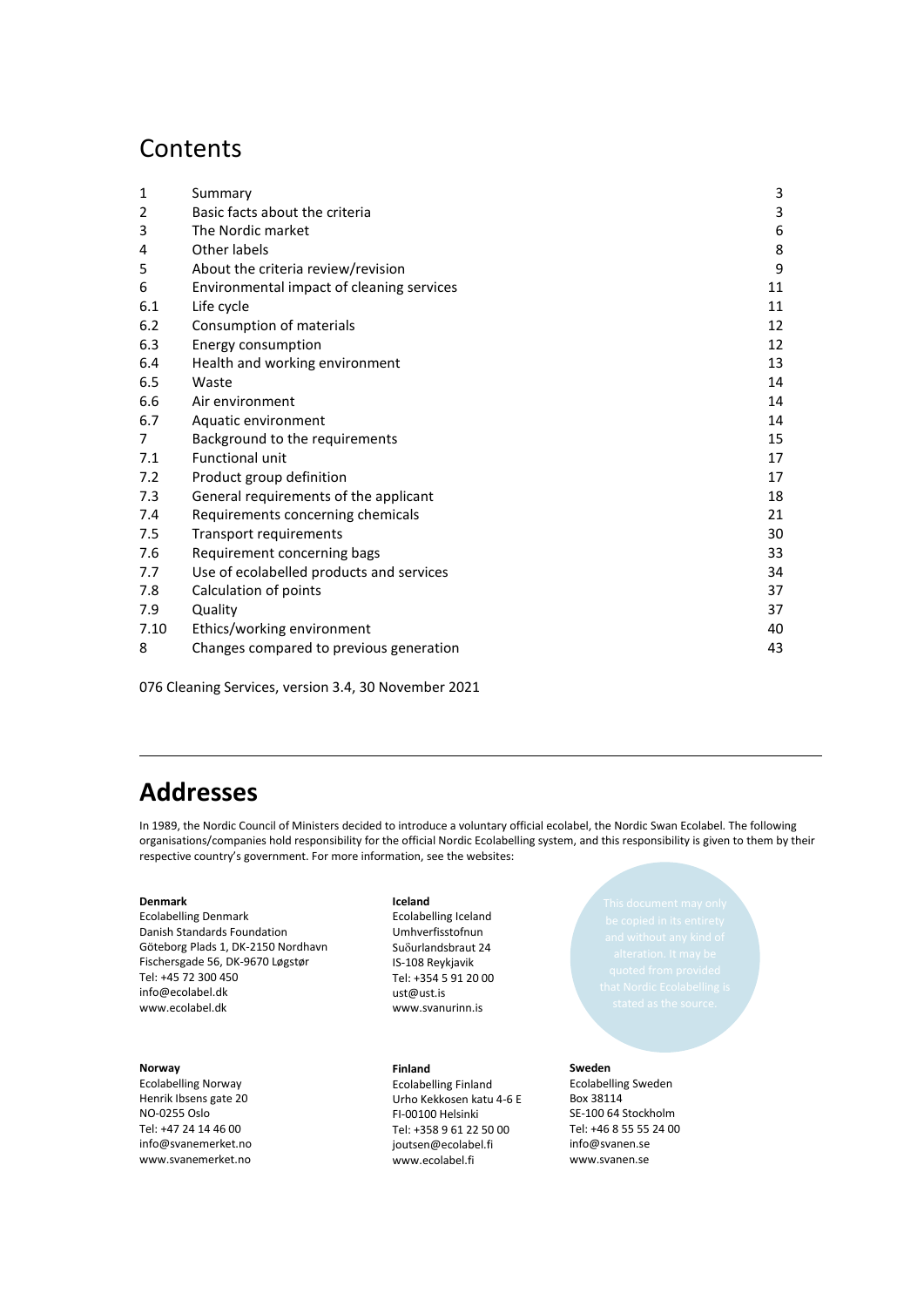## <span id="page-2-0"></span>1 Summary

Cleaning services concern many companies and employees in the Nordic region. Companies which offer ordinary cleaning and/or window cleaning can be Nordic Swan Ecolabelled. Ordinary cleaning concerns regular tasks that are necessary to keep an indoor area clean. Inspection, collection of refuse, general cleaning, floor care (including polish and wax removal) and cleaning of interior glass (such as glass walls in offices) are considered to be part of this. Inspection is where cleaning staff in principle only go through the room to check the need for cleaning and empty waste containers. Window cleaning is cleaning of window surfaces (interior and exterior).

Special cleaning (disinfection, etc.) is not included.

Requirements are made of such aspects as the constituent substances and properties of chemicals, and consumption of chemicals, bags and fuel. Use of ecolabelled products and services is encouraged. Requirements are also made of orderly operation and the use of subsuppliers.

The key differences between this generation and generation 2 of the criteria are:

- The product group has been expanded to also include window cleaning.
- The parameters for special cleaning have been adjusted, such that use of disinfectants is counted as special cleaning, and is thus not part of Nordic Swan Ecolabelled cleaning services.
- The definition of  $m^2$  cleaned has been made more specific and it is now clearer that inspection is included.
- It is now specified which chemicals must be included in the consumption of chemicals.
- Requirements for both the consumption of chemicals and the proportion of ecolabelled chemicals have been tightened.
- The requirements for chemicals' properties have been updated and tightened.
- Separate requirements for spray products have been introduced.
- Transport requirements provide for several types of fuel and have also been updated.
- It is now implemented requirements for subsuppliers that are not Nordic Swan Ecolabelled.

## <span id="page-2-1"></span>2 Basic facts about the criteria

## Products eligible for Nordic Swan Ecolabelling

Companies which offer ordinary cleaning and/or window cleaning can be Nordic Swan Ecolabelled. Ordinary cleaning concerns regular tasks that are necessary to keep an indoor area clean. Inspection, collection of refuse, general cleaning, floor care (including polish and wax removal) and cleaning of interior glass are considered to be part of this. Inspection is where cleaning staff in principle only go through the room to check the need for cleaning and empty waste containers. In this document, ordinary cleaning is called cleaning.

Cleaning may include, but is not limited to, areas such as workplaces, toilets, restaurants, hotels, schools or private homes.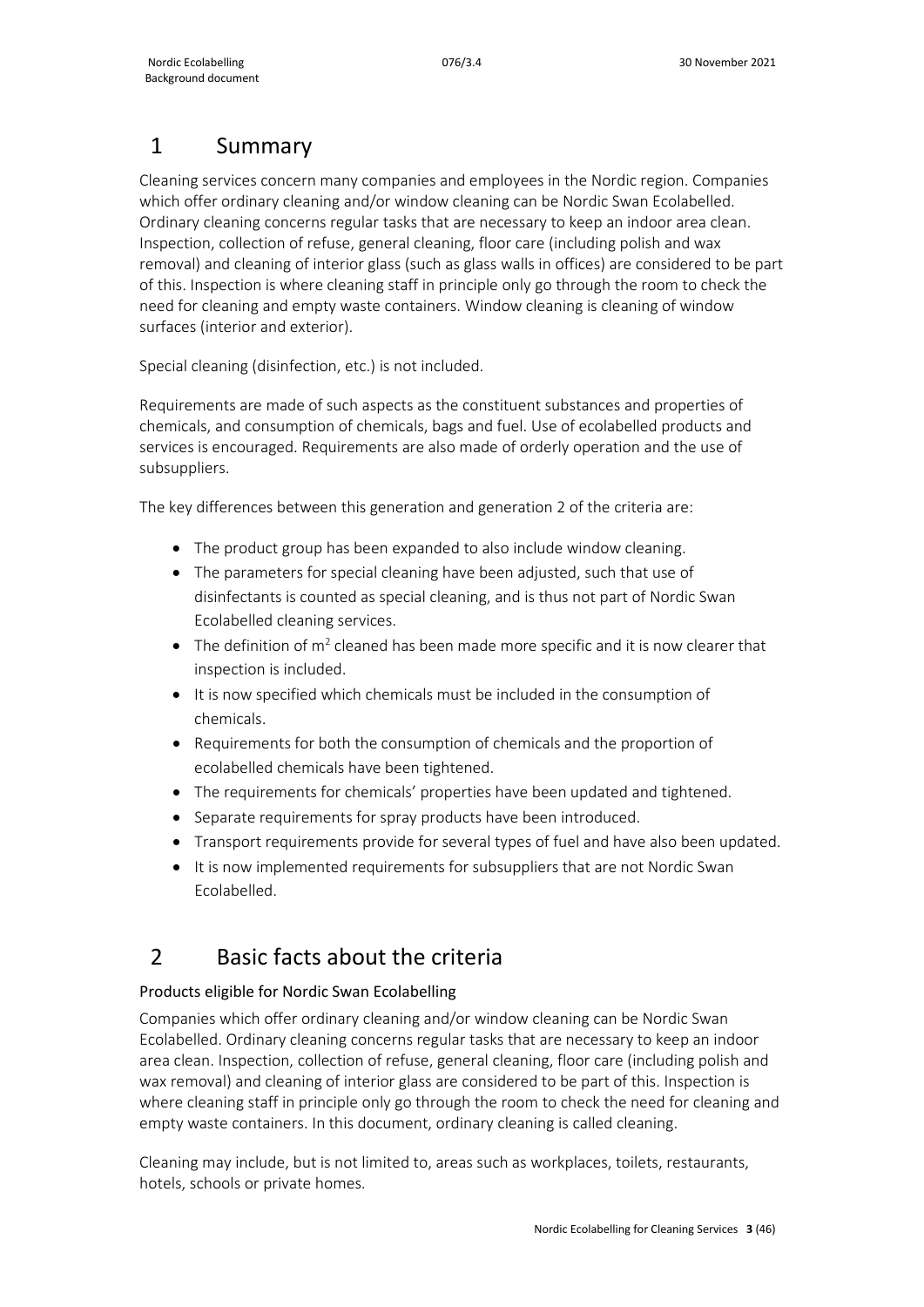Window cleaning is cleaning of window surfaces (interior and exterior).

If the company offers both ordinary cleaning (including floor care) and window cleaning, both of these services can be Nordic Swan Ecolabelled. Ordinary cleaning must always have a licence, while having a licence for window cleaning is optional. Window cleaning must meet all the obligatory requirements marked as "(W)" (all O requirements except O2, O9 and O13). Marketing of Nordic Swan Ecolabelled window cleaning can only occur if the window cleaning is included in the licence.

Special cleaning is not included in the product group. Nordic Ecolabelling considers the following types of cleaning to be special cleaning: Disinfection, stain removal on carpets, remediation work (for example mould and asbestos removal), clearing up after incidents (such as floods and fires), cleaning of ventilation ducts, cleaning of industrial production facilities (such as clean rooms, production facilities in the food and agriculture industry), façade cleaning and washing of buildings, and operating theatres. Areas that are included in a Nordic Swan Ecolabelled cleaning contract, but which require special cleaning for hygiene reasons, also count as special cleaning (e.g. kitchen areas in grocery stores), following approval by Nordic Ecolabelling.

This delineation makes it possible for cleaning targeted at private consumers, companies and the public sector to achieve Nordic Swan Ecolabelling.

An applicant cannot just Nordic Swan Ecolabel cleaning for a certain number of customers or one cleaning concept. Departments with their own accounts, such as regional departments, or other departments or divisions may, however, apply (on the understanding that these are separate economic profit centres). In such case, the name of the profit centre(s) for which the application is made must be stated on the application form.

An applicant is not prevented from also offering special cleaning or other services that are not covered by these criteria. But in such a case, these may not be marketed as part of the Nordic Swan Ecolabelled cleaning services. Only those that are included in the licence may be marketed as Nordic Swan Ecolabelled.

#### Justification for Nordic Swan Ecolabelling

A Nordic Swan Ecolabelled cleaning service:

- uses a large proportion of ecolabelled cleaning products
- minimizes the use of unnecessary chemicals
- minimizes environmental impact from transport
- has staff trained in both the environment and cleaning methods
- has quality system to ensure high quality cleaning

The environmentally impacted areas within cleaning services are: materials consumption, energy consumption, refuse formation, air and aquatic environment.

With regard to chemical cleaning agents, we know from the ecolabelling criteria for cleaning products that there is great variation in the adverse environmental impacts of the various cleaning agents.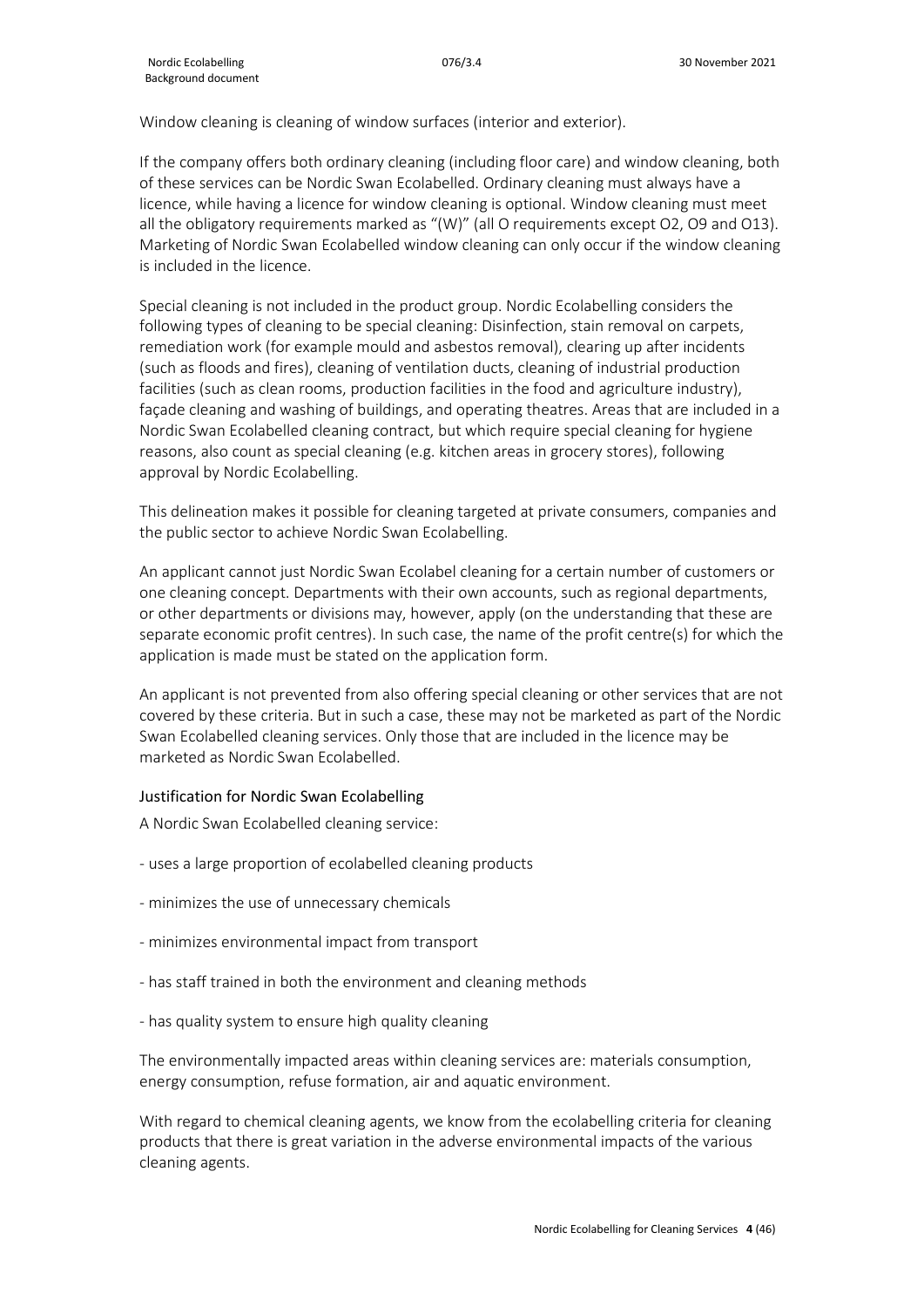Over-dosing of cleaning agents and unnecessary use of chemicals, where a microfibre cloth or ordinary water would be sufficient to deal with the problem, is also an area with potential for ensuring environmental improvements.

Refuse is an increasing environmental problem throughout the world and the cleaning industry also generates considerable amounts of refuse. In particular, the use of refuse bags has proved to account for 45% of cleaning companies' total refuse production. Consumption of refuse bags can be reduced in several ways.

The criteria document for cleaning services provides good opportunities to ensure that cleaning companies change their use of chemical cleaning agents from more to less environmentally hazardous products. An appropriate environmental level is ensured by increasing the proportion of ecolabelled products and setting requirements for products that are not ecolabelled.

The criteria for cleaning services ensure low consumption of chemicals, by making requirements of the overall consumption of chemicals per square metre of area cleaned. The criteria also ensure low fuel consumption in cleaning companies. They also ensure low refuse production with regard to bags by setting requirements of the number of bags that may be used per square metre cleaned.

No requirements are set concerning water consumption. First of all, there is very little opportunity to manage requirements concerning water. Cleaning companies tap water at their customers' premises and therefore have no immediate statistics for water consumption. In addition, a requirement concerning water consumption might entail increased use of less concentrated chemical cleaning agents, in order to save the water added. This would lead to unnecessary additional transport of water in non-concentrated chemical cleaning agents, leading to another environmental problem.

The criteria do make indirect requirements of water consumption, however, since we set requirements of the amount of chemicals that may be used per square metre. Since most chemical cleaning agents must be diluted with water, a requirement for low consumption of chemicals per square metre will also entail low consumption of water.

The criteria for cleaning services emphasise that the cleaning company's staff receive training, and that the cleaning service's customers are offered information.

So it is possible to manage cleaning services towards more sustainable development via ecolabelling criteria.

#### Criteria generation and validity

The first generation of the criteria for cleaning services was adopted on 17 December 2002.

Generation 2 of the criteria was adopted on 17 March 2009 and expires on 31 October 2017.

The key changes from generation 1 to 2 were the tightening of the chemical consumption requirements and the requirement for an increased proportion of ecolabelled chemicals. Other new features were requirements for Euronorm IV vehicles, ethical requirements and the possibility of scoring points by purchasing ecolabelled products or services.

#### Nordic Swan Ecolabelling licences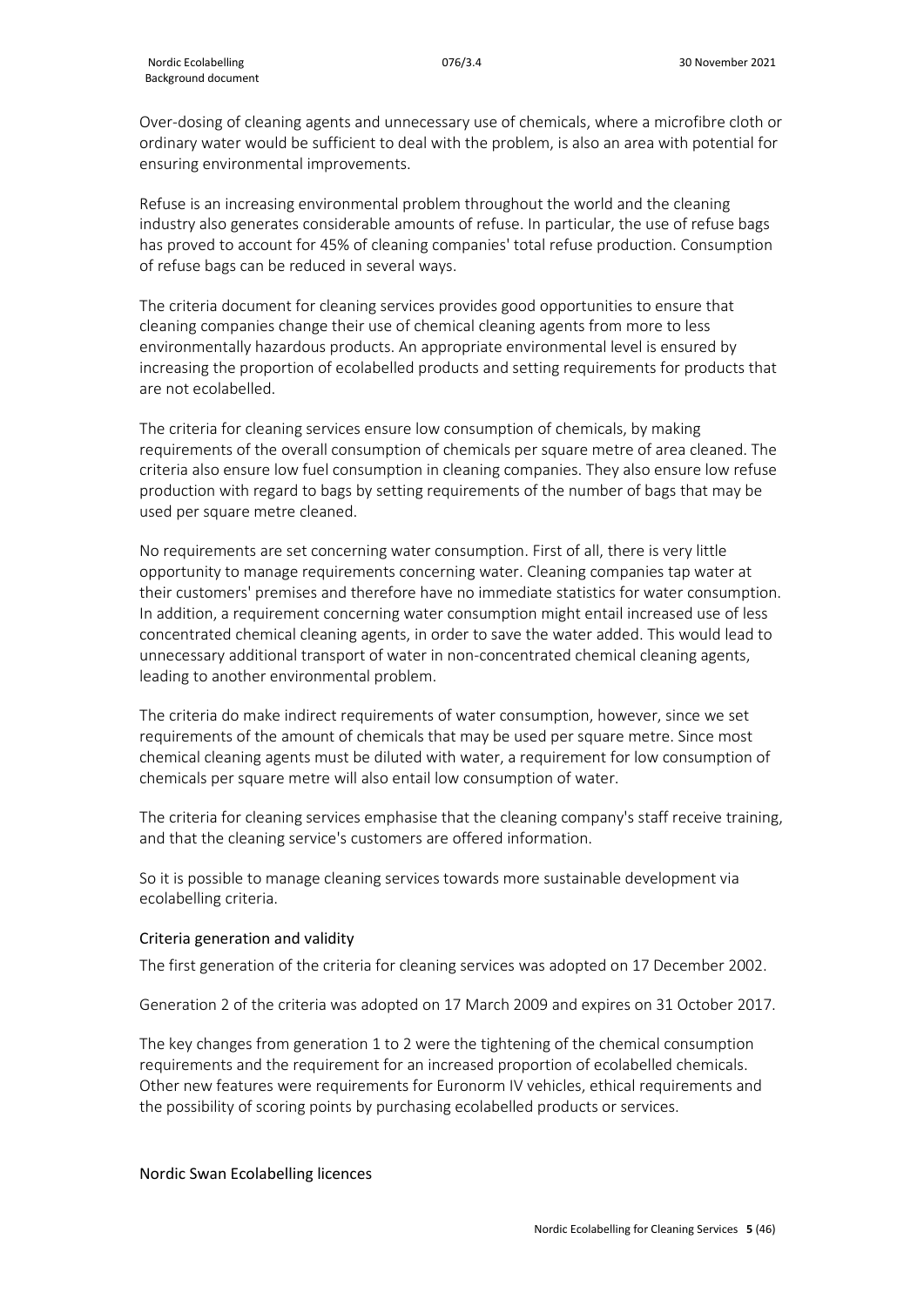The numbers of licences by country in the Nordic region in 2008 and in December 2015 are shown in the following table. As shown, there has been a large increase in the number of licences. An important reason for this is the increased demand for ecolabelled cleaning in new invitations to tender.

| Country      | No. of licences in 2008          | No. of licences as of 2.12.2015 |
|--------------|----------------------------------|---------------------------------|
| Denmark      | 1 (had 2 up to February<br>2007) | 10                              |
| Norway       | 3                                | 17                              |
| Sweden       | 9                                | 25                              |
| Finland      | $\mathbf{1}$                     | 3                               |
| Iceland      | $\mathbf{1}$                     | $\overline{7}$                  |
| <b>TOTAL</b> | 15                               | 62                              |

#### **Table 1 Licences in the Nordic region**

## <span id="page-5-0"></span>3 The Nordic market

The Nordic cleaning sector is characterised by a few large operators in each country, and many small companies, right down to 1-3 employees. The large companies dominate the cleaning sector, while many of the several thousand other companies are very small.

The services are often sold via invitations to tender and large contracts, in both the private and public sectors.

Since 2012, there has been a very considerable increase in the sector's use of the Nordic Swan Ecolabel, especially in Sweden, Denmark and Norway.

### The sector

Table 2 presents an overview of cleaning companies in the Nordic countries in 2012. As far as Nordic Ecolabelling is aware, there have been no major changes since then and up to 2015.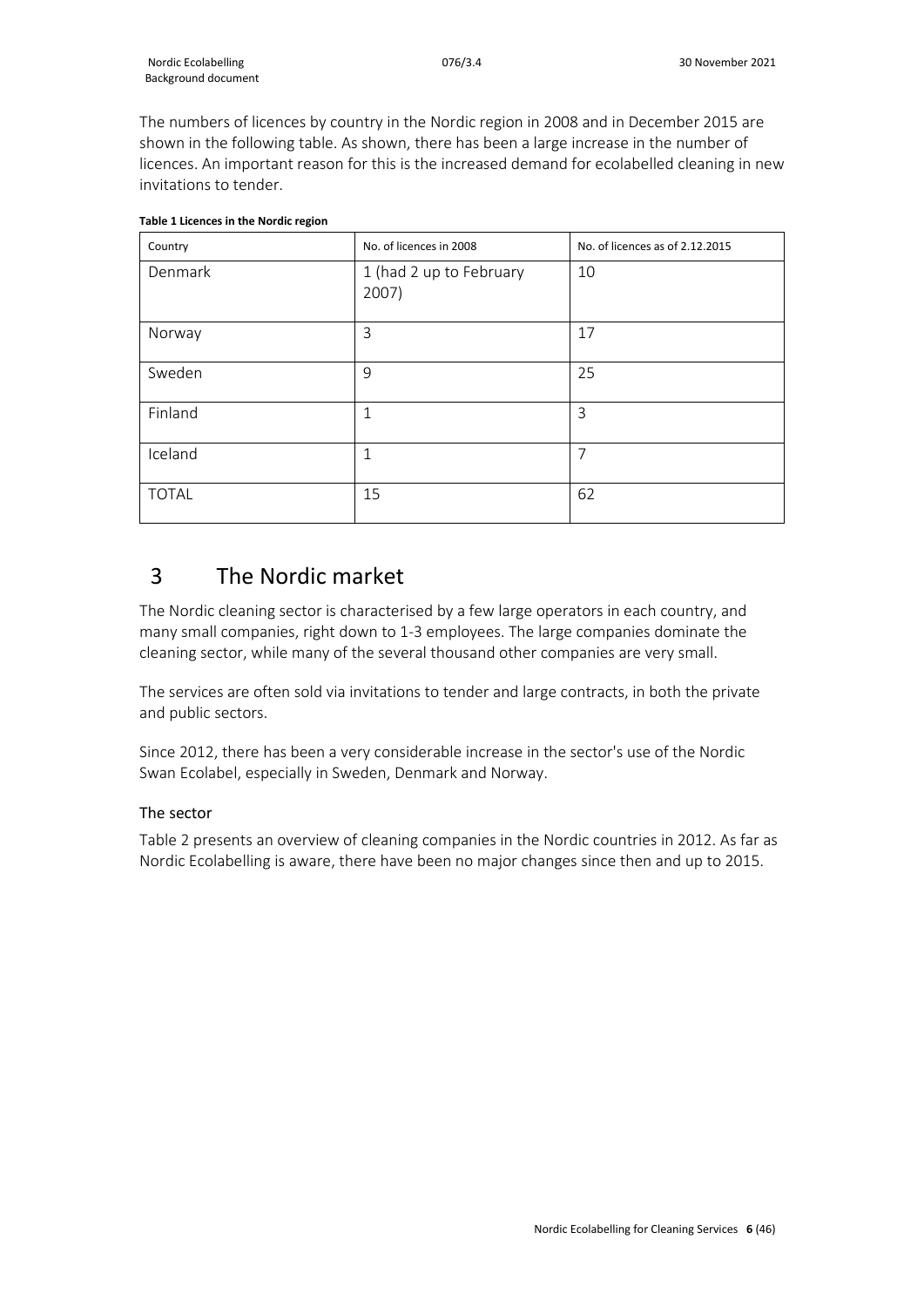#### **Table 2 Overview of cleaning companies in the Nordic region**

| Country | Number of companies                                                | Large operators                                                                                                                                                                                |
|---------|--------------------------------------------------------------------|------------------------------------------------------------------------------------------------------------------------------------------------------------------------------------------------|
| Denmark | 8000                                                               | 149 in SBA (Servicebranchens Arbeidsgiverforening,<br>which is part of the Confederation of Danish<br>Industry) and 160 in RSBA (Rengøringsselskabernes<br>Branche- og Arbejdsgiverforening)** |
| Finland | 4250                                                               | 6 large operators                                                                                                                                                                              |
| Norway  | 7549*                                                              | 20-30 large operators                                                                                                                                                                          |
| Sweden  | 1,880 limited liability<br>companies with over<br>41,000 employees | 46 large companies with over 100 employees                                                                                                                                                     |

\*prof.no.

\*\*Feb 2012 according to SBA's and RSBA's websites.

#### Purchasers

The services are often sold via invitations to tender and large contracts, in both the private and public sectors. Tenders are submitted by the producers of the services, and they purchase the relevant materials (cleaning agents, chemicals, etc.) and consumables.

#### Market development

There is an increased tendency for larger, broader service contracts to be established in Denmark and Norway. This is due, among other things, to how customers (companies) join forces as larger entities/chains, and are thus interested in a contractor with one operator for the entire chain. This is probably a tendency that will also be seen in the other Nordic countries. This tendency can be expected to lead to increased consolidation in the overall sector.

The trends indicate greater use of microfibre, greater use of machines, more advanced polishing and a cautious approach to use of nanomaterials and agents. There is also a trend for greater use of wet wipes.

A clear majority of the companies have increased their range of services (which means that they offer other services besides cleaning) in recent years, and many of them also plan to increase their range of services in the future. This trend has been ongoing for some time, and this development is set to continue. A number of customers request several services from the same company, and many companies are interested in selling additional services to the customer. This is also one of the reasons for the growth in the sector, since several companies offer other services besides traditional cleaning.

Cleaning on average accounts for 70% of the companies' revenue. The most common services besides ordinary cleaning are floor care, catering and window cleaning. It has become more common to work as a subsupplier, but also to use subsuppliers.

Today, almost one half of the companies in the sector use subsuppliers so as to be able to offer other types of services, and many of the companies themselves are used as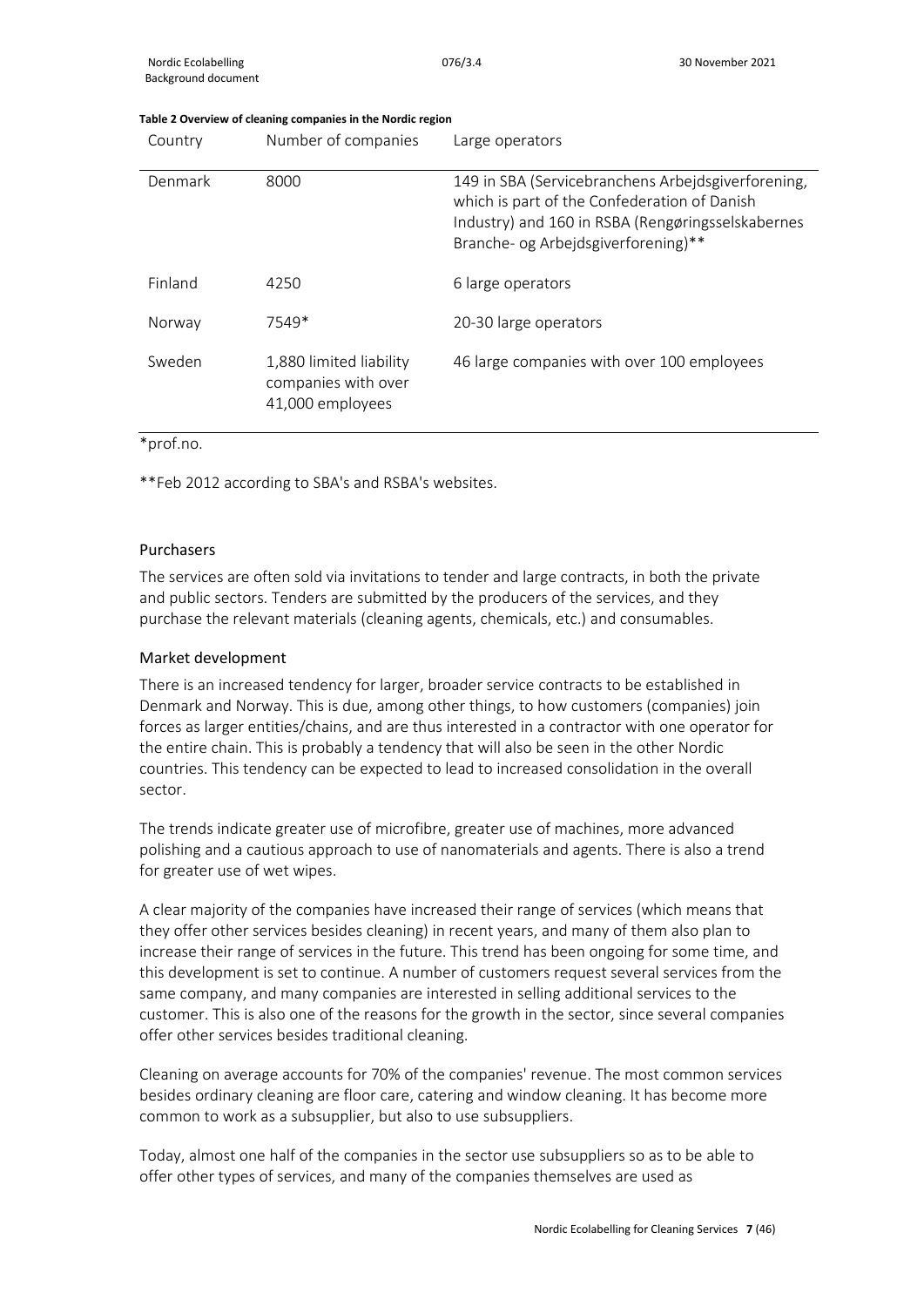subsuppliers. As the companies increase their range of services, so-called service companies are becoming more and more common.

## Environment as a parameter of competition

Within the cleaning sector, many companies use environmental arguments in their marketing, but rarely as the only key argument. Quality, and to some extent price, are also important arguments. The environmental argument is nonetheless often used, especially in order to win public tenders. In Finland, on the other hand, the sector has a more hesitant view of Nordic Swan Ecolabelling of cleaning services as a competitive advantage.

## Nordic Swan Ecolabelling procurement network

In recent years there has been very strong development with regard to the sector's use of the Nordic Swan Ecolabel, in the first instance due to the nationally established procurement networks for private companies which, via membership of the Nordic Swan Ecolabelling procurement network, undertake to increase the ratio of ecolabelled products and service which they procure. This has increased the motivation for a number of cleaning companies to become Nordic Swan Ecolabelled, including some of the market's largest operators. The fact that an increased number of cleaning companies have achieved Nordic Swan Ecolabelling via procurement networks has subsequently had derived effects in the market, where the competing cleaning companies have also begun to take an interest in Nordic Swan Ecolabelling. There is thus a clear expectation that the number of Nordic Swan Ecolabelled cleaning services in the Nordic region will continue to increase.

## The new EU public procurement directive

Another major and potentially important factor for the further future success of the Nordic Swan Ecolabel within the sector is the new EU public procurement directive. This considerably improves opportunities for public procurement officers to stipulate Nordic Swan Ecolabelling in their invitations to tender for cleaning services. This directive has now been implemented in Denmark is expected to be adopted by Norway during 2016, which will make it possible to require Nordic Swan Ecolabelling for public procurement of services.

## Stakeholders

Public procurers such as healthcare facilities, municipalities and ministries, but also large private companies, will be able to require ecolabelled cleaning services, especially via the Nordic Swan Ecolabel's procurement club.

## <span id="page-7-0"></span>4 Other labels

## $EU$  Ecolabel<sup>[1](#page-7-1)</sup>

EU Ecolabel has decided to develop criteria for cleaning services, but these are not yet published.

## The USA's Green Seal environmental label<sup>[2](#page-7-2)</sup>

In 2011, Green Seal published a version 2 of the criteria for Commercial and Institutional Cleaning Services (GS-42). The product group includes indoor cleaning of companies and

<span id="page-7-1"></span><sup>1</sup> http://ec.europa.eu/environment/ecolabel/

<span id="page-7-2"></span><sup>2</sup> http://www.greenseal.org/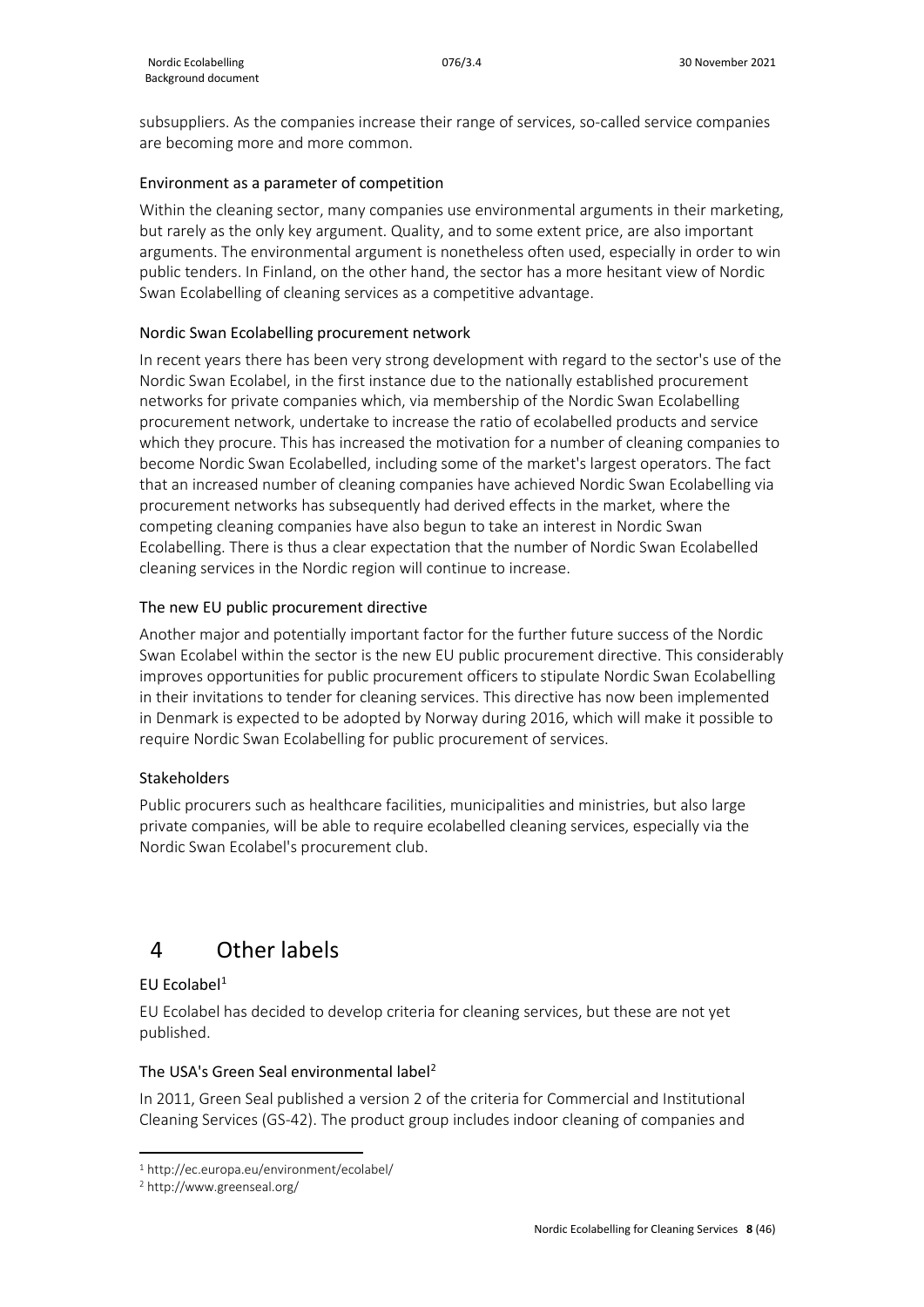institutions, and also cleaning and maintenance of outdoor car parks and gardens. To a great extent, Green Seal's requirements concern fixed cleaning methods and routines, with very few actual environmental requirements.

## New Zealand's Environmental Choice (EC)[3](#page-8-1)

In 2009, New Zealand's Environmental Choice (EC) set out criteria for cleaning services. The product group definition is very similar to the Nordic Swan Ecolabel's. As in the case of Green Seal, the number of actual requirement levels is very low, but the requirements instead concern the company's procurement policies and the routines of the cleaning company to ensure focus on the environment and health.

#### Sector schemes

In Sweden, SSEF (Sveriges Städentrepenörers Förbund (Swedish Association of Cleaning Contractors)) recommends that the member companies draw up their own environmental programmes. These programmes can typically include:

- Working environment and environmental policy
- Environmentally-sound cleaning agents
- More ecofriendly cleaning methods
- Sorting of waste at source and waste recycling
- Energy issues
- Knowledge of environmental issues and legislation
- Certification

There are also many cleaning companies that claim to be ecofriendly, since they use ecolabelled products.

## <span id="page-8-0"></span>5 About the criteria review/revision

#### Goals of the criteria review/revision

Nordic Ecolabelling has evaluated the criteria for cleaning services, generation 2, in 2012 and 2015. There was particular focus on our current licence holders' levels in relation to the criteria. The evaluation showed that the requirements made are relevant, while the requirement levels should be tightened.

Key areas of focus of this revision are:

- A clearer definition of "square metres cleaned"

<span id="page-8-1"></span><sup>3</sup> http://www.environmentalchoice.org.nz/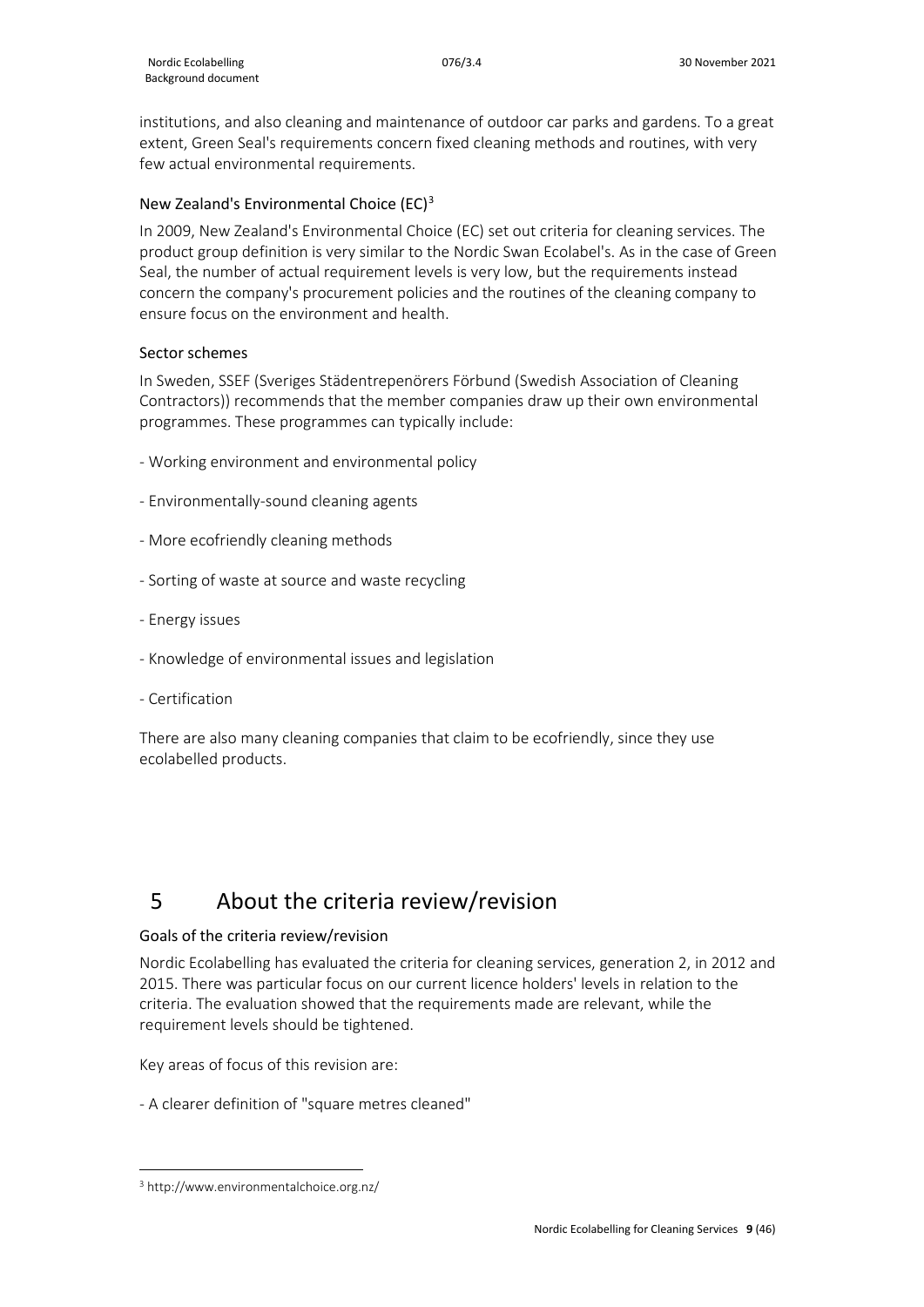- "What can be Nordic Swan Ecolabelled" work to include window cleaning
- Upper limit to consumption of chemicals
- Ratio of ecolabelled chemistry (with triviality limit)

- Assess the weighting of the individual point requirements for more optimum environmental impact

- On using subsuppliers – ensure greater manageability

#### About this criteria review/revision

The revision was performed as an internal Nordic Ecolabelling project, but with ongoing external contact and anchoring.

In particular, the knowledge of our licence holders was used.

Project participants:

Caroline Karlsson and Arne Godal shared the roles of PA (Nordic product manager) and PR (Nordic product adviser)

In addition, the PS (product specialists) Sami Karelathi (Finland), Elsa Levinson (Sweden), Tove Bræin (Norway) and Jeppe Frydendal (Denmark) contributed important information and input.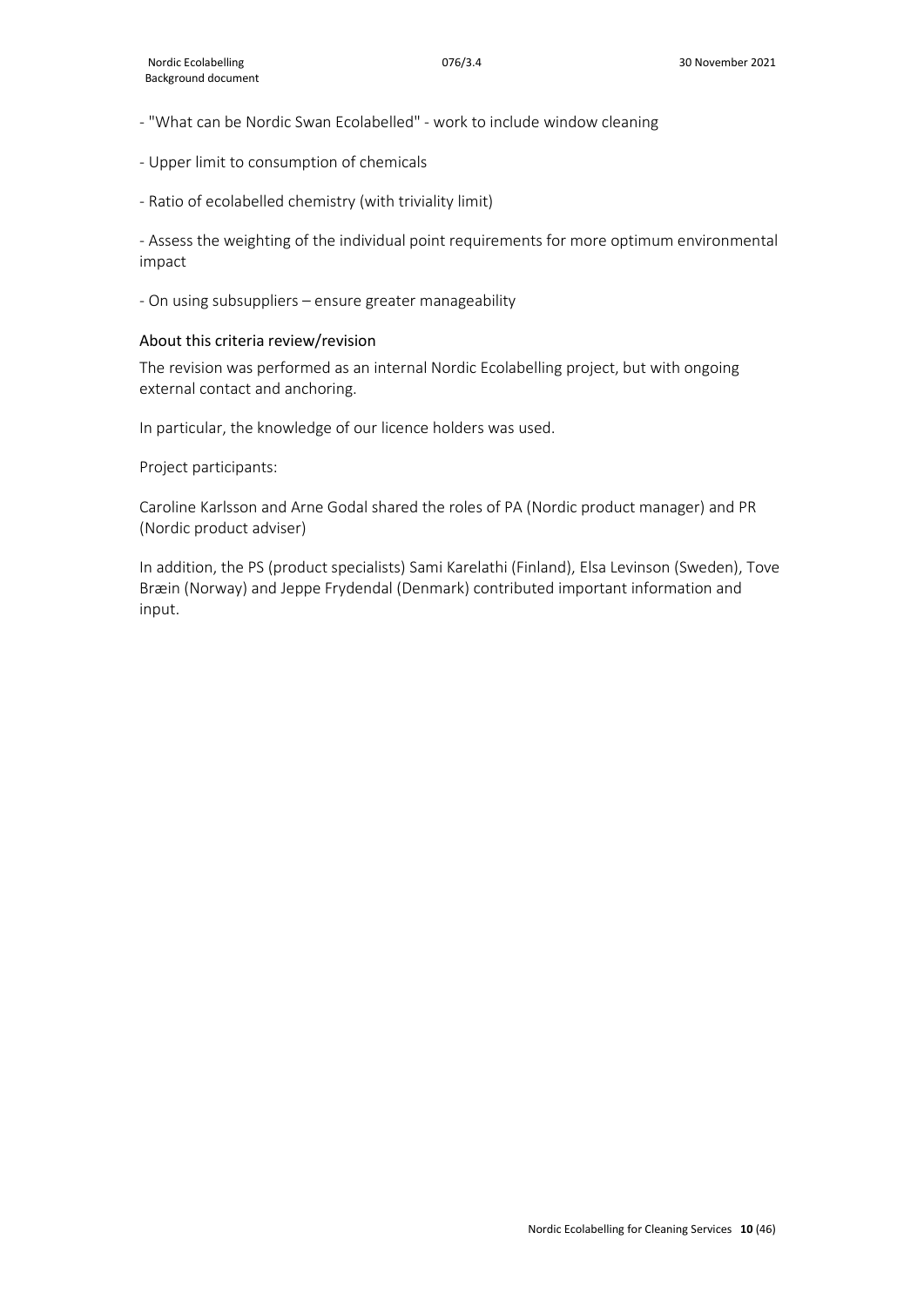# <span id="page-10-0"></span>6 Environmental impact of cleaning services

In overall terms, mapping of processes and materials in cleaning services would be as in figure 1.



Figure 1 Processes and materials in cleaning services

To the left are all the action parameters required to perform the cleaning work. To the right are the environmental impacts due to the cleaning process, such as emissions to air of volatile organic compounds from polishing agents, discharge of chemical cleaning agents to water, waste in the form of the cleaning equipment and machines used, and noise from e.g. highpressure cleaners.

Besides the impacts from the cleaning process, there are also impacts from all of the action parameters. This concerns the consumption of resources for e.g. staff, water and electricity. These are discharges from such processes as transport and washing. Production of e.g. electricity, equipment, machines, chemicals and clothing also entail environmental impacts.

It is difficult to say whether cleaning rooms for machines and cleaning trolleys are also an action parameter. Cleaning rooms typically contain slop sinks with cold and/or hot water, and shelves for storage of cleaning agents, cloths, mops, etc.

## <span id="page-10-1"></span>6.1 Life cycle

The cleaning service's life cycle is assessed in order to identify the most significant environmental and health impacts. The starting point was environmental goals and other principles described by Nordic Ecolabelling in the Environmental Philosophy (to minimise climate change, emissions of environmental toxins and hazardous compounds, etc.).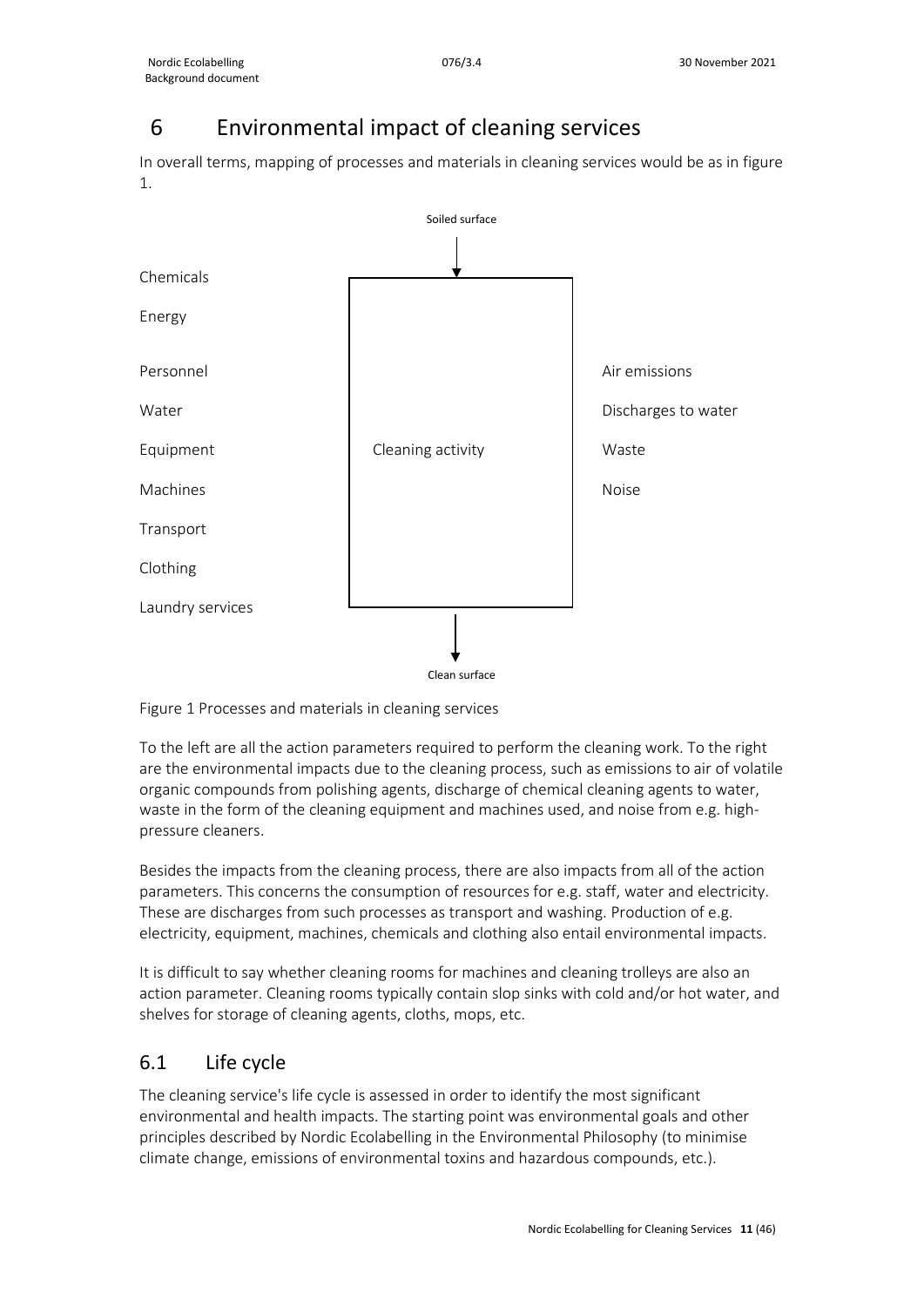Experience from the second generation has shown that these areas are still relevant parameters as the basis for requirements.

Based on this assessment and the mapping in the previous section, the important areas in the cleaning services' life cycle are as follows:

- Consumption of materials
- Energy consumption
- Health and working environment
- Generation of waste

- Air

- Aquatic environment

## <span id="page-11-0"></span>6.2 Consumption of materials

The principle consumption of materials concerns consumption of water, cleaning agents including packaging, and consumption of cloths and mop yarns and the laundry thereof. Plastic bags for collection of refuse and for wastepaper baskets also constitute significant consumption of materials.

According to calculations based on results from the market survey in conjunction with the development of the criterion for version 1 (figures from 2000), 11,000 tonnes of chemicals, calculated as dry matter, are used. Converted into liquid chemicals, this is in the range of 73,000 tonnes, if the average dry matter is 15%.

In Denmark, the trade organisation for cleaning agents states that in 2000 they sold 52,000 tonnes of cleaning agents to industry and institutions. This includes all chemicals in cleaning services and moreover also industrial degreasing agents, special cleaning agents for the food industry, detergents for industrial laundries, dishwashing detergents, etc.

This means that consumption of chemicals in cleaning services accounts for approximately 30% of all industrial and institutional laundry and cleaning chemicals in the Nordic region, if the Danish consumption is one fifth of the Nordic consumption.

The market survey also showed that 2 million tonnes of water are used for cleaning in the Nordic region. See also under waste concerning consumption of plastic bags and refuse sacks, packaging, cloths and mop yarns.

Relatively few chemicals are used for window cleaning. Deionised water without addition of chemicals is often used, according to contact with the sector in the summer of 2015.

## <span id="page-11-1"></span>6.3 Energy consumption

The principal energy consumption consists of energy for transport, heating of cleaning water, and energy consumption for cleaning machines and washing machines. Energy consumption to heat water is less significant, however, since typically water with a temperature of approximately 20°C is used.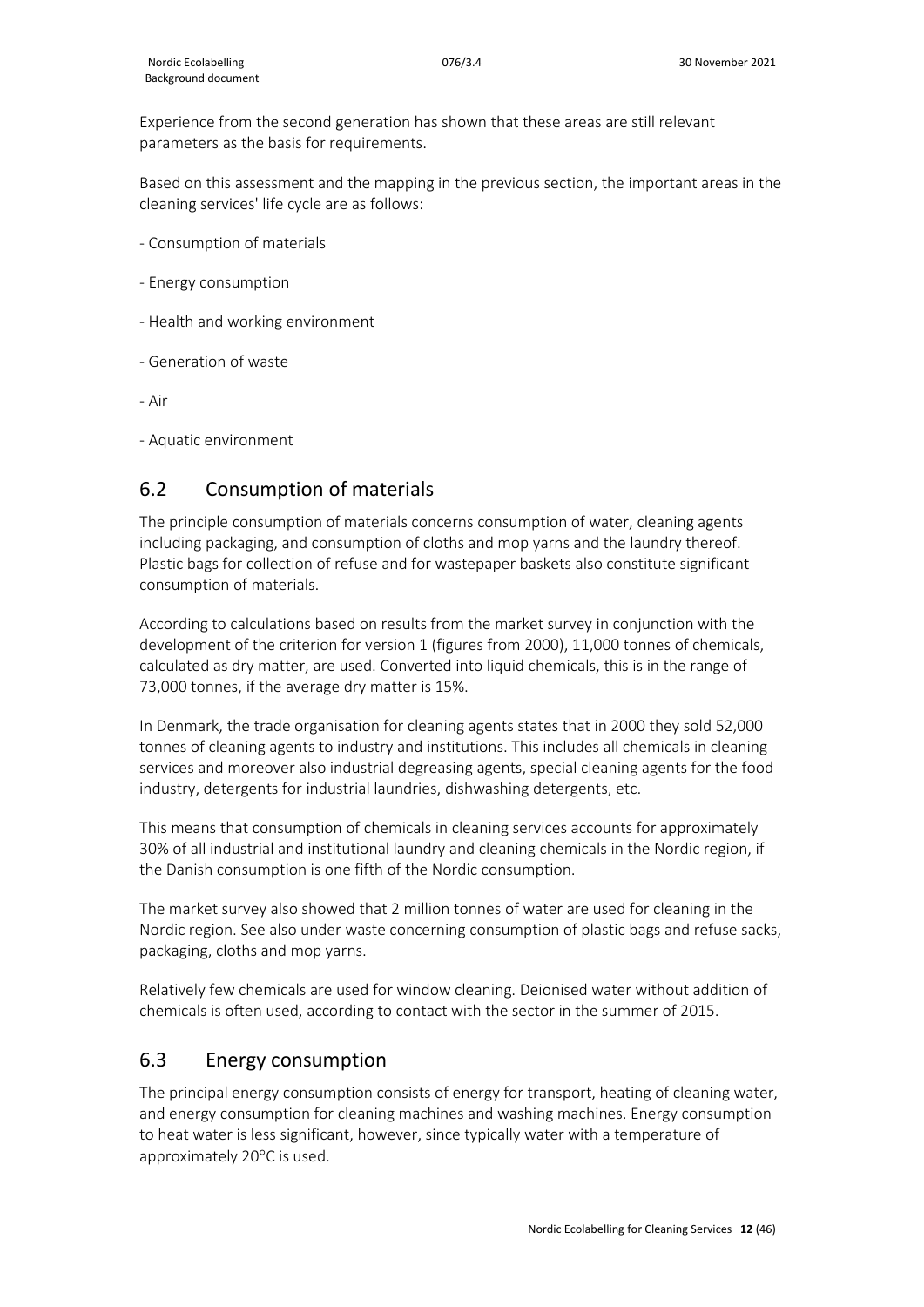According to calculations based on the market survey for cleaning services on review of the criteria for version 1 (figures from 2000), approximately 100 million litres of fossil fuels are used in the Nordic region for transport in cleaning companies. Based on the calculation that fossil fuel has a density of 0.8 tonnes per cubic metre, and a calorific value of 43 GJ per tonne, this gives energy consumption of 1 billion  $kWh^4$  $kWh^4$ .

This accounts for approximately 5% of the energy consumption for all passenger and commercial vehicles in the Nordic region. The figure is based on energy consumption in Denmark of 75 PJ for these vehicles, according to the Danish Energy Agency, and that energy consumption in the Nordic region is five times higher.

According to the survey, the energy consumption for cleaning machines and washing machines is 140 million kWh and is thus only just over 10-15% of the energy consumption for transport.

For window cleaning, the energy consumption is mainly considered to concern transport, and to a smaller extent the use of platforms and ion exchangers.

## <span id="page-12-0"></span>6.4 Health and working environment

Due to the large number of people engaged in cleaning, working environment conditions are a significant factor with regard to cleaning services. In overall terms, the health impacts of cleaning services can be categorised as the impact on people's health via the indoor climate, and impacts on the working environment.

Indoor climate problems may be due to the following:

- Inadequate cleaning
- Incorrect cleaning with adverse degasification and contamination with soap residues
- Risk of accidents due to slippery floors

The principal working environment impacts from cleaning work are ergonomic, psychosocial and impacts on the skin. It is typical that there is very little variation in the impact pattern.

Ergonomic impacts might be repetitive heavy lifting. Impacts on the skin are typically such substances as organic solvents, tensides (surfactants) and aromatics that can lead to problems. Water in itself also contributes to increasing the problems. Microfibre cloths can also degrease the skin and give "splinters" which affect the skin. These problems can normally be prevented by wearing gloves.

There is an overweight of female employees and the sector is known for short terms of employment.

In Denmark it is not uncommon for cleaning personnel to consist of 40-60% from another ethnic background, of whom one half cannot read Danish. The sector in the Nordic countries is also characterised by towards 90% unskilled workers, and inadequate literacy skills among immigrants.

<span id="page-12-1"></span> $4$  1 J = 2.78 10<sup>-7</sup> kWh.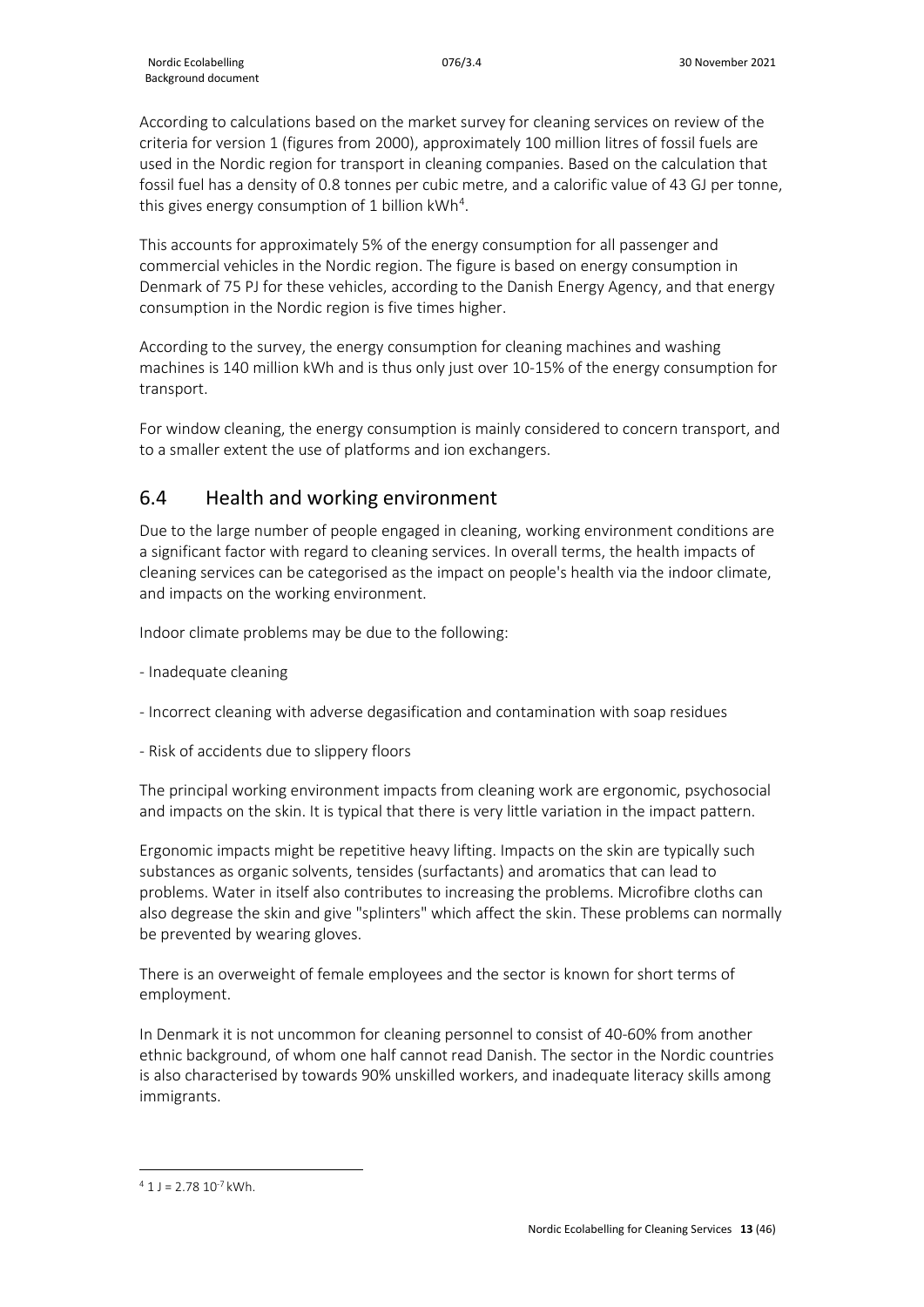In recent years there has been strong focus on moonlighting and poor working conditions for employees in the cleaning sector. This is not a direct environmental problem, but a working environment problem and social problem that Nordic Ecolabelling wishes to tackle. This can also very well end up as an environmental problem if employees who are employed on illegal terms do not receive sufficient training to be able to perform their work correctly. Nordic Ecolabelling wishes to ensure that the companies which apply for the Nordic Swan Ecolabel are serious companies with the right approach that do not just focus on the environment, but also on the employees' working environment.

On washing windows in high buildings, correct use of platforms and safety equipment are very important.

## <span id="page-13-0"></span>6.5 Waste

The materials which generate the greatest amounts of waste from cleaning are mainly plastic bags, packaging from cleaning agents, and cloths and mop yarns.

According to the market survey for cleaning services in conjunction with the criteria review of version 1 (figures from 2000) plastic bags and refuse sacks account for more than 85% by weight of the volume of waste from cleaning services. Plastic bags alone account for 45%. Cloths account for approximately 5%, chemical packaging for approximately 4%, and mops also for approximately 4%.

In conjunction with the criteria review of generation 1 (figures from 2000) the total amount of plastic bags consumed in the Nordic region was calculated at 16,000 tonnes, giving total waste production of approximately 35,000 tonnes per annum.

Window cleaning is expected to account for less waste.

## <span id="page-13-1"></span>6.6 Air environment

There are no major emissions to air from the actual cleaning process. The most important problems here are health problems due to vapours from cleaning agents. See the section about health.

Otherwise the most significant air pollution is from transport. Internal combustion engines in cars lead to emissions of carbon dioxide (CO2), carbon monoxide (CO), nitrogen oxides (NOx), hydrocarbons (HC), sulphur dioxide (SO2) and particles. Hydrocarbons comprise a large number of substances.

These substances entail global environmental problems in the form of the greenhouse effect, regional problems in the form of deforestation and over-fertilisation from acid rain and nitrogen deposits, and local damage in the form of health damage and damage to buildings. There is more to read about this in the Danish Ministry of Transport's TEMA2000 report.

Carbon dioxide emissions and thereby the greenhouse effect are directly related to fossil fuel consumption.

## <span id="page-13-2"></span>6.7 Aquatic environment

Virtually all chemicals from the cleaning process will end up in the aquatic environment, sooner or later. However, some chemicals will to a greater extent remain where the cleaning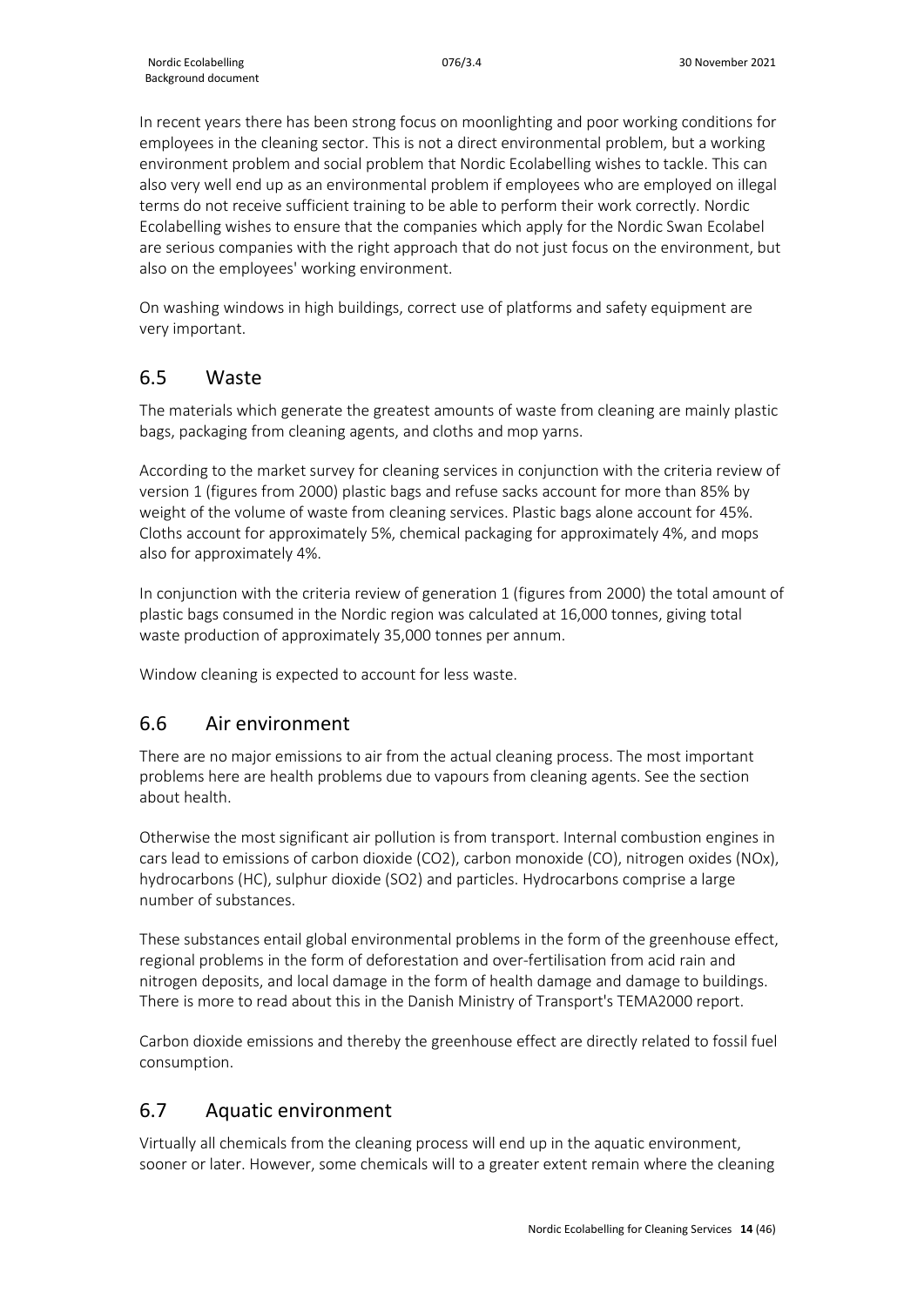took place – this e.g. applies to floor polish, but can later end up in the aquatic environment due to wear and cleaning.

Soiled cloths and mop yarns that are washed bring cleaning agents, water and dirt to the place where they are washed. Wastewater from the washing machines and laundries that are used thus accounts for part of the wastewater production.

Cleaning agents' and laundry chemicals' content of these substances thus to a greater or lesser extent constitute an ecotoxic impact on the aquatic environment.

In the first instance, Nordic Ecolabelling excludes substances and substance groups based on their classification and characteristics. But since there are substances that are not desirable and which are not clearly excluded by other requirements, they are gathered on a list of substances/raw materials that may not actively be added to the final product or the raw material.

To a great extent the same substances are excluded from Nordic Swan Ecolabelled cleaning agents (see page 25 of the Background to ecolabelling of cleaning agents, generation 5, 2013).

# <span id="page-14-0"></span>7 Background to the requirements

Nordic Ecolabelling sets requirements within several indicators, to cover the following areas. A mandatory requirement level is set for each indicator, and points are awarded for each indicator, with the points being added to a total number of points:

- Chemicals consumption
- Choice of chemicals
- Transport
- Proportion of ecolabelled products and services
- Window cleaning
- Bag consumption

By regulating these indicators, instead of specifying a number of mandatory measures, we to a greater extent allow the cleaning company to select the most suitable solution.

We have made the requirements of the indicators flexible by linking them up in a point system. This e.g. means that if a practitioner has many customers with heavy cleaning and thereby greater amounts of chemicals, this practitioner will receive adverse points for consumption of chemicals. On the other hand, there may be positive points for waste generation (bags), or use of many ecolabelled chemicals, and positive transport points. This means that, overall, the practitioner will not have problems with complying with the point sum requirement. To ensure that the practitioner can comply with the requirements of indicators and ensure good cleaning quality and reliable cleaning companies, the following qualitative requirements are also made:

- Training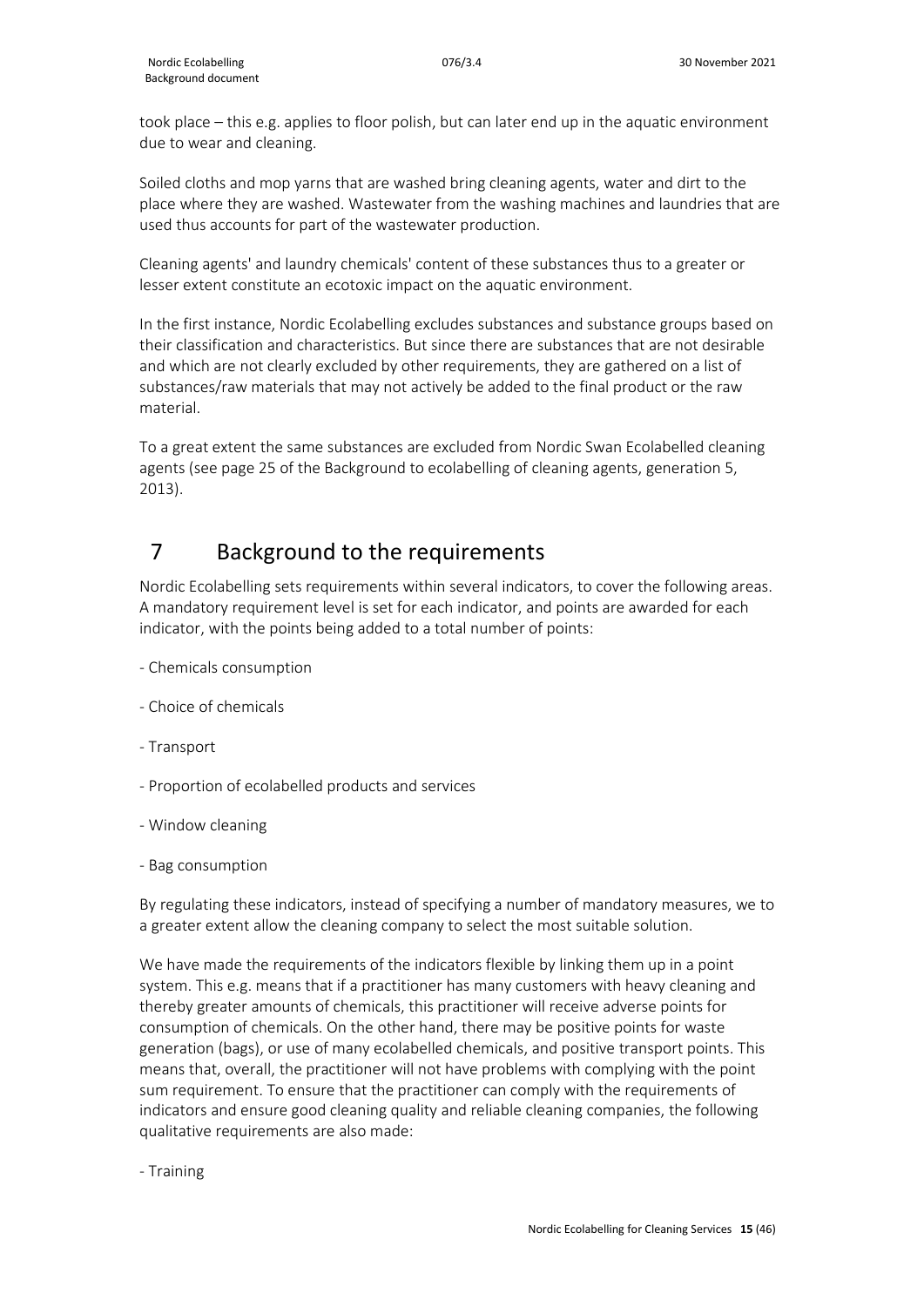- Follow-up on cleaning quality
- Written work instructions and chemicals information
- Ethical requirements to safeguard employees' conditions
- Subsuppliers

In general terms, the criteria are selected on the basis of assessment of the cleaning service's environmental impact through its life cycle. Other important conditions are that it must be possible to formulate clear criteria that can be documented and which give high credibility. If the Nordic authorities have legislation or specific goals or approaches in this area, this has also been taken into account.

There are also standard requirements to serve as a safety net for ecolabelling. These include the requirement of compliance with the official requirements.

Cleaning companies are often responsible for replenishing e.g. toilet paper, soap and paper towels at the customer's premises. If ecolabelled products are used in these cases, the cleaning company has an influence on further environmental benefits with regard to their services. In addition, the cleaning company will have a number of purchases that are related to the cleaning service and which can be made ecofriendly via ecolabelled products. This might e.g. be washing of mops at laundries, washing cars in ecolabelled car washing halls, and purchasing of ecolabelled workwear for cleaning personnel. If the cleaning company thinks of the environment right down to these details, Nordic Ecolabelling would like to reward this.

In recent years the cleaning sector has seen many examples of moonlighting. This presents competitive challenges for cleaning companies that do not use this illegal practice, and the employees' working conditions are very difficult to manage/control. There have also been examples of how cleaning companies have cheated employees of their salaries and of how cleaning companies make excessive requirements of the number of m2 the employees can clean in the course of a working day. This leads to attrition and stress for personnel. The project group has therefore introduced some requirements that will ensure, as far as possible, that Nordic Swan Ecolabelled cleaning complies with a number of ethical guidelines.

#### Window cleaning

This criteria-generation also allows for ecolabelled window cleaning if the applicant wants to. Often subsuppliers are used for such tasks. This may be relatively small companies with limited resources. By Nordic Swan Ecolabelling window cleaning you ensure focus on the choice of chemicals and serious subsuppliers that comply with regulatory requirements regarding workers and tax.

As several of the point requirements are not relevant for window cleaning, combined with the fact that we have no experience from this area, only the mandatory requirements (O1-O22) are required to be fulfilled for window cleaning. The mandatory requirements O2 (square metres cleaned), O9 (floor care agents) and O13 (point calculation) are excluded though, since they are not relevant.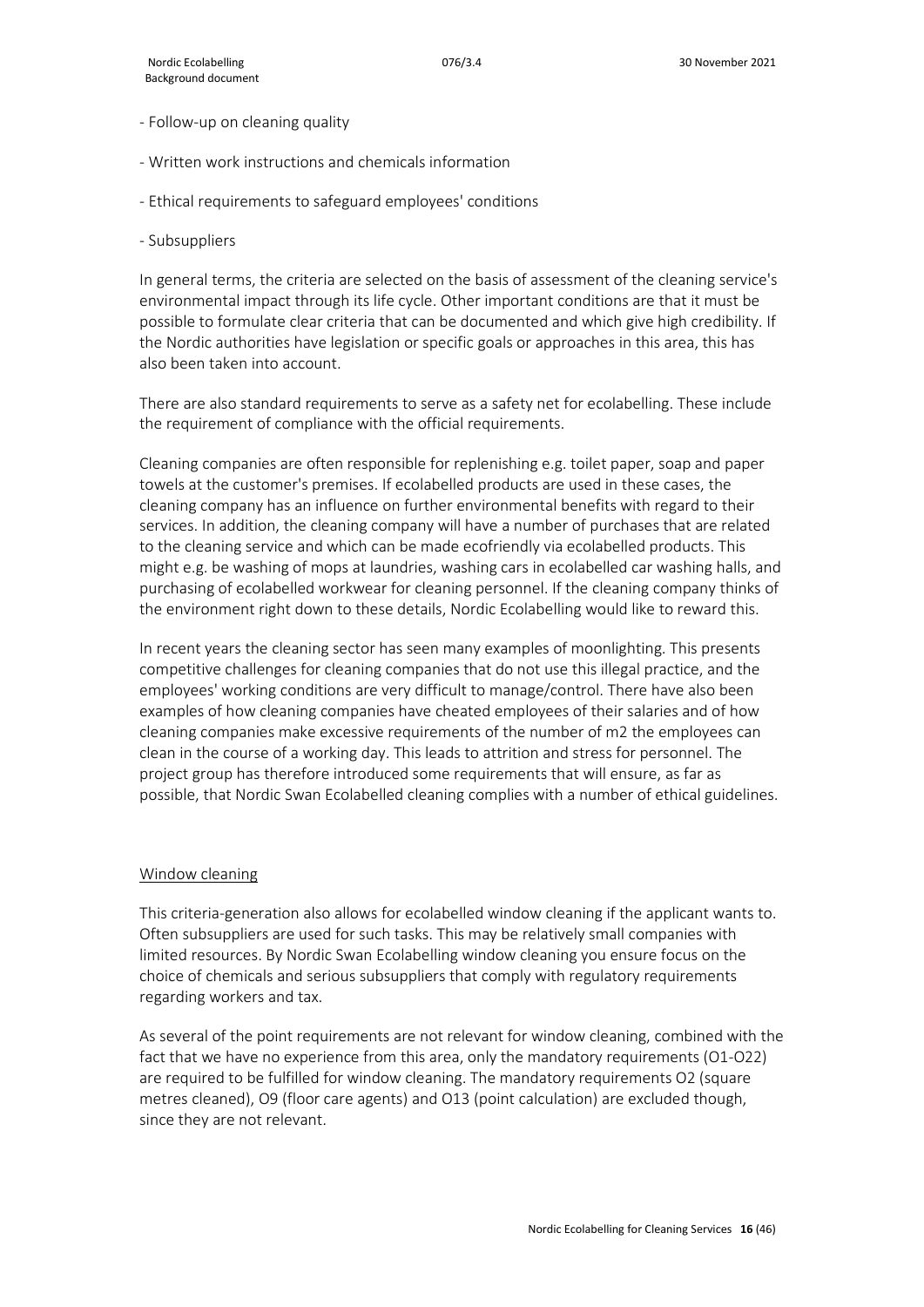## <span id="page-16-0"></span>7.1 Functional unit

Important principles in the work of developing the criteria were to have as little administration as possible. We have therefore given weight to requirements that are easy to document in terms of the information already held by the companies. The documentation will, for example, typically be based on financial information, such as the purchased quantities of chemicals, and so on.

Weight is also given to requirements that can be measured, and that ecolabelling of cleaning services is a supplement to environmental management. We have therefore related the requirements to a functional unit, which is the number of square metres cleaned, since the norm in the sector is to calculate contracts in square metres.

Today, cleaning companies have systems that can automatically calculate the number of square metres cleaned by the cleaning company on the basis of the contracts. This must be used to calculate the "unit" applied by the requirements, i.e. "per  $m<sup>2</sup>$  cleaned".

## <span id="page-16-1"></span>7.2 Product group definition

## What can be Nordic Swan Ecolabelled?

Companies which offer ordinary cleaning and/or window cleaning can be Nordic Swan Ecolabelled. Ordinary cleaning concerns regular tasks that are necessary to keep an indoor area clean. Inspection, collection of refuse, general cleaning, floor care (including polish and wax removal) and cleaning of interior glass are considered to be part of this. Inspection is where cleaning staff in principle only go through the room to check the need for cleaning and empty waste containers. In this document, ordinary cleaning is called cleaning.

Cleaning may include, but is not limited to, areas such as workplaces, toilets, restaurants, hotels, schools or private homes.

Window cleaning is cleaning of window surfaces (interior and exterior).

If the company offers both ordinary cleaning (including floor care) and window cleaning, both of these services can be Nordic Swan Ecolabelled. Ordinary cleaning must always have a licence, while having a licence for window cleaning is optional. Window cleaning must meet all the obligatory requirements marked as "(W)" (all O requirements except O2, O9 and O13). Marketing of Nordic Swan Ecolabelled window cleaning can only occur if the window cleaning is included in the licence.

Special cleaning is not included in the product group. Nordic Ecolabelling considers the following types of cleaning to be special cleaning: Disinfection, stain removal on carpets, remediation work (for example mould and asbestos removal), clearing up after incidents (such as floods and fires), cleaning of ventilation ducts, cleaning of industrial production facilities (such as clean rooms, production facilities in the food and agriculture industry), façade cleaning and washing of buildings, and operating theatres. Areas that are included in a Nordic Swan Ecolabelled cleaning contract, but which require special cleaning for hygiene reasons, also count as special cleaning (e.g. kitchen areas in grocery stores), following approval by Nordic Ecolabelling.

This delineation makes it possible for cleaning targeted at private consumers, companies and the public sector to achieve Nordic Swan Ecolabelling.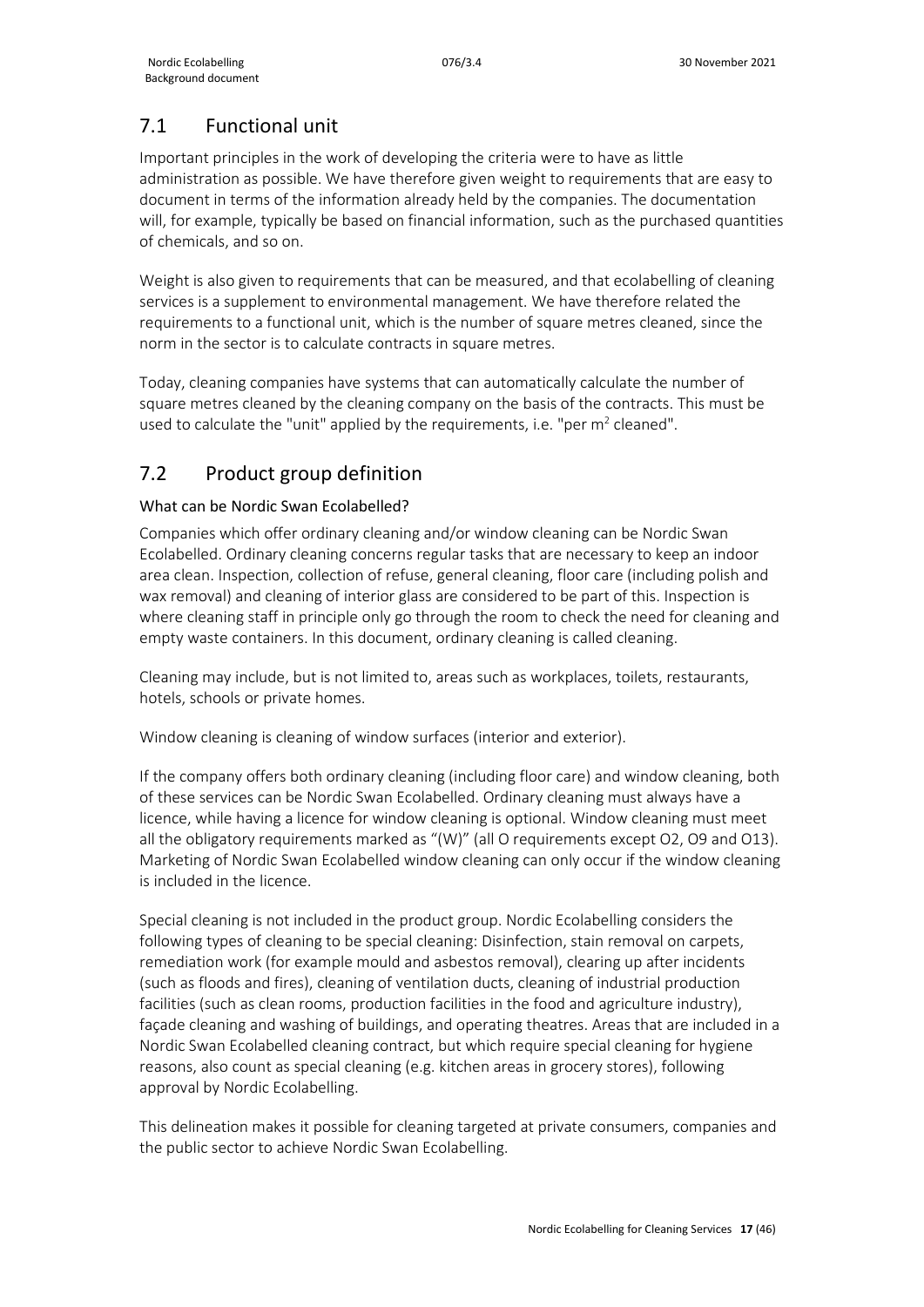An applicant cannot just Nordic Swan Ecolabel cleaning for a certain number of customers or one cleaning concept. Departments with their own accounts, such as regional departments, or other departments or divisions may, however, apply (on the understanding that these are separate economic profit centres). In such case, the name of the profit centre(s) for which the application is made must be stated on the application form.

An applicant is not prevented from also offering special cleaning or other services that are not covered by these criteria. But in such a case, these may not be marketed as part of the Nordic Swan Ecolabelled cleaning services. Only those that are included in the licence may be marketed as Nordic Swan Ecolabelled.

## Background to "What can be Nordic Swan Ecolabelled"

The product group comprises cleaning services, floor care (including polish and wax removal). Several relevant requirement parameters are identified for these: chemicals consumption, waste handling, transport, health and safety, and training. The stated environmental and health impacts are all relevant in relation to the environmental goals in Nordic Ecolabelling's Environmental Philosophy.

In conjunction with the development of the criteria for generation 3, the product group definition was expanded with window cleaning. There is great interest from the sector in Nordic Swan Ecolabelling of window cleaning.

Cleaning versus window cleaning: The smaller companies use very small subsuppliers for window cleaning and it will not be possible for them to force through Nordic Swan Ecolabelling for these small subsuppliers. Their larger competitors will have window cleaning in a separate, financially independent department, so that they would de facto be able to keep this area separate. Some of the large companies also use (large) subsuppliers for window cleaning. There is also a big difference between window cleaning (re environmental issues) and ordinary everyday cleaning. There is thus a need for separation of the two types of service (and for it to be possible to choose freely whether to Nordic Swan Ecolabel one, the other – or both).

Special cleaning such as disinfection (of e.g. swimming baths, saunas and hospitals) and so on is not covered by the requirements. This is among other things because the development of the EU's new biocide directive can be expected to entail that only a few biocides are approved. This is also an expensive process, and many adverse biocides will be stopped on environmental and health-related grounds.

It would be a major task to expand the product group with all types of special cleaning, while the environmental benefit might be relatively small. This is among other things because the range of chemicals used for special cleaning is very broad, and would require considerably expanded knowledge. Most of the cleaning which takes place lies within the "ordinary cleaning" definition, so that the work of obtaining licences within this cleaning area will yield far higher environmental gains for the resources used.

## <span id="page-17-0"></span>7.3 General requirements of the applicant

## O1 Description of the company and service (W)

The applicant must describe its company of cleaning services delivered, in accordance with Appendix 1. Also the use of subsuppliers must be described.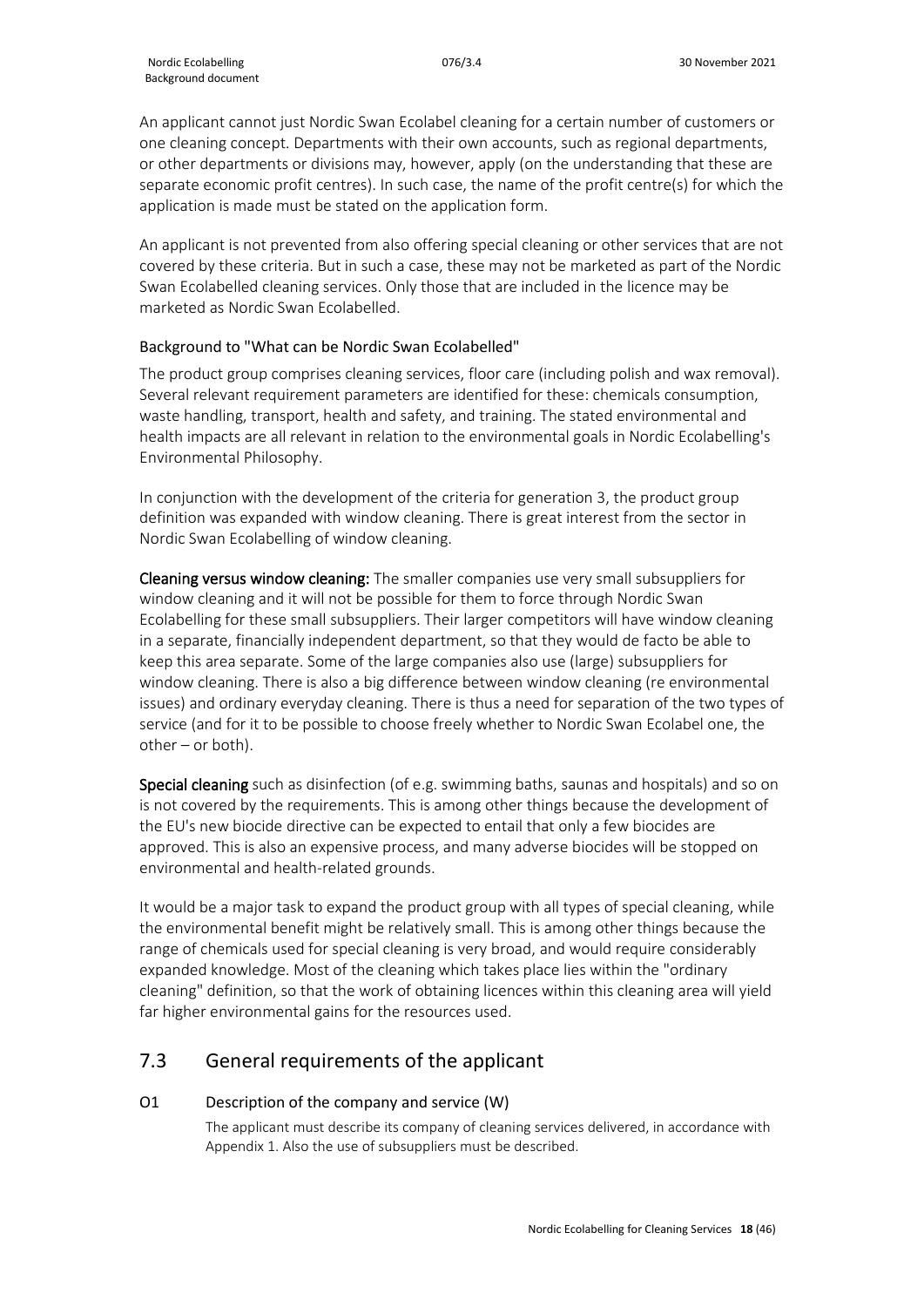*With "subsuppliers" means the service provider of cleaning services (external company who deliver services directly to the applicant's customers on behalf of the applicant and the applicant's risk and expense). See also requirement O21 for subsuppliers.*

 $\boxtimes$  Describe the company of cleaning services delivered and required to be Nordic Swan Ecolabelled, in accordance with Appendix 1.

#### Background to requirement O1 Description of company and service

The background to this requirement is, from the start, to have an overview of the company's activities and use of subsuppliers.

See also own requirements of subsuppliers that are not Nordic Swan Ecolabelled.

#### O2 Square metres cleaned

The applicant must calculate the number of square metres of floor area cleaned in one year.

*Square metres cleaned is the surface which is cleaned in accordance with the product group definition.* 

Window cleaning is exempt from requirement O2.

There are two alternative ways of calculating the number of square metres cleaned:

1) Based on details of cleaning frequency and square metres in the contracts. See the calculation example in Appendix 2.

2) Based on the number of production hours/FTEs:

Number of  $m^2$  in one year = number of FTEs x 330,000  $m^2$ 

*Number of FTEs is multiplied by a template value for FTEs (a full-time employee is estimated to clean 330,000 m2 per year).*

 $\boxtimes$  Report on the calculation of the number of square metres of floor area cleaned in the course of a year.

#### For alternative 1:

- $\boxtimes$  Overview (spreadsheet) of all customers showing the number of square metres cleaned per week or per month, and multiplied up for one year.
- ٩ Contracts stating the number of square metres are checked during inspection visits.

#### For alternative 2:

 $\boxtimes$  Overview of employees showing the ratio of an FTE they work.

#### Background to requirement O2 Square metres cleaned

#### Definition of square metres cleaned

Requirement O2 and the calculation of square metres cleaned are central to the criteria for cleaning services. Viewed from an LCA perspective, it is important to calculate the environmental impact in a functional unit which relates to the service. It is therefore appropriate to use " $m<sup>2</sup>$  cleaned" as this unit. The other requirements are related to this, which makes it possible to guarantee a low environmental impact per "functional unit".

Nordic Ecolabelling is aware that  $m^2$ -based cleaning is not optimum as there is a difference between e.g. deep cleaning, ordinary cleaning, floor care or vacuuming of carpets, and inspection, when cleaning staff in principle just go through the room to check that everything is OK, and empty waste containers.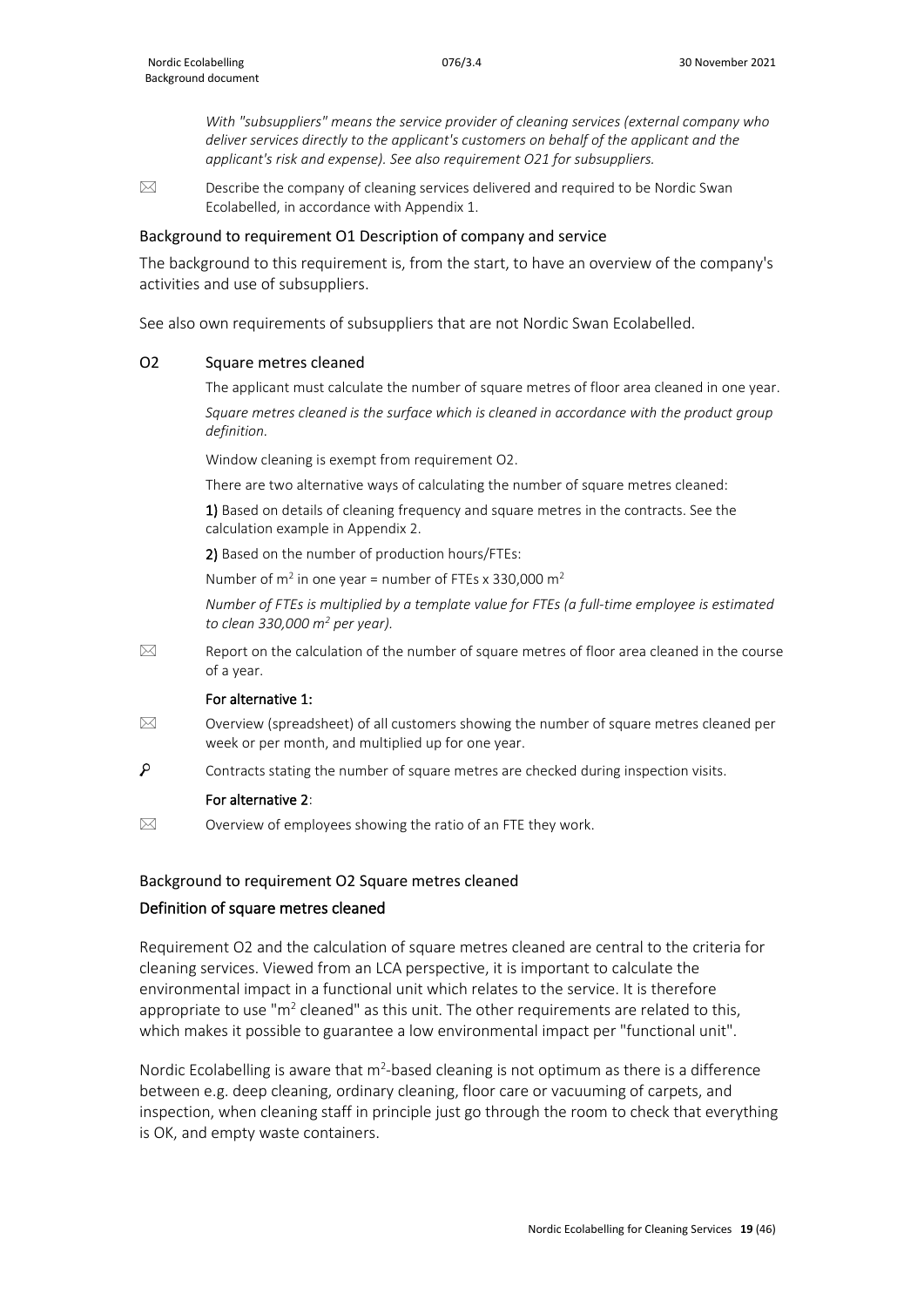Nordic Ecolabelling has identified two challenges relating to " $m<sup>2</sup>$  cleaned" as the functional unit:

- The risk that, for the same type of cleaning task, varying numbers of  $m<sup>2</sup>$  cleaned are reported (some may e.g. report both inspection and actual cleaning, and others only actual cleaning).

- The variation in consumption of chemicals between the different cleaning activities.

In order to resolve the first challenge and to ensure the Nordic Swan Ecolabel's credibility, it is important to have a clear definition of " $m<sup>2</sup>$  cleaned". This has therefore been clarified in this generation of the criteria.

In order to handle the second challenge, during the evaluation of generation 2 it was discussed how far the requirement should differentiate between the total number of  $m^2$  (for the bag and fuel requirements) and "actual  $m<sup>2</sup>$  cleaned" (for the chemicals requirement). Ideally, the actual  $m^2$  cleaned/washed should be applied to the chemical requirement. To arrive at the "actual  $m^2$  cleaned" the square metres of inspection and vacuuming of mats, which are the main activities for which chemicals are not used, should be deducted from the total number of square metres.

Setting this differentiated requirement would require a lot of work being applied to the applications, however. Many licence holders find it difficult enough to compile the number of  $m<sup>2</sup>$  cleaned. Companies that use the alternative "number of FTE" to calculate  $m<sup>2</sup>$  will face further difficulties.

To examine what is possible in practice, the sector was contacted during the revision. Based on Nordic Ecolabelling's wish for simple criteria and the licence holders' feedback, there is no wish to differentiate the requirement.

The number of square metres cleaned can never be a completely exact functional unit, and the difficulty in differentiating  $m^2$  is not proportional to the environmental benefit achieved. A uniform " $m<sup>2</sup>$  cleaned" is the most appropriate unit we have, and a measurement which most operators in the sector know and measure by.

#### Calculation of the number of square metres cleaned

All of the environmental requirements for cleaning services (apart from an alternative requirement for fuel) are calculated using the "per  $m^{2}$ " unit. It is therefore important that the number of square metres cleaned is calculated on a correct basis.

The primary method for the company to find the number of  $m<sup>2</sup>$  cleaned is set as the calculation of  $m<sup>2</sup>$  cleaned via calculation of areas and cleaning frequency (alternative 1). Many cleaning companies have invested in a planning system to which customers' floorplans can be added, with details of the frequency at which the various areas are cleaned. This programme can, relatively simply, give the cleaning company key figures for the number of  $m<sup>2</sup>$  they clean.

We also have the alternative of finding a representative figure for per  $m^2$ , if we only have statements of the number of FTEs delivered in the cleaning service (alternative 2).

#### Background to the template value for the calculation of the number of  $m^2$  cleaned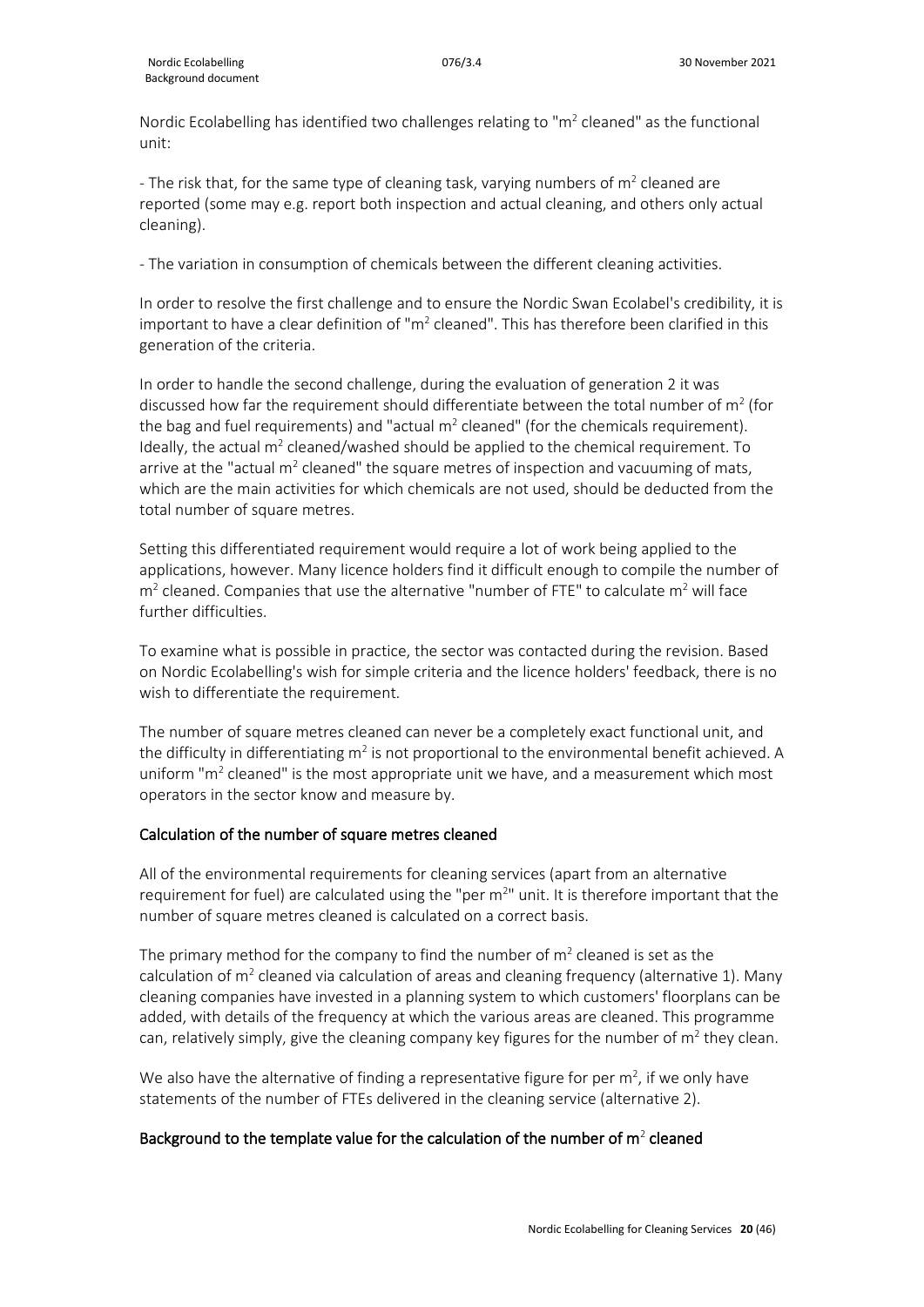Experience shows that there have only been a few cases (for individual customers within a licence) with a need to use the conversion factor from working time to  $m^2$  (alternative 2).

In generation 2 of the criteria for Cleaning Services, it was assumed that an FTE represented 1,700 hours and that a cleaner could clean 175m<sup>2</sup>/hour, so that one FTE was equivalent to  $297,500$  m<sup>2</sup>. Nordic Ecolabelling has been criticised for this assumption by major private cleaning companies, who believed that this was set too low. They believe that an FTE is more than 1,700 hours (in Norway approximately 1,950 hours per FTE is used) and that a cleaning assistant can manage much more than  $175 \text{ m}^2$ /hour. However, this very much depends on what is being cleaned. For large, open surfaces, far more than 175 m<sup>2</sup>/hour can be covered, but for many small rooms, offices with a lot of furniture, or private homes, fewer m<sup>2</sup>/hour will be covered. A sub-goal of the revision of generation 3 of the criteria was to revise the template value.

In total, ten licence holders, from among all Nordic countries, have provided us with data to revise the template value. The result spans between 300,000 and 500,000  $\text{m}^2$  per full-time employee and year. The median value is 348,955  $m^2$ /FTE. To ensure that the template value continues to be lower than the average, to give a worst case in the absence of more detailed information, Nordic Ecolabelling has updated the template value to 330,000 m<sup>2</sup>/FTE.

## Window cleaning

A conclusion from the evaluation of the criteria for Cleaning Services, generation 2, was that it is particularly important to have a clear definition of " $m<sup>2</sup>$  cleaned" if the product group is to be expanded with window cleaning. After speaking to several licence holders and window cleaning companies during the revision process for version 3, it emerged that the contract is not based on square metres, but rather on the number of windows or panes. There are thus no details of the number of square metres cleaned. The project team therefore decided not to proceed with the number of square meters cleaned for window cleaning. Window cleaning is exempt from requirement O2.

## <span id="page-20-0"></span>7.4 Requirements concerning chemicals

Chemicals are all chemical products for cleaning, floor care and window cleaning, see table in Appendix 3. Textile detergents to wash and treat mops and cloths (both internal laundering and at external laundries) are also included. For chemicals that are not ecolabelled, Nordic Ecolabelling must be provided with information on classification (O7) and constituent substances (O8 and O9). This documentation may be received directly and confidentially from the chemical manufacturer (see Appendix 4). Based on this documentation, Nordic Ecolabelling will be able to notify the licence applicant of whether requirements O7, O8 and O9 are complied with.

Cleaning companies that consume less than 25 microlitres chemicals/ $m<sup>2</sup>$  area cleaned under O5 are exempted from requirements O6 and P2. The intention behind this is that companies which use very few chemicals should not be "punished" due to the chemical requirement. Without this exemption, a company using some non-ecolabelled products, but no other chemicals, would not fulfil the requirement. Another company that uses the same amount and type of products, and many ecolabelled chemicals, would fulfil the requirement.

Ecolabelled, in this context, means chemical products that carry the Nordic Swan Ecolabel, the EU Ecolabel or the Bra Miljöval (Good Environmental Choice) label.

## O3 Information about chemicals (W)

Attach an updated list of chemicals that are in current use. State the name, manufacturer and function of the chemicals.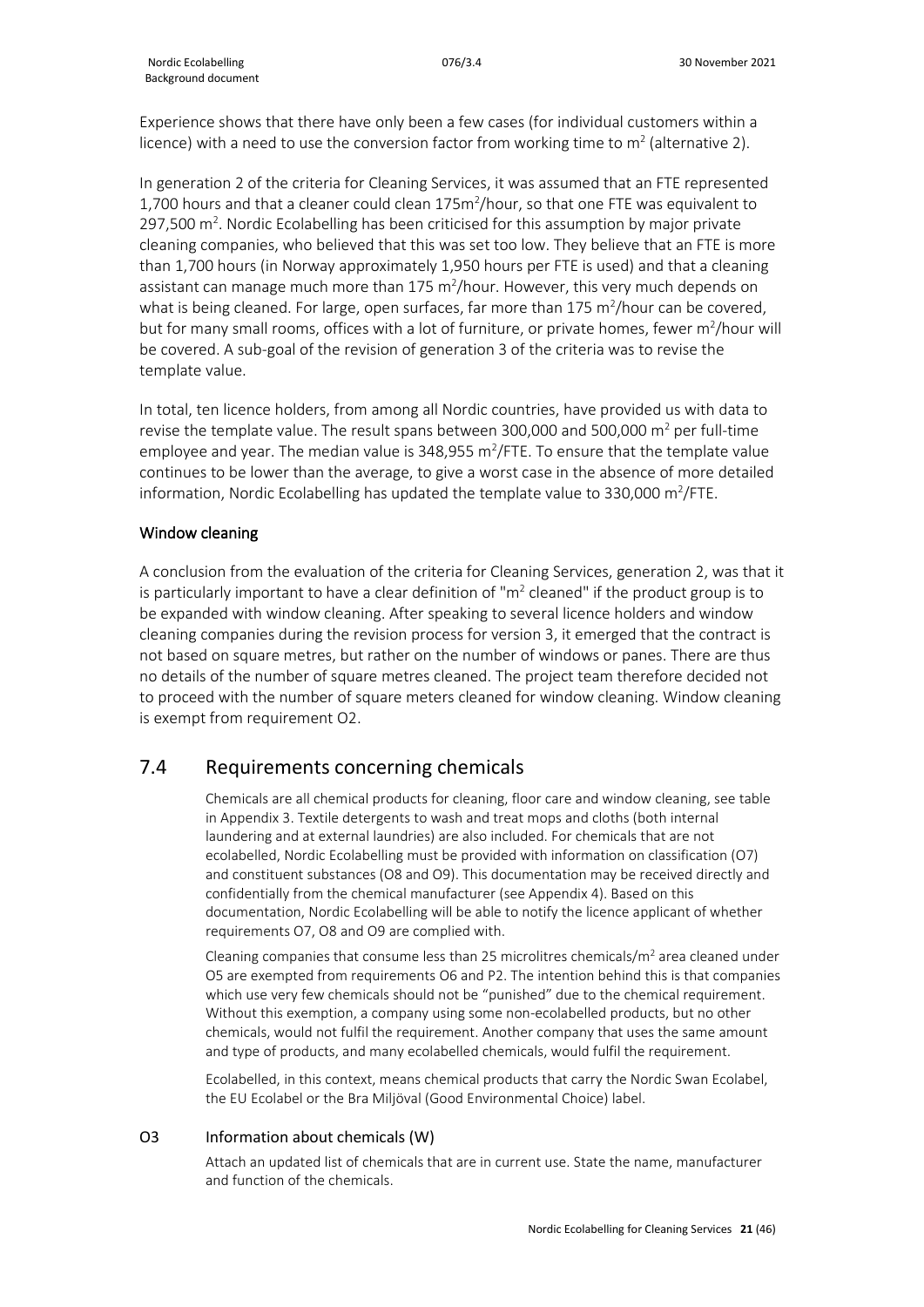Safety data sheet and user information must be available where the chemicals are used.

- $\boxtimes$  Procurement list for chemicals that are in current use. State the name, manufacturer and function of the chemicals. Appendix 5 or spreadsheet can be used.
- Q The product's safety data sheet in accordance with Appendix II of REACH (Regulation 1907/2006/EC) and supplier's instructions for use shall be available where the chemicals are used. Checked during inspection visits.

#### Background to requirement O3 Information about chemicals

An updated list of chemicals that are in current use, with the name, manufacturer and function of the chemicals, is necessary for Nordic Ecolabelling should be able to verify whether the applicant meet the requirements concerning chemicals. Safety data sheets ensure that it is known what to do in the event of occupational accidents and show the product's classification.

#### O4 Correct dosing (W)

To ensure correct dosing, all employees must have dosing devices or measuring cups available, where cleaning takes place. In addition, companies that wash cloths and mops themselves must use dosing cups when laundering these. This must be part of the company's procedures.

 $\boxtimes$  Copies of procedures to show compliance with the requirement.

م Checked during inspection visits.

#### Background to requirement O4 Correct dosing

One of the greatest environmental impacts on using chemical cleaning agents is the overdosing of chemicals. This is often because the person in question does not have correct measuring/dosing equipment and they wish to be sure that they do not dose too low. By requiring dosing devices/measuring cups to be made available to cleaning staff, Nordic Ecolabelling is preventing over-dosing, as far as possible.

#### O5 Consumption of chemicals (W\*)

Consumption of chemicals exceeding 400 microlitres/ $m^2$  is not permitted.

\*The volume of chemicals for window cleaning is not included in chemicals consumption, but stated separately.

*Consumption is calculated on the basis of the total volume of cleaning agent used (including water in the product). Textile detergent for washing of mops and cloths (both for internal laundering and at external laundries) must also be included. For textile detergent in powder form 1 g must be counted as 5 ml to calculate the consumption of chemicals.*

*See Appendix 3 for examples of the cleaning agents included. Chemicals for special cleaning purposes can be excluded from the calculation.*

*Chemicals which are handled by the cleaning company for the customer, without this being directly related to the cleaning service, such as filling of dishwasher detergent in the customer's dishwashers, filling of hand washing-up liquid for the customer's use, or handwash in toilets, is not included.* 

*1 litre = 1,000,000 microlitres. 1 microlitre = 0.000.001 litre.*

- $\boxtimes$  Purchasing statistics from all chemical suppliers. Enter the name of the chemical and the quantity purchased annually.
- State the volume of chemicals used for window cleaning, separately from other consumption of chemicals.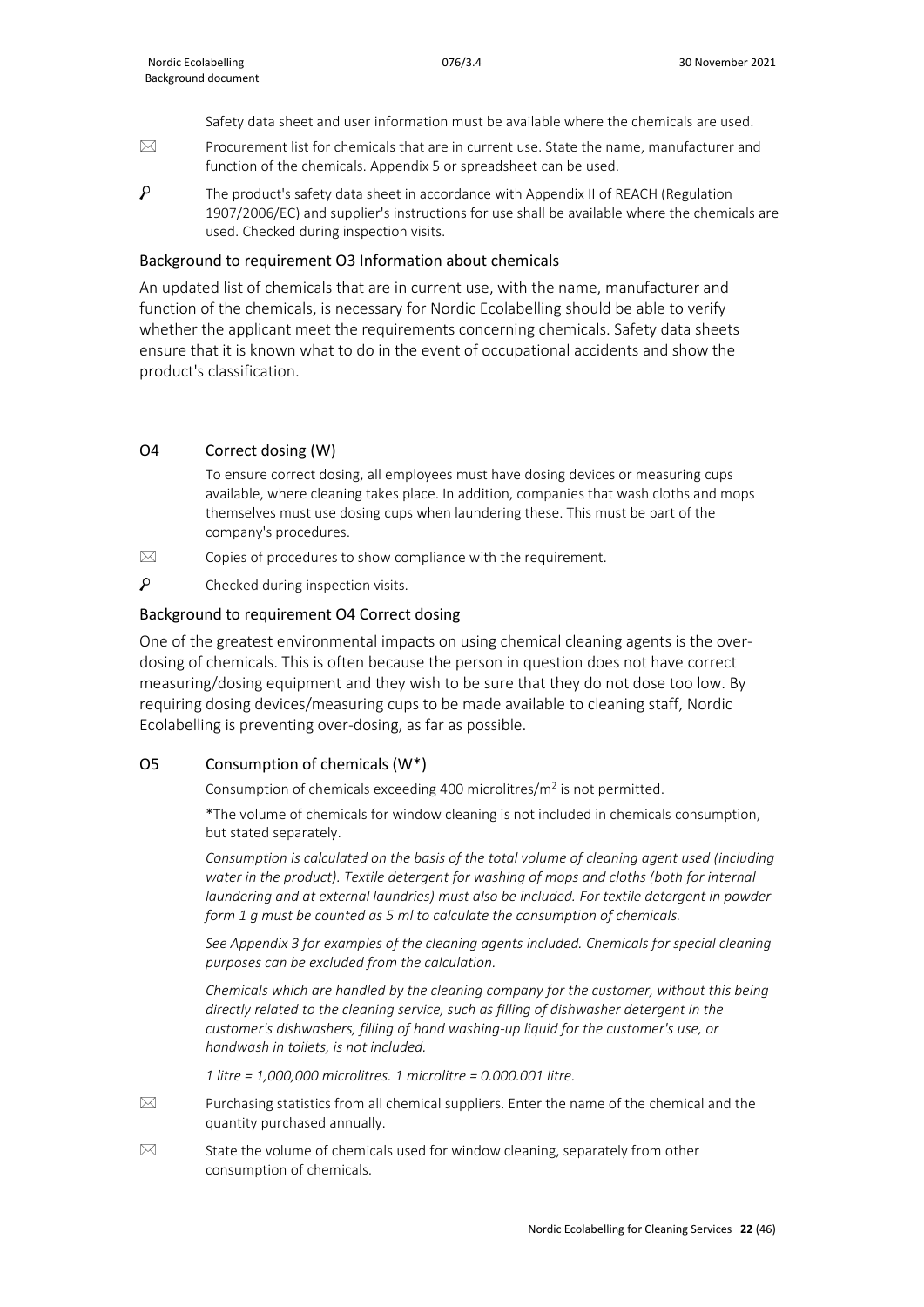On using external laundries for washing of cloths and mops, the following must be documented, in order to calculate the total consumption of chemicals:

- $\boxtimes$  Confirmation from the laundry of the volume of textile detergent used per kg of mops and cloths. Alternatively, the template value of 11 ml/kg can be used.
- $\boxtimes$  A confirmation or invoice from the laundry showing the number of kg of mops and cloths that are laundered per year.
- $\boxtimes$  Calculation of consumption of chemicals in accordance with the requirement per m<sup>2</sup>. Appendix 6 or spreadsheet can be used.

#### Background to requirement O5 Consumption of chemicals

Consumption of chemicals has been selected as one of the indicators included to reduce ecotoxic substances, improve the working environment and set targets to reduce consumption of resources.

Together with transport, consumption of chemicals is perhaps the most significant environmental impact from cleaning services. This concerns cleaning agents, textile detergents and floor polish. Reducing consumption of chemicals, and thereby water, will also reduce the working environment impact of repeated heavy lifting.

There is great variation in the consumption of chemicals, depending on the cleaning tasks involved.

Methods for dry cleaning using microfibre mops or cloths use less chemicals during actual cleaning, but they are not "chemical-free" methods, since chemicals are used to wash mops and cloths after use (10-40 % of the total consumption, is the experience from licensing). Use of deionised water (also called "active water") is another way to reduce the use of chemicals.

In isolated terms, the degree of soiling has a great influence on the amount of chemicals used. In overall terms, however, the degree of soiling is less significant, the more different customers the cleaning firms have.

The requirement has not been completely clear with regard to whether external laundries' chemicals consumption should be included. As the environment is affected, whether laundering takes place internally or externally, external consumption of chemicals must also be included. The requirement is therefore clarified.

On using external laundries, the chemicals which they use to wash the applicant's mops and cloths are included. The alternative to using the laundry's data is to use a conservative template value (11 ml/kg) based on experience from the licensing of textile detergents for professional use. Textile detergent in powder form must be multiplied by four to calculate the consumption of chemicals. This is to compensate for the water content of liquid products, so that the consumption of chemicals, whether in liquid or powder form, is comparable.

The threshold value for chemicals consumption is tightened from 640 to 400 microlitres/ $m^2$ after a review of licences given as from 2012. There is great variation in the data, but the new threshold value should definitely be realistic on the basis of licence data. A few have consumption below 100 microlitres/m<sup>2</sup>.

The volume of chemicals used for cleaning windows is only set as an information requirement. This is because this is the first time window cleaning is included in the criteria. In addition, it has proved difficult to relate the consumption to a specific unit. "Square metres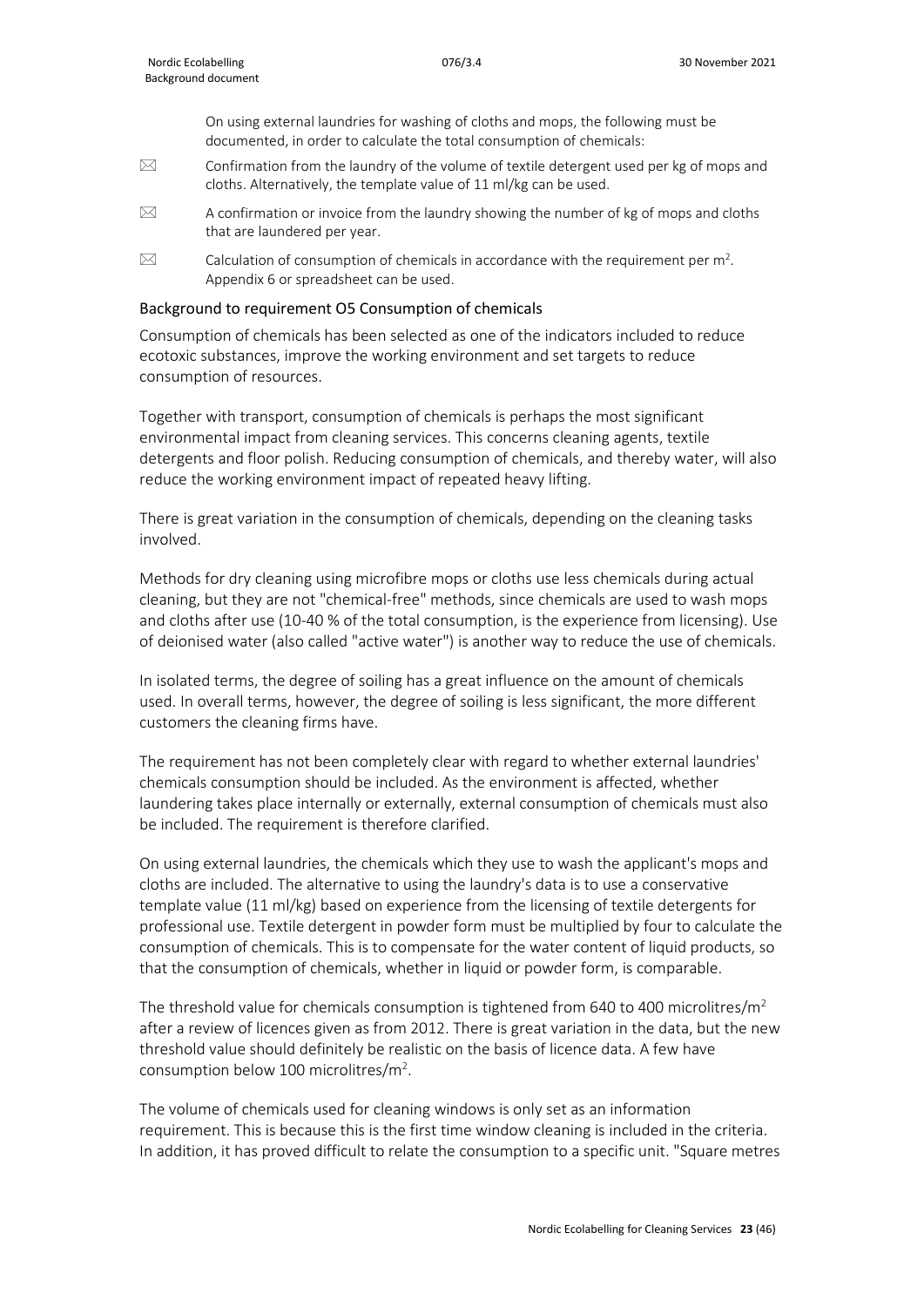cleaned" is not suitable in this case, since cleaning companies do not use this unit for their tasks.

#### Chemicals that are used by subsuppliers:

- If the subsupplier uses the applicant's chemicals (which the applicant has purchased) - the volume of chemicals shall be included

- If the subsupplier is Nordic Swan Ecolabelled and uses its own chemicals - the volume of chemicals shall not be included (as for Textile services and use of subsuppliers)

- If the subsupplier is not Nordic Swan Ecolabelled and uses its own chemicals, the volume of chemicals shall not be included - but, as in the criteria for Textile services, the chemicals must fulfil the requirements on hazard classification and substances.

In this way, a relatively large "environmental control" is achieved, without being overly bureaucratic.

#### P1 Consumption of chemicals\*

Consumption of less than 150 microlitres of chemicals/ $m<sup>2</sup>$  area cleaned: 5 p Consumption of between 151-200 microlitres of chemicals/ $m<sup>2</sup>$  area cleaned: 4 p Consumption of between 201-250 microlitres of chemicals/ $m<sup>2</sup>$  area cleaned: 3 p Consumption of between 251-300 microlitres of chemicals/ $m<sup>2</sup>$  area cleaned: 2 p Consumption of between 301-350 microlitres of chemicals/ $m^2$  area cleaned: 1 p *For an explanation of the calculation, see O5 Consumption of chemicals.*

*\*The volume of chemicals used for window cleaning is not included among the other chemical consumption, but is reported separately.* 

 $\boxtimes$  See O5 Consumption of chemicals.

#### Background to requirement P1 Consumption of chemicals

The point requirement has been tightened in line with the mandatory requirement, O5 Consumption of chemicals.

#### O6 Proportion of ecolabelled chemicals (W)

Minimum 80 % of the chemical products used for cleaning must be ecolabelled. Sealers, floor polish, floor wax and removal products for these are exempted from the requirement.

Minimum 80 % of all window-cleaning agents must be ecolabelled.

*An ecolabelled chemical product is licensed under the Nordic Swan Ecolabel, the EU Ecolabel or Good Environmental Choice (the Swedish Society for Nature Conservation's ecolabel).*

*Consumption is calculated on the basis of the total volume of cleaning agent used (including water in the product). Textile detergent for washing of mops and cloths (both for internal laundering and at external laundries) must also be included. For textile detergent in powder form 1 g must be counted as 5 ml to calculate the consumption of chemicals.*

*The ratio is calculated as % by volume of the total volume of chemicals used per year.*

*See examples of the products viewed by Nordic Ecolabelling as chemicals in Appendix 3. Chemicals for special cleaning may be excluded from the calculation.*

 $\boxtimes$  Calculation of the proportion of ecolabelled chemical products in accordance with the requirement. Appendix 6 or spreadsheet can be used.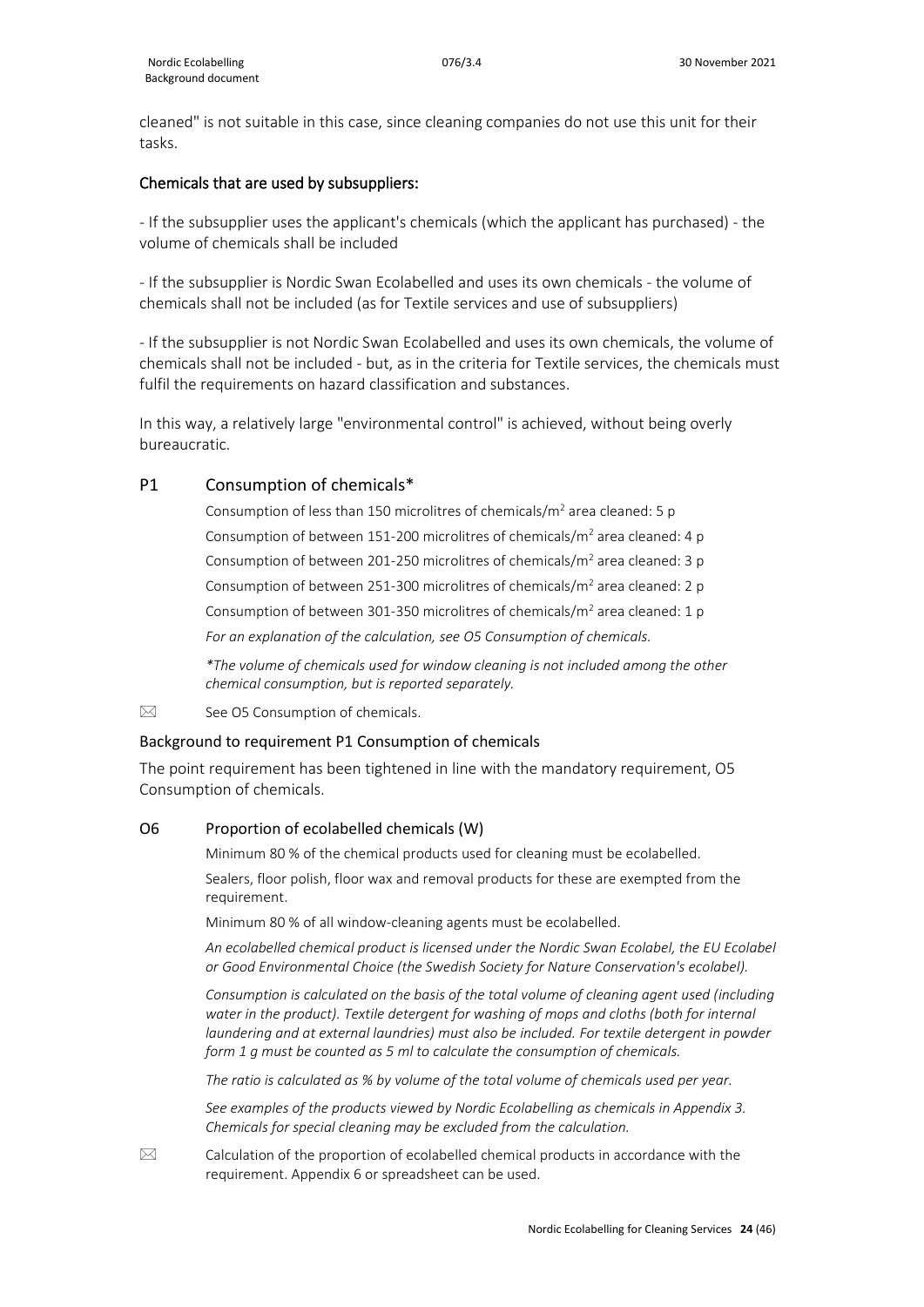#### Background to requirement O6 Proportion of ecolabelled chemicals

As previously stated, chemicals are significant to cleaning companies' environmental impact. Ratio of ecolabelled chemicals has been selected as one of the indicators included in the point sum requirement on the basis of Nordic Ecolabelling's aim to reduce ecotoxic substances in the aquatic environment.

A large proportion of the chemicals used in the sector can be ecolabelled under the ecolabelling systems in the Nordic region (such as the Nordic Swan Ecolabel, the EU Ecolabel or Good Environmental Choice). The ratio of ecolabelled cleaning agents provides good opportunities to pick an ecofriendly solution. In addition, the requirements of non-ecolabelled chemicals are relatively limited compared to the requirements made of ecolabelled chemicals, so that it is important to have a certain ratio of ecolabelled products.

The requirement is easy to document, since chemicals suppliers can provide lists of the chemicals that are ecolabelled, and the amounts purchased.

Experience with this requirement shows that companies that apply for Nordic Swan Ecolabelling typically cut down the amounts of the various products they use, and significantly increase the ratio of ecolabelled products. Data collected for the evaluation shows that the mean value for the Nordic Swan Ecolabelled companies is 87% (the evaluation's data collection from 2014). The requirement is therefore tightened from today's 50 % to 80 %.

Textile detergent for washing mops and cloths is only counted for internal laundering. This is because the licensee has no steerability over which detergents are used by external laundries.

Sealers, floor polish, floor wax and removal products for these are exempted from the requirement. This is because the criteria for the Nordic Swan Ecolabelling of floor care products are being dropped in 2017, which means that there will be no Nordic Swan Ecolabelled alternatives available.

## P2 Ecolabelled chemicals

If the ratio of ecolabelled chemicals is 96-100 % by volume: 3 points If the ratio of ecolabelled chemicals is 90-95 % by volume: 2 points If the ratio of ecolabelled chemicals is 84-89 % by volume: 1 point

 $\boxtimes$  See O6 Proportion of ecolabelled chemicals.

#### Background to requirement P2 Ecolabelled chemicals

In generation 2 of the criteria, this requirement gave up to 5 points. As the mandatory threshold value has been raised, there is no scope to differentiate the points in the same way. The requirement still has a high RPS and we wish to stimulate sales of Nordic Swan Ecolabelled cleaning agents. Therefore relatively high points should be given (maximum 3 points)

## O7 Non-ecolabelled chemicals, hazard classification (W)

Chemicals that are not ecolabelled must not be subject to classification as stated in the following table. Chemicals included in wet-wipes and chemicals added to mops (soap cartridges delivered in wet mops) are also subject to this requirement. Chemicals to wash mops and cloths (both internal laundering and at external laundries are also included<sup>1</sup>.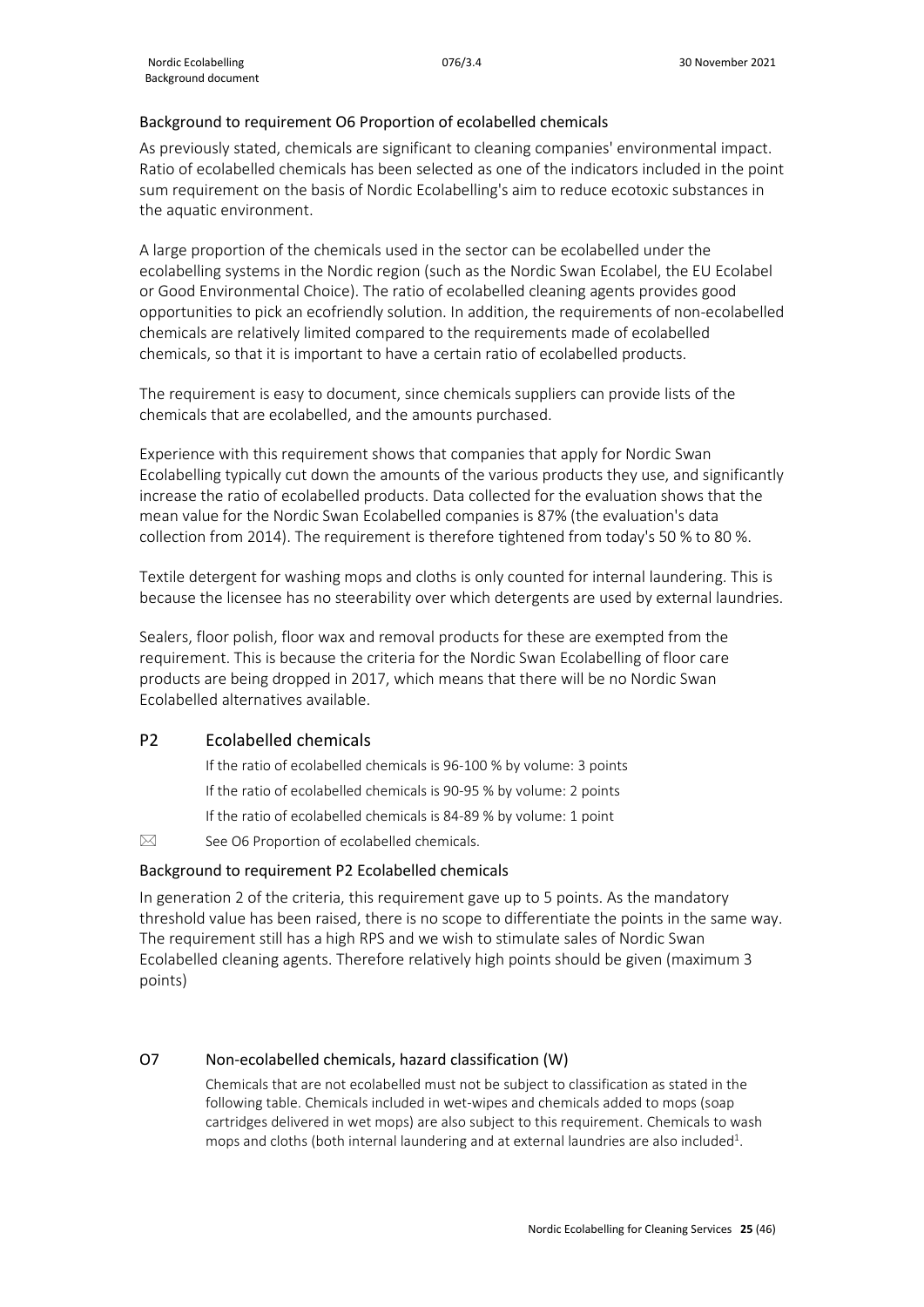| CLP Regulation 1272/2008                                          |                                                                                |                                                                                                                          |  |
|-------------------------------------------------------------------|--------------------------------------------------------------------------------|--------------------------------------------------------------------------------------------------------------------------|--|
| Hazard statement                                                  | Hazard category                                                                | Hazard code                                                                                                              |  |
| Hazardous to the aquatic<br>environment                           | Aquatic Acute 1<br>Aquatic Chronic 1-4                                         | H400, H410, H411,<br>H412****. H413                                                                                      |  |
| Acute toxicity                                                    | Acute Tox 1-4                                                                  | H300, H310, H330,<br>H301, H311, H331,<br>H302*, H312*, H332*                                                            |  |
| Specific target organ<br>toxicity, singel or repeated<br>exposure | STOT SE 1-2<br>STOT SE 3 (solely applies for spray<br>products)<br>STOT RE 1-2 | H370, H371<br>H372, H373<br>H335 (solely applies<br>to spray products**)                                                 |  |
| Eye damage                                                        | Eye Dam.1 (solely applies for<br>spray products)                               | H318 (solely applies<br>to spray products**)                                                                             |  |
| Aspiration hazard                                                 | Asp. Tox. 1                                                                    | H304                                                                                                                     |  |
| Respiratory/skin<br>sensitisation                                 | Resp. Sens. 1, 1A or 1B<br>Skin Sens. 1, 1A or 1B                              | H334<br>H317<br>or EUH208 "Contains<br>'name of the<br>sensitizing substance'.<br>May cause an allergic<br>reaction."*** |  |
| Carcinogenic                                                      | Carc. 1A or 1B<br>Carc. 2                                                      | H350<br>H351                                                                                                             |  |
| Mutagenic                                                         | Muta, 1A or 1B<br>Muta. 2                                                      | H340<br>H341                                                                                                             |  |
| Toxic to reproduction                                             | Repr. 1A or 1B<br>Repr. 2<br>Lact.                                             | H360<br>H361<br>H362                                                                                                     |  |

Please note that the manufacturer of the raw material/product is responsible for the classification.

<sup>1</sup>For washing at Nordic Swan Ecolabelled laundries, documentation of the chemicals used is not necessary.

\*Professional products may be labelled H302, H312 and H332 if the packaging is designed so that the user is not in contact with the product.

\*\*Spray bottles or equivalent equipment with nozzles that do not form a cloud of spray may be labelled H335 and H318.

\*\*\*Textile detergents that are labelled H334, H317 or labelled with EUH 208 and the clause "Contains (name of the sensitising substance). May cause an allergic reaction" due to enzyme content is exempted. It is assumed, however, that enzymes are encapsulated or in a slurry.

\*\*\*\*Textile detergents with hydrogen peroxide (CAS-no. 7722-84-1) are exempted from H412, if dosing is done via an automatic dosing system.

 $\boxtimes$  Duly completed and signed declaration, Appendix 4.

 $\boxtimes$  The product's safety data sheet in accordance with Appendix II of REACH (Regulation 1907/2006/EC).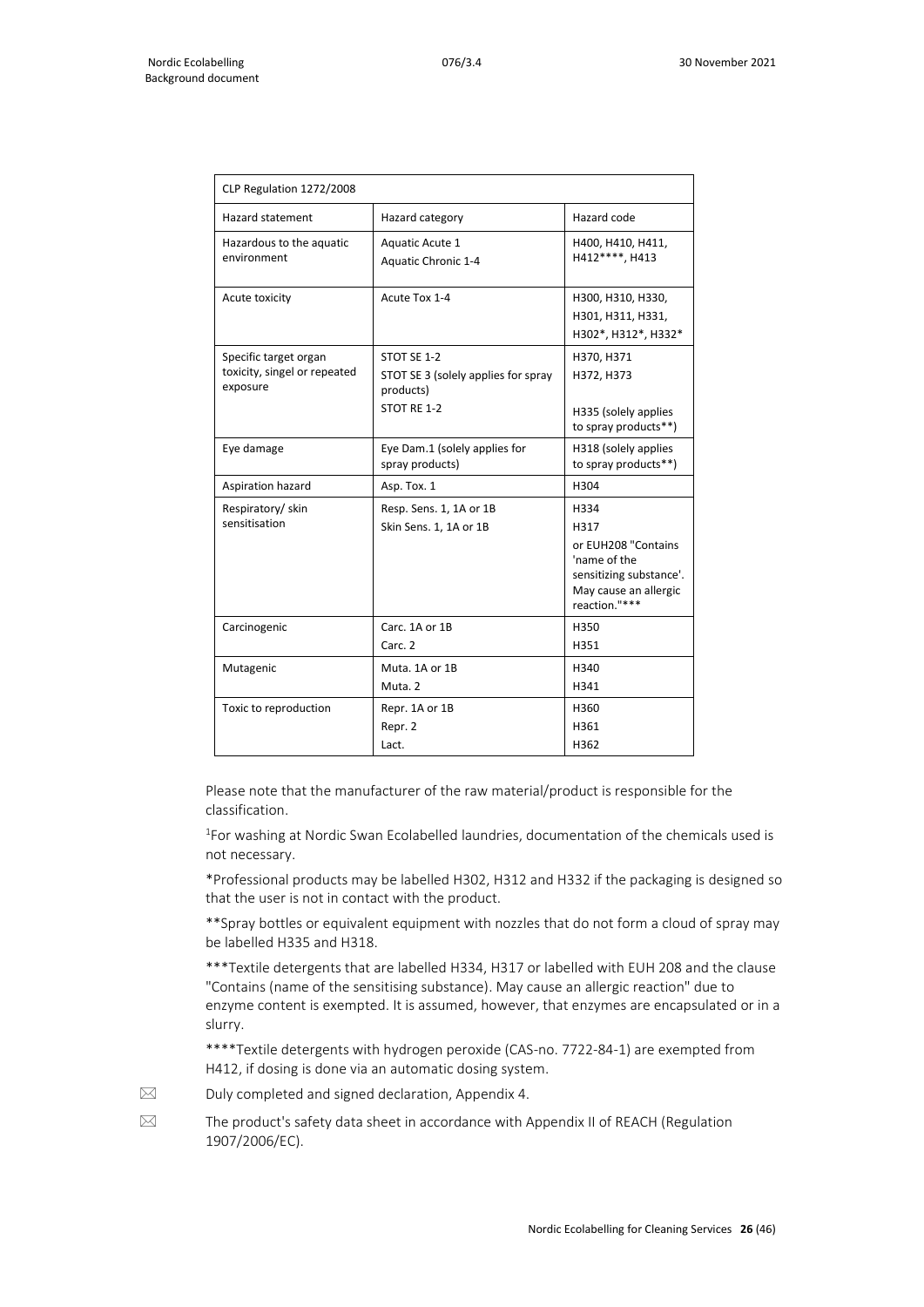- $\boxtimes$  If the product is labelled H302, H312 or H332 a description of the packaging's design must be enclosed.
- $\boxtimes$  Declaration from the cleaning company that products classified as H318 and H335 are not to be used in spray bottles in either diluted or undiluted form (see Appendix 5).

#### Background to requirement O7 Non-ecolabelled chemicals, hazard classification

Use of chemicals is of great significance to the environmental impact of cleaning services. Requirements of non-ecolabelled chemical products are selected on the basis of Nordic Ecolabelling's objective to reduce ecotoxic substances in the aquatic environment, and in order to safeguard the working environment. The table in requirement O7 (Non-ecolabelled chemicals, hazard classification) is updated in accordance with the CLP regulation and harmonised with the requirements for Nordic Swan Ecolabelling of Cleaning Agents. The requirement has been tightened from version 2.5 by the introduction of a prohibition of substances which are labelled EUH 208 "Contains" (name of the sensitising substance) May cause an allergic reaction". In addition, spray products classified as H335 (STOT SE category 3) or H318 (Serious eye damage, category 1) are excluded. It is specified that the requirement is also to apply to chemicals added to mops at laundries (e.g. as a cartridge which releases soap during use).

In generation 2 the requirement has not been completely clear with regard to whether external laundries' chemicals consumption should be included. As the environment is affected whether laundering takes place internally or externally, external consumption of chemicals must also be included. The requirement is therefore clarified.

#### O8 Non-ecolabelled chemicals, substances that may not be included (W)

For chemicals that are not ecolabelled, the following constituent substances may not be included. Chemicals included in wet-wipes and chemicals added to mops (soap cartridges delivered in wet mops) are also subject to this requirement. Chemicals to wash mops and cloths (both internal laundering and at external laundries) are also included<sup>1</sup>.

- Reactive chlorine compounds, such as sodium hypochlorite.
- Chlorinated organic compounds
- Alkylphenol ethoxylates (APEO) and/or alkylphenol derivatives (APD)
- Linear alkylbenzene sulphonates (LAS)
- EDTA\* and its salts
- DTPA
- Nanomaterials/particles\*\*
- Poly- and perfluorinated alkylated substances (PFAS)\*\*\*
- Methyldibromo glutaronitrile (MG)
- Optical brighteners
- Nitromusk and polycyclic musk compounds
- Substances considered to be potential endocrine disruptors in category 1 or 2 on the EU's priority list of substances that are to be investigated further for endocrine disruptive effects. The full list can be found at [http://ec.europa.eu/environment/chemicals/endocrine/pdf/final\\_report\\_2007.pdf](http://ec.europa.eu/environment/chemicals/endocrine/pdf/final_report_2007.pdf) (Appendix L, page 238 ff.)
- Substances evaluated by the EU to be PBT (Persistent, bioaccumulable and toxic) or vPvB (very persistent and very bioaccumulable), in accordance with the criteria in Appendix XIII in REACH, and substances that have not been assessed yet, but fulfil these criteria.
- Substances on the Candidate List: http://echa.europa.eu/candidate-list-table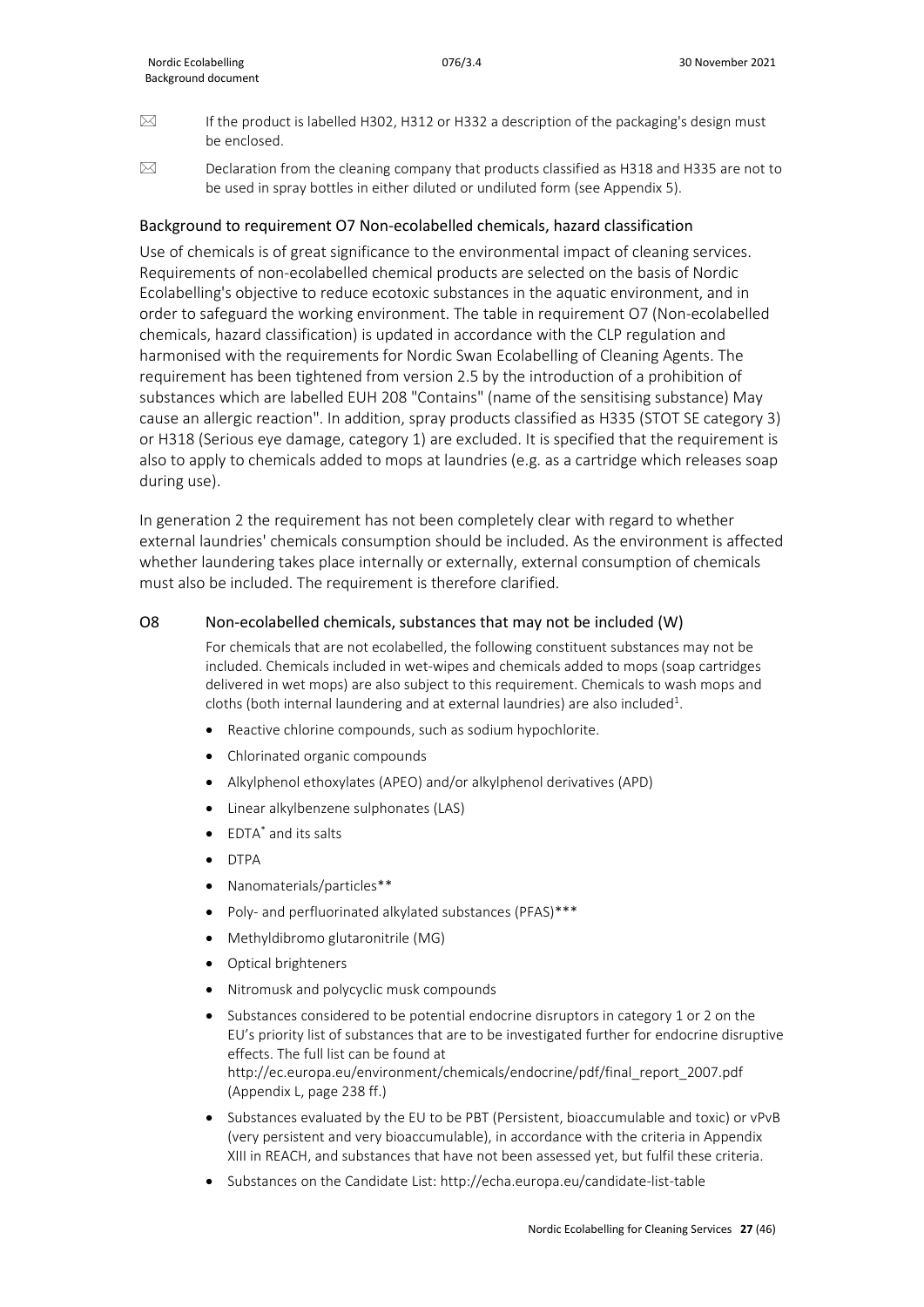• Substances classified as CMR (categories 1 and 2) in accordance with CLP.

*The requirements in the criteria document and accompanying appendices apply to all ingoing substances in the product. Impurities are not regarded as ingoing substances and are exempt from the requirements.*

*Ingoing substances and impurities are defined below, unless stated otherwise in the requirements*

*Ingoing substances: all substances in the product, including additives (e.g. preservatives and stabilisers) in the raw materials. Substances known to be released from ingoing substances (e.g. formaldehyde, arylamine, in situ-generated preservatives) are also regarded as ingoing substances.*

*Impurities: residuals, pollutants, contaminants etc. from production, incl. production of raw materials that remain in the raw material/ingredient and/or in the in the product in concentrations less than 100 ppm (0,0100 w-%, 100 mg/kg) in the product.* 

*Impurities in the raw materials exceeding concentrations of 1,0 % are always regarded as ingoing substances, regardless of the concentration in the product.*

*Examples of impurities are residues of the following: residues or reagents incl. residues of monomers, catalysts, by-products, scavengers, and detergents for production equipment and carry-over from other or previous production lines.*

*1 For washing at Nordic Swan Ecolabelled laundries, documentation of the chemicals used is not necessary.*

*\*Solid soap products (such as e.g. soap flakes) may be included with a maximum overall content of up to 0.06% EDTA and phosphonates.* 

*\*\*Nanomaterial/particles are defined in accordance with the European Commission's definition of nanomaterial dated 18 October 2011 as "a natural, incidental or purposely manufactured material containing particles, in an unbound state or as an aggregate or as an agglomerate and where, for at least 50% of the particles in the number size distribution, one or more external dimensions is in the size range 1–100 nm." Examples include ZnO, TiO2, SiO2, Ag and laponite with particles of nanosize in concentrations above 50%. Polymer emulsions are not considered to be a nanomaterial.*

*\*\*\*Sealers, floor polish and floor wax are exempted. See requirement O9 for these product types.*

 $\boxtimes$  Duly completed and signed declaration, Appendix 4.

#### Background to requirement O8 Non-ecolabelled chemicals, substances that may not be included

The substances that may not be included now generally correspond to equivalent requirements in Nordic Swan Ecolabelling of Cleaning Agents, with the exception of the definitions of constituent substances and nanomaterials, which have been updated. The reasons for the individual substances' exclusion can be seen in the background document to Nordic Swan Ecolabelled Cleaning Agents.

#### O9 Content of fluorosurfactants and silicone surfactants in sealers, floor polish and floor wax

Fluorosurfactants in sealers, floor polish and floor wax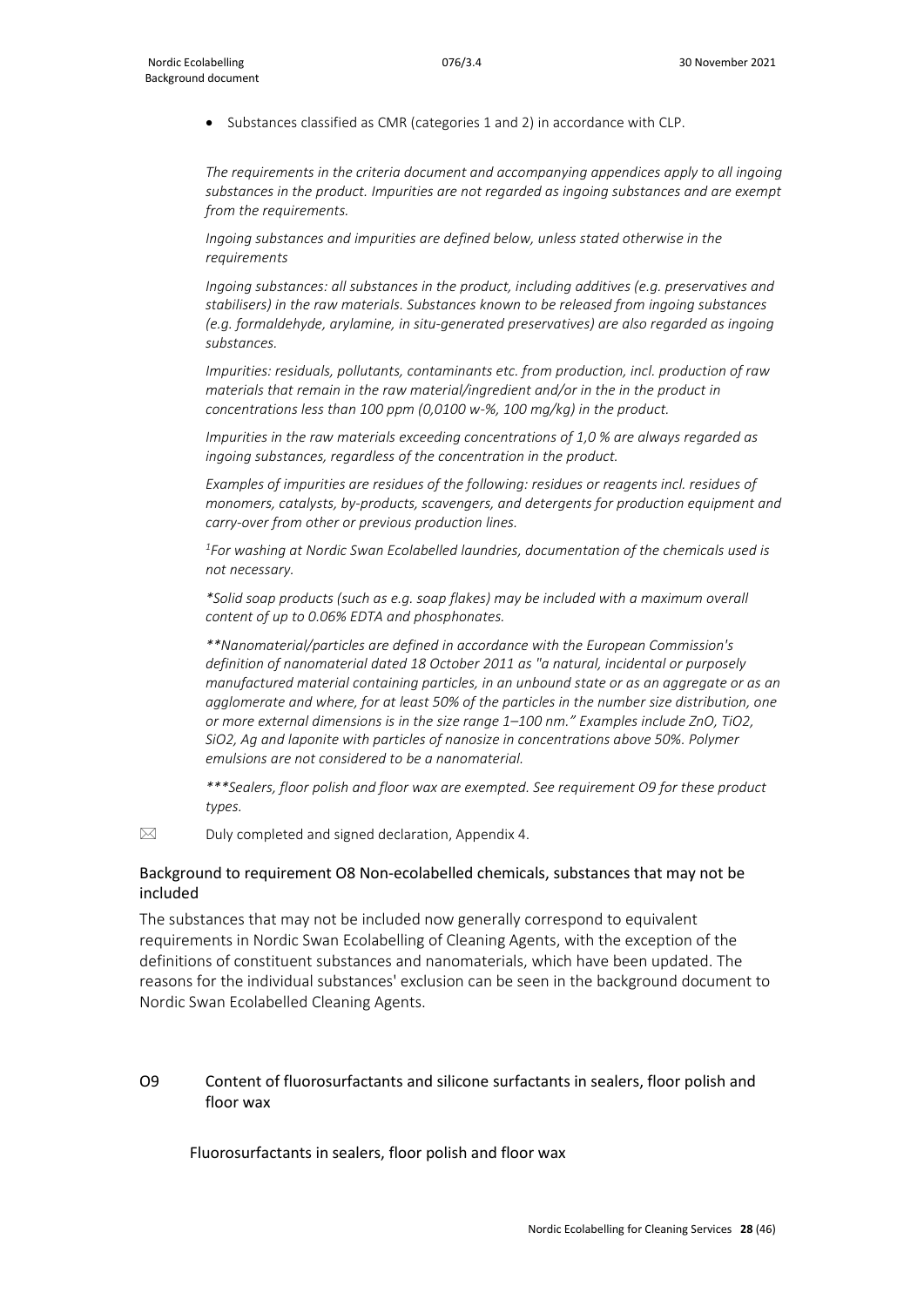Fluorosurfactants may only be included in amounts equivalent to 0.025% w/w in sealers, floor polish and floor wax.

The constituent fluorosurfactants' fluorinated carbon chain length must be less than or equivalent to 5.

*Condition: If the product contains silicone surfactants, fluorosurfactants may not be included in the product.*

- $\boxtimes$  Declaration from the producer concerning the amount of fluorosurfactants in the product, showing that the concentration does not exceed 0.025% w/w (see Appendix 4).
- $\boxtimes$  Declaration from the producer showing that the fluorosurfactants' carbon chain length is less than or equivalent to 5 (see Appendix 4).

#### Silicone surfactants in sealers, floor polish and floor wax

Silicone surfactants may only be included in amounts equivalent to 0.25% w/w in sealers, floor polish and floor wax.

*Condition: If the product contains fluorosurfactants, silicone surfactants may not be included in the product.*

 $\boxtimes$  Declaration from the producer concerning the amount of silicone surfactants in the product, showing that the concentration does not exceed 0.25% w/w (see Appendix 4).

### Background to requirement O9 Content of fluorosurfactants and silicone surfactants in sealers, floor polish and floor wax

The criteria for the Nordic Swan Ecolabelling of floor care products have been withdrawn and will lapse as of 30 June 2017. This is because an evaluation of this product group has shown that it is not possible to find environmental good alternatives. The most problematic constituent substances include fluorosurfactants which are environmental toxins. Silicone surfactants also have negative environmental characteristics. Since it appears to be difficult to make sealers and floor polish without using fluorosurfactants, there is a requirement on the maximum permitted amount of fluorosurfactants and silicone surfactants in the criteria for Cleaning services. The level of the requirement is taken from the criteria for the Nordic Swan Ecolabelling of floor care products, generation 4. At the same time, the carbon chain length is also restricted, in order to avoid the fluorosurfactants with the greatest negative environmental impact.

Nordic Swan Ecolabelled floor care agents are deemed to ecolabelled up to and including 30 June 2017. Thereafter they will be included in the category of "non-ecolabelled chemical products",

#### O10 Perfume and preservatives in aerosol former spray products (W)

Aerosol former spray products containing perfumes and/or allergenic preservatives classified H317 or H334 is not allowed for manual use. This may include "ready to use" products and products transferred to the spray bottle/trigger spray bottle by the cleaning firm.

- $\boxtimes$  Description of procedures and equipment to show compliance with the requirement.
- $\boxtimes$  The list of chemicals that are in current use must mark which products are sprays or are refilled to spray bottles (see Appendix 5).

### Background to requirement O10 Perfume and preservatives in aerosol former spray products

The background to this requirement comes from the report "Cleaning sprays, chemicals, asthma and COPD" [\(Bakke JV. Nilsen S. Renholdssprayer, kjemikalier, astma og kols. Allergi i](http://www.naaf.no/Documents/1.%20Allergi%20i%20Praksis/3%20-%2014/AA%203%2014%20Renholdssprayer,%20kjemikalier,%20astma%20og%20kols.pdf)  [Praksis 2014; 3\)](http://www.naaf.no/Documents/1.%20Allergi%20i%20Praksis/3%20-%2014/AA%203%2014%20Renholdssprayer,%20kjemikalier,%20astma%20og%20kols.pdf) which has shown that persons who have worked with cleaning for more than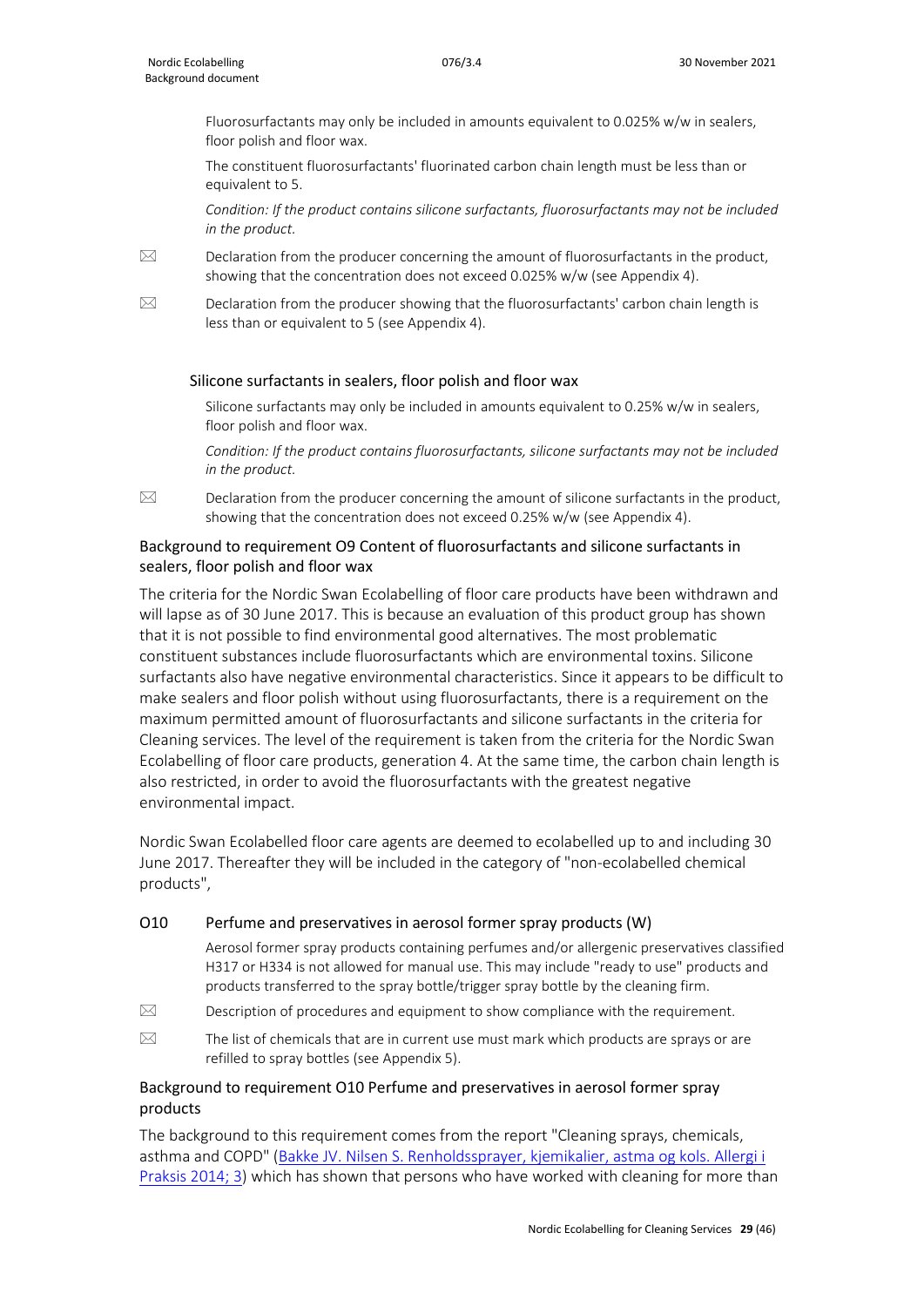one year are at significantly greater risk of developing asthma and COPD than the rest of the population.

An overview from 2006 (Steinar K. Nilsen, cand. real (PhD), senior researcher, SINTEF Byggforsk) showed that cleaning work increases the risk of asthma for professional cleaners and other occupations that are involved in cleaning work.

To reduce this risk for the employees of a company offering Nordic Swan Ecolabelled cleaning services, we have prohibited the use of perfumes and sensitising preservatives in products used in spray bottles by the employees.

Perfume and allergenic preservatives may not be included in current requirements of spray products in Nordic Swan Ecolabelled Cleaning Agents (K9 e) for perfume and requirement K5 for preservatives. Other cleaning agents are not subject to equivalent limitations.

To ensure that products transferred to spray bottles/trigger spray bottles by the cleaning company itself do not contain perfume or allergenic preservatives either, a procedure to ensure this is required to be drawn up (e.g. by always checking the safety data sheet or product information sheet for the relevant products).

## <span id="page-29-0"></span>7.5 Transport requirements

If the applicant does not have vehicles that are used in conjunction with cleaning, the transport requirement will lapse.

### O11 Purchase of vehicles (W)

Newly purchased and newly leased vehicles must comply with the latest applicable Euronorm (Euroclass) at the time of purchase. This applies as from the application for the Nordic Swan Ecolabelling licence.

*The requirement concerns the applicant's own and leased passenger vehicles, commercial vehicles and other vehicles that are driven in relation to cleaning and window cleaning services. Vehicles used by supervisors, operations managers, cleaning assistants, planners, inspectors, etc. as part of their work are thus subject to the requirement.* 

*New vehicles will always comply with the current applicable Euronorm.*

*Electric vehicles, bicycles and other types of vehicle for which there is no Euronorm are not subject to the requirement.* 

 $\boxtimes$  Procurement procedures to ensure that newly acquired and newly leased vehicles fulfil the current applicable Euronorm (Euroclass).

## Background to requirement O11 Purchase of vehicles

For a cleaning service, steerability over vehicles is greatest when new leasing contracts are established, or vehicles are purchased. By requiring that compliance with the current applicable Euronorm must be ensured when purchasing/leasing vehicles, relevant environmental requirements will be set for the vehicles used. Combined with the point opportunity to have low fuel consumption, this is a good way to handle the environmental impact from the transport activities of cleaning companies.

The alternatives of fuel use and fuel consumption are direct requirements to ensure low CO2 emissions. Requirements for Euronorm IV do not include requirements for CO2 reduction, but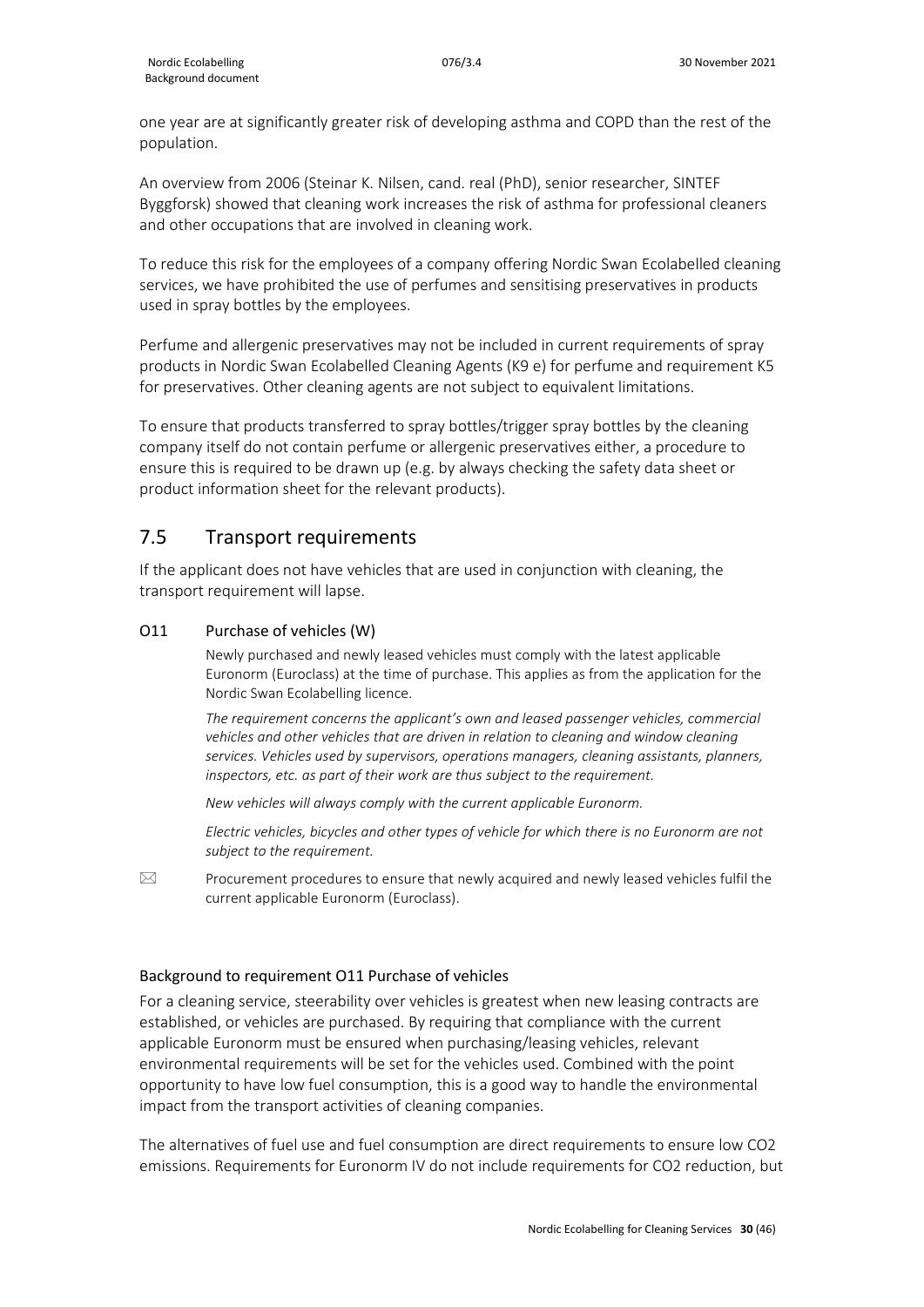they do include requirements for the reduction of other (also relevant) substances from vehicles that are harmful to health and the environment (CO, NOx and HC. Also particles and SO2 for diesel vehicles). The three indicators therefore relate to various environmental problems, and thus cannot immediately be equated. The requirement concerning the ratio of Euronorm vehicles as a separate obligatory requirement has therefore been omitted.

Cleaning companies to a greater extent also use other types of vehicles than those that are subject to Euronorms, and similarly certain vehicles (e.g. motorcycles and mopeds) do not have as many versions of Euronorms as there are for passenger and commercial vehicles and lorries. Euronorm 5 for motorcycles, for example, does not enter into force until 2020/2021, and Euronorm 5 for passenger vehicles is not comparable, since this stipulated the requirements applying to new passenger vehicles up to September 2014, when Euronorm 6 came into force.

In cases where cleaning takes place on an internal basis, within the public sector or in private companies, there are no vehicles specifically for cleaning. The requirement concerning transport under own auspices therefore lapses.

### O12 Maximum consumption of fuel for transport (W)

The requirement can be fulfilled in two ways (for window cleaning only A can be used):

A) The total consumption of fuel for transport may not exceed 9.0 l petrol/100 km or

B) The total consumption of fuel for transport may not exceed 0.75 ml petrol/ $m^2$ 

*The requirement covers all vehicles used by supervisors, operations managers, cleaning assistants, planners and inspectors in conjunction with cleaning. Vehicles with a lift that are used for window cleaning are exempt from the requirement.*

*If other types of fuel than petrol are used, their energy content is converted to the equivalent energy content in litres of petrol, as follows:*

- *- number of litres of diesel x 1,1*
- *- number of litres of biodiesel = number of litres of petrol*
- *- number of litres of bioethanol x 0.6*
- *- number of kg of hydrogen x 3.6*
- *- number of kWh electricity x 0.2*

*Nordic Ecolabelling can approve conversion factors based on lower calorific value for other types of fuel (e.g. gas), if these can be documented.* 

*If private cars are used, and travel expenses are paid at a per kilometre rate, the calculation may be performed as follows: either use a factor of 11 litres petrol per 100 km – or use the car's own stated fuel consumption under EU standard EEC 1999/100 multiplied by 1.5.*

- $\boxtimes$  A) Consumption in I (petrol/diesel)/100 km: Calculation of the total annual consumption of fuel for transport per 100 km driven. General data from the car manufacturer concerning the vehicle's fuel economy is not sufficient.
- $\boxtimes$  B) Consumption in ml/m<sup>2</sup>: Calculation of the total annual consumption of fuel for transport per m2 cleaned.
- $\varphi$ Documentation for the consumption of fuel and the number of kilometers driven is checked during inspection visits.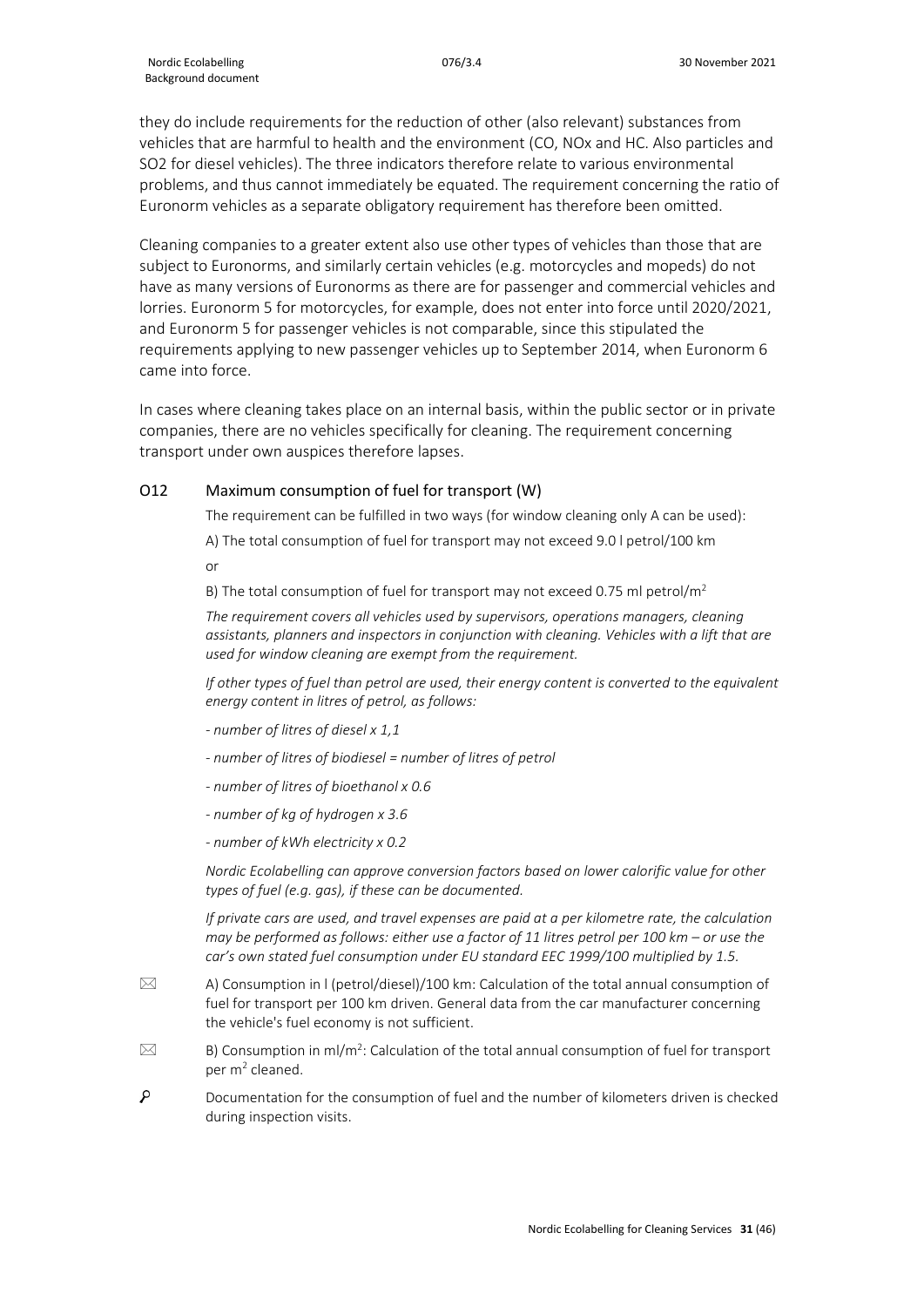#### Background to requirement O12 Maximum consumption of fuel for transport

Together with consumption of chemicals, petrol and diesel consumption account for the most significant environmental impacts from cleaning services. Transport indicators are set up on the basis of Nordic Ecolabelling's aim to reduce energy consumption and reduce airborne environmental pollution.

There is great variation in fuel consumption, depending on whether we drive in urban areas, or over long distances. Therefore two alternatives are given for measurement of consumption: either per 100 km driven, or per  $m<sup>2</sup>$  cleaned.

In a few cases, a high level of private vehicles are used for work purposes, where employees are compensated for actual mileage and not fuel consumption. In such cases, there is not only little steerability for the company, nor is it possible to establish the actual fuel consumption. The value of 11 litres petrol per 100 km can be assumed to be a conservative figure. Alternatively, the base figure used may be the car's EU combined fuel consumption  $x$  1.5. The reason for multiplying by a factor is that the fuel consumption measured in EU tests is lower than the actual consumption for normal transport. In a recent statement from ICCT (ICCT, 2015) it was shown that there is 40% higher consumption in reality, and that the difference between tests and reality has increased historically over time, so that a factor of 1.5 is used to ensure that it is at the higher end and that it is not an immediate calculation advantage to drive passenger vehicles.

The conversion factor chosen for electric cars is lower than the actual conversion to fuel used by the power station would imply. The background to the lower conversion factor is that electric cars also have other benefits, including the fact that health-damaging substances are not emitted at street level, and so exposure to harmful substances is significantly less than for traditional modes of transport. Nordic Ecolabelling thus wishes to promote the use of electric cars.

If bikes are used for transport, this will contribute positively to the accounts - regardless of the choice of method of calculation.

#### Point requirements P3 and P4

The applicant must only use one of the requirements, P3 or P4, depending on whether requirement O12 has been documented via alternative A or B (for window cleaning only P3 can be used). The applicant can only use points from one of them for the overall point total.

## P3 Fuel economy

- Fuel consumption for transport below 5.0 l/100 km: 5 p Fuel consumption for transport between 5.0-5.9 l/100 km: 4 p Fuel consumption for transport between 6.0-6.9 l/100 km: 3 p Fuel consumption for transport between 7.0-7.9 l/100 km: 2 p Fuel consumption for transport between 8.0-8.5 l/100 km: 1 p
- $\boxtimes$  Calculation as in requirement O12 Maximum consumption of fuel for transport.

### P4 Fuel consumption for transport

Fuel consumption for transport below 0.15 ml/m<sup>2</sup>: 5 p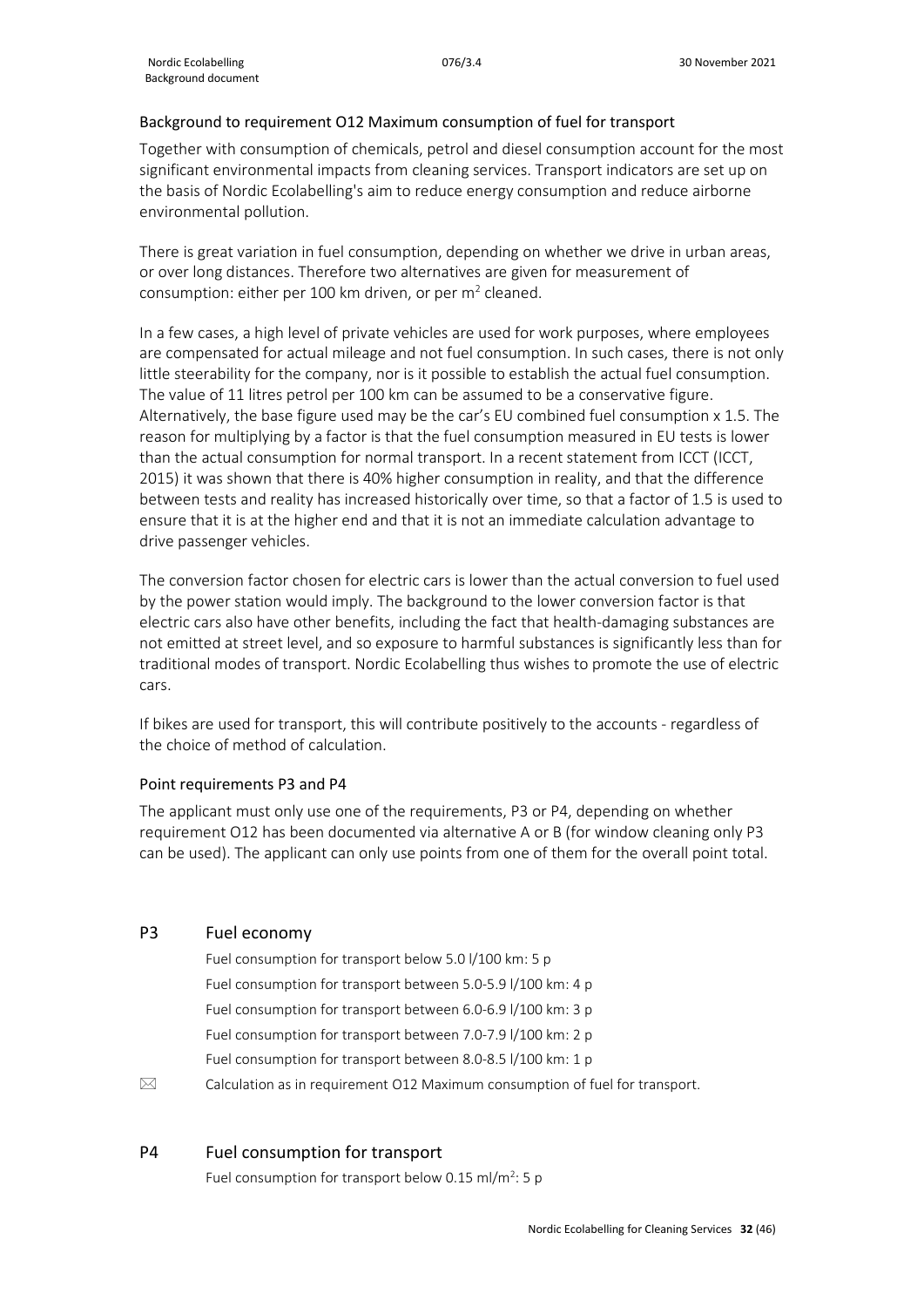Fuel consumption for transport between 0.15-0.29 ml/m<sup>2</sup>: 4 p Fuel consumption for transport between 0.30-0.44 ml/m<sup>2</sup>: 3 p Fuel consumption for transport between 0.45-0.59 ml/m<sup>2</sup>: 2 p Fuel consumption for transport between 0.60-0.70 ml/m<sup>2</sup>: 1 p

 $\boxtimes$  Calculation as in requirement O12 Maximum consumption of fuel for transport.

#### Background to requirements P3 Fuel economy and P4 Fuel consumption for transport

See requirement O12 Maximum consumption of fuel for transport.

## <span id="page-32-0"></span>7.6 Requirement concerning bags

#### P5 Bags

The applicant must calculate the number of bags used for refuse bins and wastepaper baskets in milligrammes (mg) per number of square metres ( $m<sup>2</sup>$ ) cleaned during the year. The point distribution is as follows:

Consumption of less than 40 mg bags/ $m^2$ : 5 p

Consumption of between 40-79 mg bags/ $m^2$ : 4 p

Consumption of between 80-119 mg bags/ $m^2$ : 3 p

Consumption of between 120-159 mg bags/m<sup>2</sup>: 2 p

Consumption of between  $160-200$  mg bags/m<sup>2</sup>: 1 p

*Refuse sacks for cleaning trolleys and sanitary bags are not included.*

*If the applicant only has details of the number of rolls used, the weight can be calculated on the basis of an average number of bags per roll.*

*If the applicant has plastic bags and lacks details of the weight of a bag, a weight of 10 grammes per plastic bag can be used.*

*If the applicant has one or several customers where the responsibility for emptying refuse bins is not part of the cleaning service, or the cleaning company does not have a say in which bags the customer uses (they only empty the refuse bins) the consumption of waste bags for this customer must not be included. However, the number of m2 cleaned at this customer must also be deducted from the calculation of the consumption of refuse bags.*

 $\boxtimes$  Calculation of the annual consumption of bags in milligrammes per square metre cleaned.

#### Background to requirement P5 Bags

The investigation concerning the development of the criteria for generation 1 showed that in 85% of cases the waste volume from cleaning services came from refuse bags, and refuse sacks and plastic bags alone accounted for 45%. The other fractions were much smaller. The project group has no reason to believe that this waste distribution has changed in the cleaning sector, so that it is still highly relevant to make this requirement for refuse bags.

The operator can influence the consumption of bags by not emptying wastepaper baskets if there is very little waste, using smaller or thinner bags in waste bins, or not putting waste bags in wastepaper baskets that are solely used for paper. On the other hand, the consumption of refuse sacks depends on the waste that is produced at the customer.

Nordic Ecolabelling has experienced how the requirement has changed environment. One licence holder has switched to thinner refuse bags and other licence holders have reduced the consumption of bags, merely by announcing that they were now keeping track of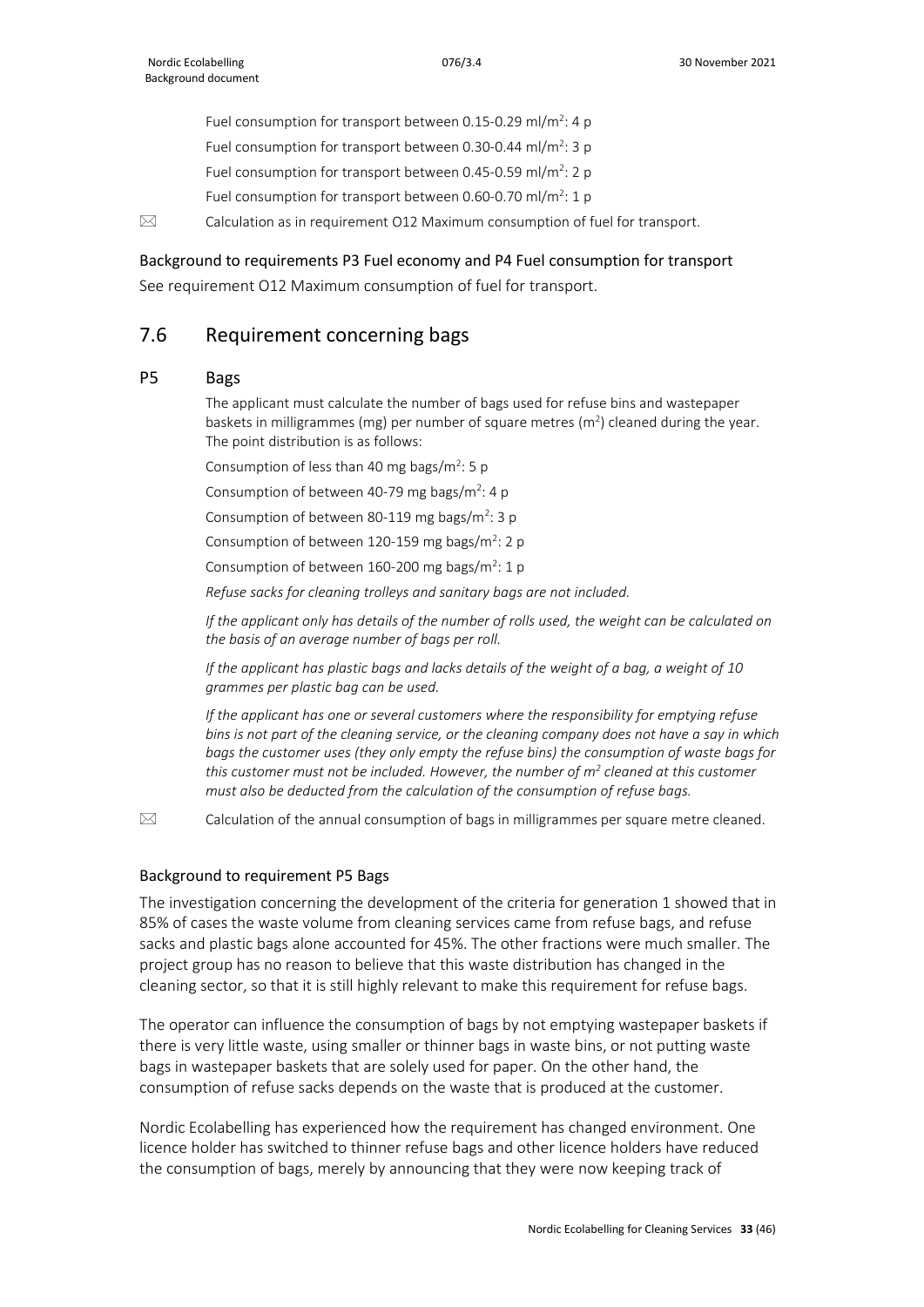consumption of e.g. plastic bags. This avoids waste for the customer and makes cleaning assistants more aware that this environmental parameter is also measured.

Many of our licence holders clean for customers that use a large number of refuse bins for which thin/small bags are used, but which cannot be designated as wastepaper baskets. This might be fixed-mounted waste bins at schools in playrooms, café areas in fitness centres, and so on. These are places where waste bins are not used to dispose of paper (wastepaper baskets). In the investigation for the development of criteria for version 1, the bags were divided into refuse sacks and refuse bags, and not whether the bags were placed in wastepaper baskets or other smaller waste bins. Nordic Ecolabelling believes, however, and therefore clearly writes, that in all cases this concerns thin waste bags. This also applies to bags used in schoolyards, toilets, fitness centres, etc.

The requirement is based on consumption of bags for waste bins and wastepaper baskets, since this is the largest waste fraction, and this fraction can be improved by the operator. The Nordic Ecolabelling Board stipulated that the requirement would apply to all bags and not just plastic bags, since this might be perceived as discrimination against certain materials, and there were actually some parties that used paper bags rather than plastic.

A weak aspect of this requirement is that there is very great variation between the operators. The reason may be that some operators have many customers with offices, and thereby more wastepaper baskets.

Nordic Ecolabelling has also found that some cleaning companies, especially home help services, do not have any control of the refuse bags used by their customers. They solely handle emptying the customer's waste bins, while the customers themselves buy the bags. In these cases, the consumption of refuse bags must not be included in the requirement. This also means, however, that the area cleaned for customers where the cleaning company has no control of the refuse bag type/consumption must not be included in the requirement.

Before the consultation proposal for generation 3 was issued, it was investigated within the sector whether refuse sacks could be included. All of the cleaning companies contacted before were against the inclusion of refuse sacks. It was pointed out that there is no controllability here – the customers' refuse has to be disposed of regularly, no matter how full the sacks are. There is no control of the customer's refuse sorting system either.

#### Requirement level

The requirement is divided into five points interval (compared with four in generation 2) based on input during the hearing. Less distance between the steps make it more motivating to try to score points.

## <span id="page-33-0"></span>7.7 Use of ecolabelled products and services

#### P6 Purchase of ecolabelled products and services

Use of ecolabelled products and services gives points as stated in the table below. Ecolabelled means products (goods and services) that carry the Nordic Swan Ecolabel, the EU Ecolabel or the Good Environmental Choice (the Swedish Society for Nature Conservation's ecolabel). For workwear, GOTS is also included as an ecolabel. A maximum of 6 points can be achieved for this point requirement.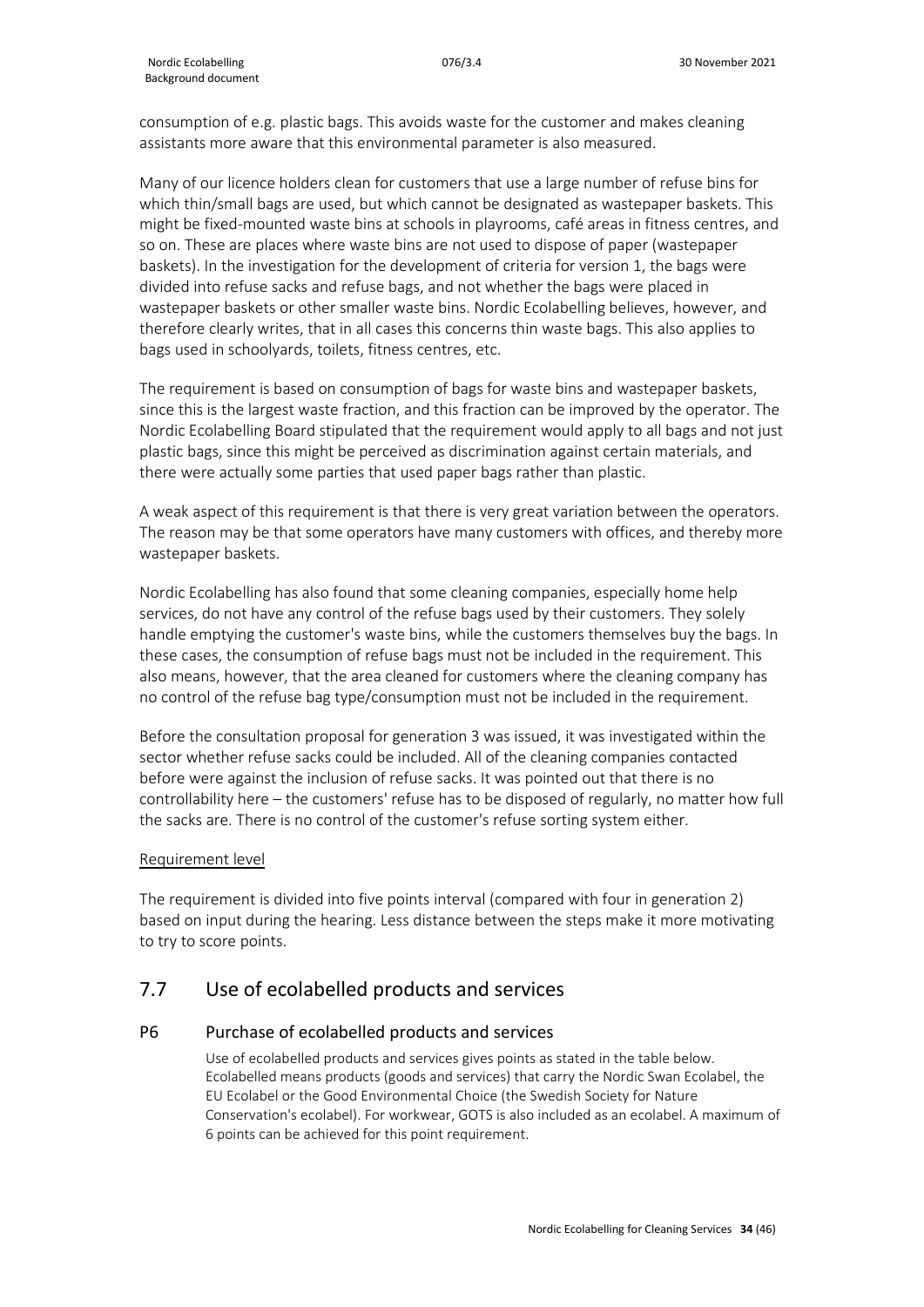| Point score requirements for products<br>and services                                                                                          | <b>Point conditions</b>                                                                                                 | <b>Points</b>  | Documentation (% share of purchasing<br>volume specified in the relevant unit<br>(cost, quantity, litres, kg))                                                                                                                                                                                                                                              |
|------------------------------------------------------------------------------------------------------------------------------------------------|-------------------------------------------------------------------------------------------------------------------------|----------------|-------------------------------------------------------------------------------------------------------------------------------------------------------------------------------------------------------------------------------------------------------------------------------------------------------------------------------------------------------------|
| At least 90% of absorbent paper (kitchen<br>paper rolls/household paper, paper<br>towels and toilet paper) at the customers<br>is ecolabelled. | Applies when the company is<br>responsible for the purchase and<br>replenishing of absorbent paper<br>at the customers. | 1 <sub>p</sub> | Overview of the cleaning company's<br>purchases of ecolabelled absorbent<br>paper (state supplier, and if ecolabelled:<br>what type and licence number).<br>Calculation of the proportion of<br>ecolabelled absorbents in relation to the<br>total amount of absorbent paper<br>delivered to customers by the cleaning<br>company.                          |
| At least 50% of the cloth hand towel rolls<br>at the customers are ecolabelled.                                                                | Applies when the cleaning<br>company is responsible for<br>handling cloth hand towel rolls at<br>the customers.         | 1 <sub>p</sub> | Overview of the cleaning company's<br>handling of ecolabelled cloth hand towel<br>rolls (state supplier, and if ecolabelled:<br>what type and licence number).<br>Calculation of the proportion of<br>ecolabelled cloth hand towel rolls in<br>relation to the total amount of cloth<br>hand towel rolls delivered to customers<br>by the cleaning company. |
| 90% of the soap at customers' toilets is<br>ecolabelled.                                                                                       | Applies when the company is<br>responsible for the purchase and<br>replenishing of soap at the<br>customers.            | 1 <sub>p</sub> | Overview of the cleaning company's<br>purchases of ecolabelled soap (state<br>supplier, and if ecolabelled: what type<br>and licence number).<br>Calculation of the proportion of<br>ecolabelled soap in relation to the total<br>amount of soap delivered to customers<br>by the cleaning company.                                                         |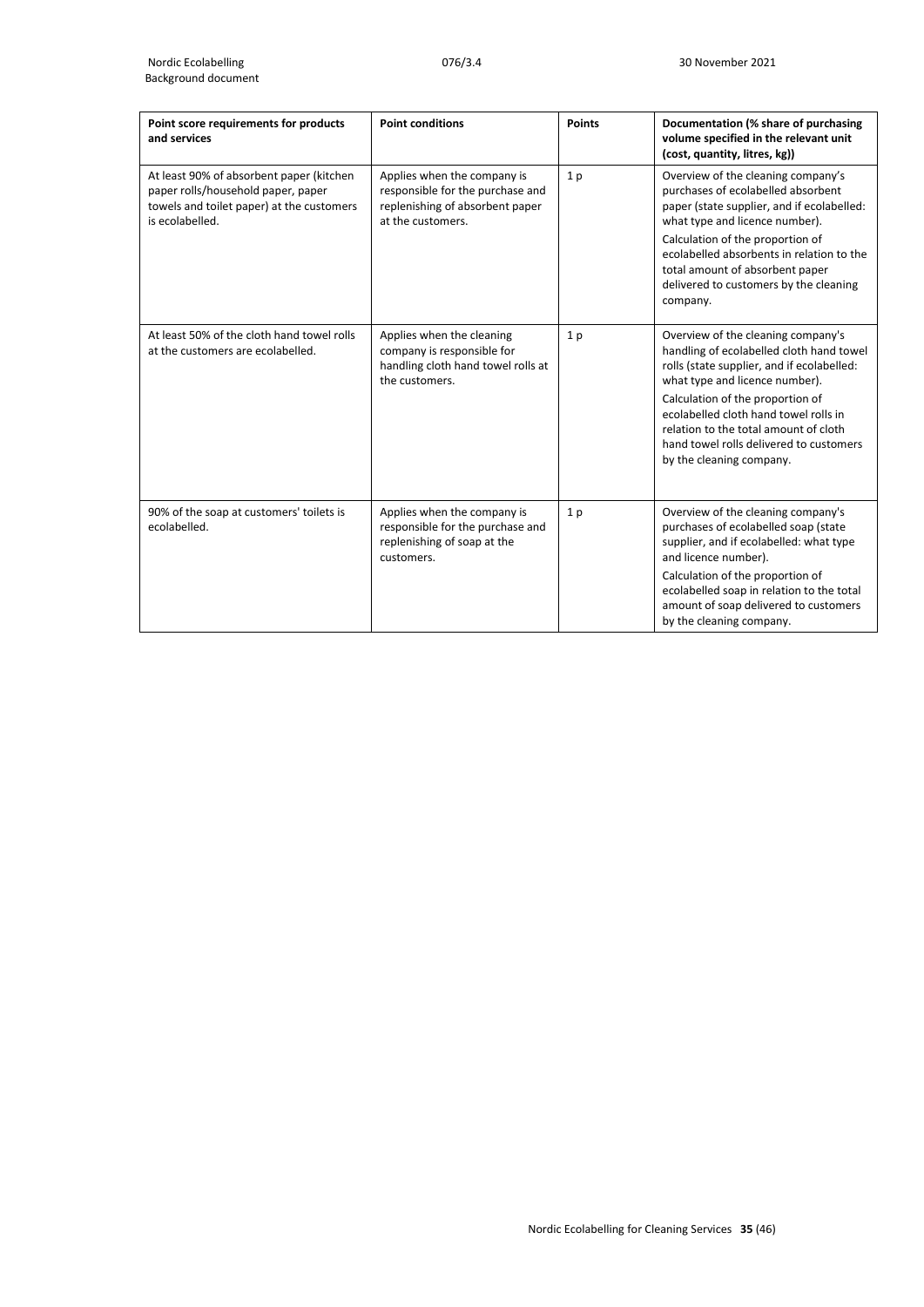| Point score requirements for products<br>and services                                                                                                          | <b>Point conditions</b>                                                  | <b>Points</b>        | Documentation (% share of purchasing<br>volume specified in the relevant unit<br>(cost, quantity, litres, kg))                                                                                                                                                                                                                      |
|----------------------------------------------------------------------------------------------------------------------------------------------------------------|--------------------------------------------------------------------------|----------------------|-------------------------------------------------------------------------------------------------------------------------------------------------------------------------------------------------------------------------------------------------------------------------------------------------------------------------------------|
| At least 50% of the workwear purchased<br>for personnel who clean is ecolabelled.                                                                              |                                                                          | 1 <sub>p</sub>       | Overview of the cleaning company's<br>purchases of ecolabelled workwear<br>(state supplier, and if ecolabelled: what<br>type and licence number).<br>Calculation of the proportion of<br>ecolabelled workwear in relation to the<br>total amount of workwear purchased.                                                             |
| At least 90% of the cloths and mops used<br>at the customers are ecolabelled.<br>At least 50% of the cloths and mops used<br>at the customers are ecolabelled. |                                                                          | 2p<br>1 <sub>p</sub> | Overview of the cleaning company's<br>purchases of ecolabelled cloths and<br>mops (state supplier, and if ecolabelled:<br>what type and licence number).<br>Calculation of the proportion of<br>ecolabelled cloths and mops in relation<br>to the total amount of cloths and mops<br>purchased.                                     |
| At least 50% of car washes take place in<br>ecolabelled vehicle wash installations.                                                                            | Applies to washing of the<br>cleaning company's car fleet.               | 2p                   | Overview of the cleaning company's<br>purchases of ecolabelled vehicle wash<br>installations (state supplier, and if<br>ecolabelled: what type and licence<br>number).<br>Calculation of the proportion of<br>ecolabelled vehicle wash installations in<br>relation to the total amount of vehicle<br>wash installations purchased. |
| 100% of the laundry service<br>Minimum 75% of the laundry service                                                                                              | External laundry services which<br>are purchased must be<br>ecolabelled. | 3 p<br>2p            | Overview of the cleaning company's<br>purchases of ecolabelled laundry service<br>(state supplier, and if ecolabelled: what<br>type and licence number).                                                                                                                                                                            |
| Minimum 50% of the laundry service                                                                                                                             |                                                                          | 1 <sub>p</sub>       | Calculation of the proportion of<br>ecolabelled laundry service in relation to<br>the total amount of laundry service<br>purchased.                                                                                                                                                                                                 |
| Minimum 50% ecolabelled products and<br>services within other product groups*                                                                                  |                                                                          | 1 <sub>p</sub>       | Overview of the cleaning company's<br>purchases of another ecolabelled<br>product or service (state supplier, and if<br>ecolabelled: what type and licence<br>number).<br>Calculation of the proportion of<br>ecolabelled products and services in<br>relation to the total amount purchased.                                       |

\*It is not possible to get points in P6 for ecolabelled chemical cleaning agents, which receive points in P2.

#### Background to requirement P6 Purchase of ecolabelled products and services

Cleaning companies are often responsible for replenishing e.g. toilet paper, soap and paper towels at the customer's premises. If ecolabelled products are used in these cases, the cleaning company has an influence on further environmental benefits with regard to their services. It must be noted that the requirement concerning the ratio of ecolabelled products must only be calculated on the basis of purchases for the customers for which they have a real responsibility and opportunity to influence the purchase. If the customer does not wish the cleaning company to have an influence on the procurement of various products, the cleaning company will not be held to account for this customer's purchases.

In addition, the cleaning company will have numerous purchases that are related to the cleaning service and which can be made ecofriendly via ecolabelled products. If the cleaning company thinks of the environment right down to these details, Nordic Ecolabelling would like to reward this.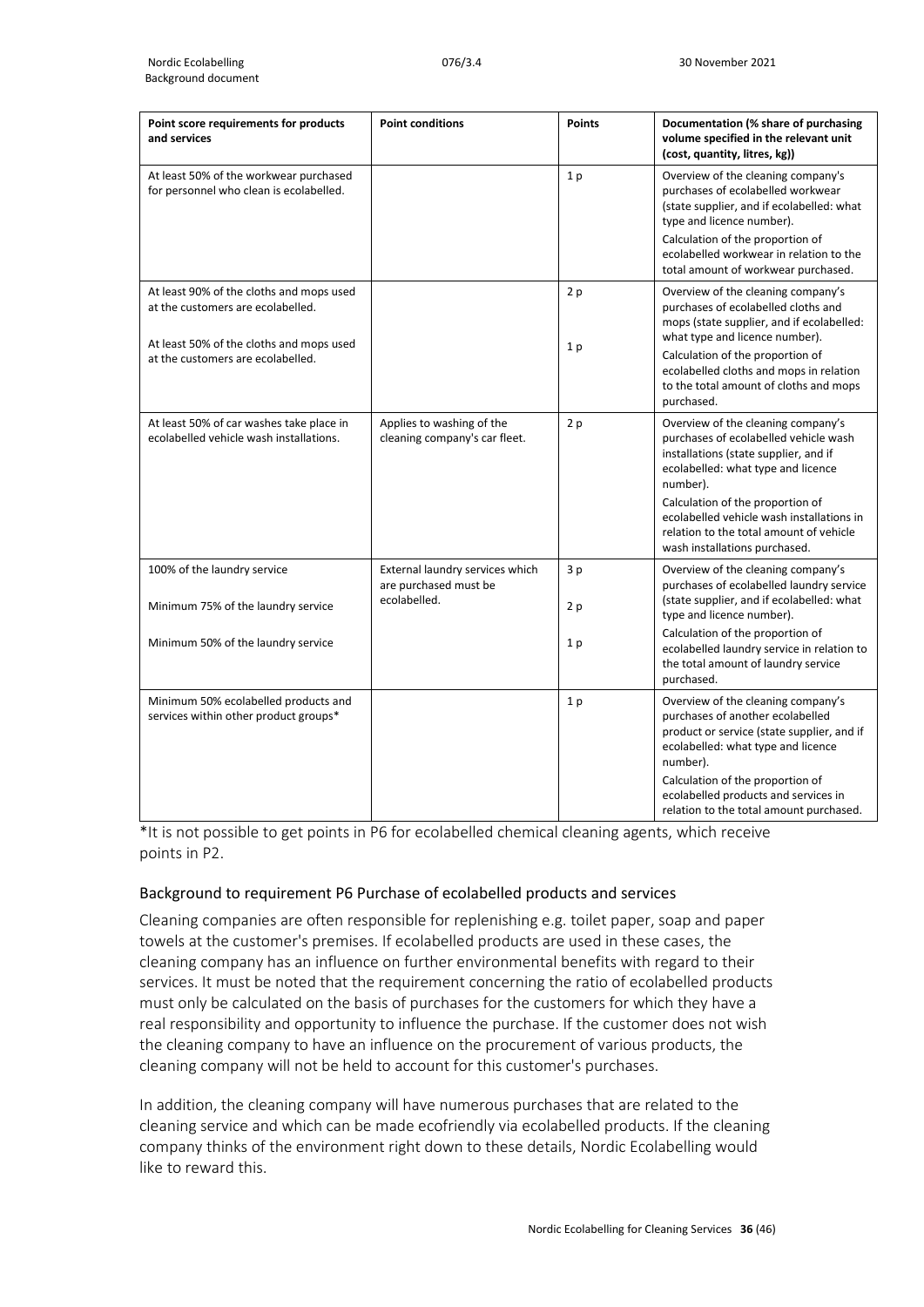The point requirement for ecolabelled products and service is reworded in this version. The proportions and opportunities to get points for use of Nordic Swan Ecolabelled products and services in generation 2 is assessed to have been a little distorted in terms of the areas that are most relevant for cleaning services in environmental terms. Nordic Ecolabelling therefore assesses there to be a need to adjust the weighting of the various requirements' points, with focus on the requirements considered to be more important than others. For example, Nordic Swan Ecolabelled laundries are weighted higher, since washing mops constitutes a large proportion of the environmental impact of the cleaning services' consumption of chemicals. Car washing should be retained, while printed matter presents a minimum environmental impact in this context and is included in "Minimum 50% ecolabelled products and services within other product groups are ecolabelled."

## <span id="page-36-0"></span>7.8 Calculation of points

## O13 Calculation of points

The cleaning company must achieve minimum 14 points with transport and 11 points without.

Cleaning companies that consume less than 25 microlitres chemicals/ $m<sup>2</sup>$  area cleaned under O5 must achieve minimum 13 points with transport and 10 points without.

The table below gives a summary of the areas in which points can be scored.

| <b>Point score requirements</b>              | Number of points scored | Maximum points achievable |
|----------------------------------------------|-------------------------|---------------------------|
| Consumption of chemicals                     |                         | 5 points                  |
| Proportion of ecolabelled chemicals          |                         | 3 points                  |
| Transport (fuel consumption/fuel<br>economy) |                         | 5 points                  |
| <b>Bags</b>                                  |                         | 5 points                  |
| Use of ecolabelled products and<br>services  |                         | 6 points                  |
| <b>Total</b>                                 |                         | 24 points                 |

 $\boxtimes$  Calculation of points in accordance with the table.

## Background to requirement O13 Calculation of points

In generation 3, the required minimum number of points is approximately 60% of the maximum achievable points - at the same level as in generation 2. Points for ecolabelled chemicals are rather lower than for generation 2, because the equivalent mandatory requirement has been tightened considerably. On the other hand, more points are given for the use of ecolabelled products and services.

## <span id="page-36-1"></span>7.9 Quality

## O14 System to follow up on cleaning quality (W)

The cleaning company must have a system for the monitoring of cleaning quality which gives objective and reproducible results. Objectivity and reproducibility can be achieved, for example, if the customer and cleaning company have agreed on the quality level and how the result is to be assessed. As a minimum, the cleaning company must prepare the following (in writing):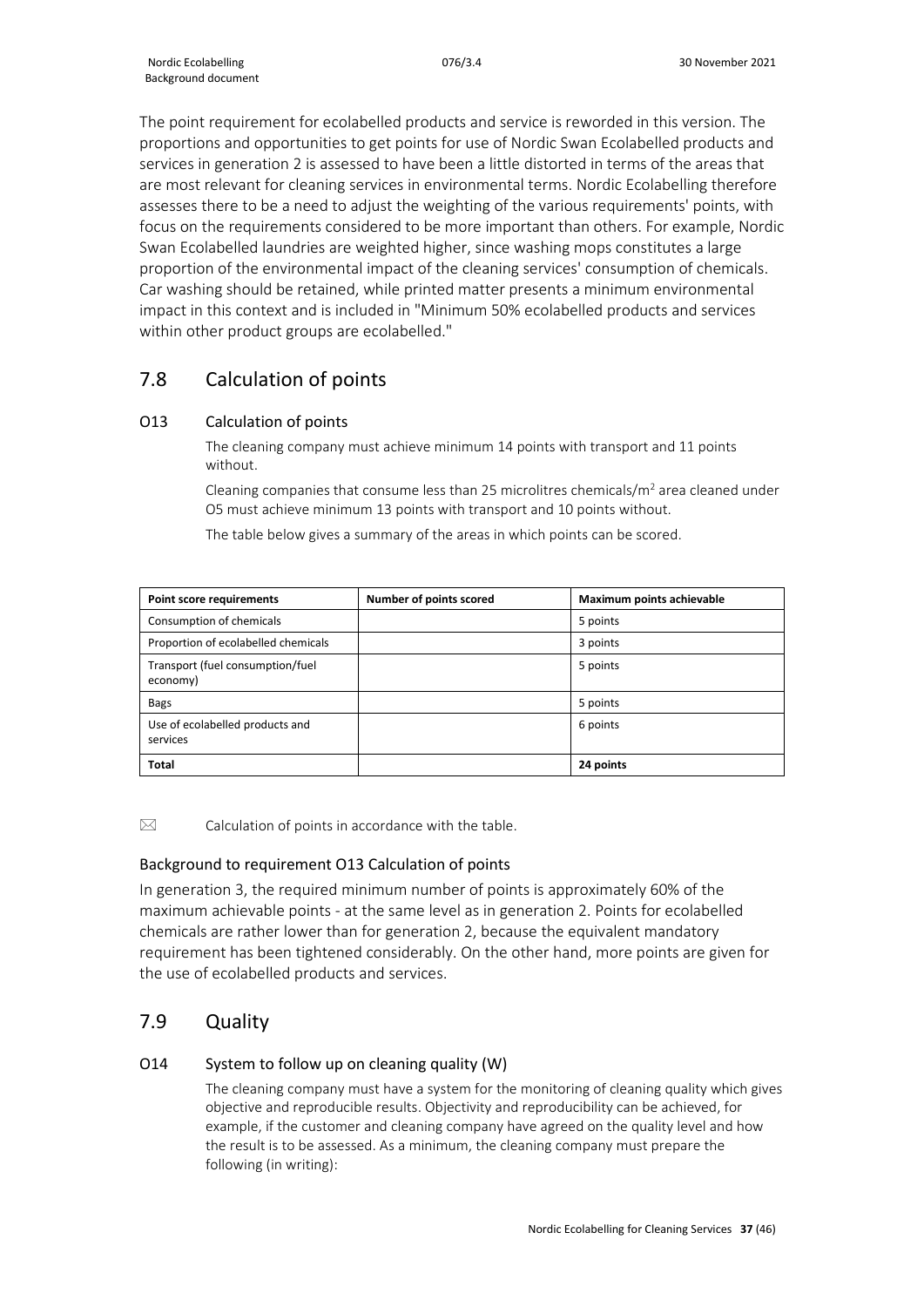- Management and control procedures. The procedure must contain information confirming: how the quality of the work is agreed, how follow-up of the results is carried out, that quality checks are carried out on all objects, who carries out the controls checks and what reporting system is used.

- Procedures for drawing up inspection reports.

*If the cleaning company has a system for evaluation of cleaning quality in accordance with the Nordic standard INSTA800 "Cleaning quality – Measurement system for evaluation of cleaning quality", this requirement will be fulfilled.*

 $\boxtimes$  Procedures and any forms used in conjunction with quality control.

#### Background to requirement O14 System to follow up on cleaning quality

It is not possible to set absolute requirements for the quality of cleaning, as it must be up to the customer and the cleaning company to agree on the quality, since different customers will have different requirements. Like other products and services for which Nordic Ecolabelling sets requirements, Nordic Swan Ecolabelled cleaning services also depend on the best possible quality assurance. Certain minimum requirements have therefore been drawn up, including for a system to follow up on the agreed quality of cleaning.

There is a Nordic framework standard for quality control systems and a standardised Nordic system for the measurement and inspection of the agreed cleaning quality – INSTA 800. INSTA800 is more detailed and as such complies with the European standard. The latter is EN 13549 (2001) "Cleaning services – Basic requirements and recommendations for quality measuring systems".

Use of INSTA 800 is increasing, especially at hospitals. A guide to the standard can be purchased from e.g. [www.ds.dk.](http://www.ds.dk/) Nordic Ecolabelling does not require use of this standard, since it is not yet so widely used. On the other hand, a control system must be established that is equivalent to those used by many of the forward-looking companies in the sector.

#### O15 Written work instructions (W)

The applicant must prepare written work instructions. These must cover the tasks that are included in the cleaning service.

There must be work instructions, which can e.g. include the information specified below, for the most common cleaning tasks. The instructions must be drawn up so as not to prevent variation in the work:

- Description: brief description of the work task (such as cleaning of corridors, cleaning of toilets, etc.)
- Frequency: how often the task is to be performed (e.g. daily, weekly, annually, etc.) or the agreed quality must be achieved
- Object cleaned: which surfaces in the room are to be cleaned (e.g. floor, walls, fixtures, etc.)
- Current methods: description of methods and relevant equipment, machines and chemicals (several alternatives may be relevant and the employee chooses depending on e.g. degree of soiling)

*If the applicant has a certified environmental management system (ISO or EMAS) which covers the cleaning that is to be ecolabelled, the requirement may be fulfilled by this system.*

 $\boxtimes$  Written work instructions.

 $\boxtimes$  If the applicant has a certified environmental management system, a copy of the certificate is submitted, as well as a copy of the sections of the system which concern work instructions.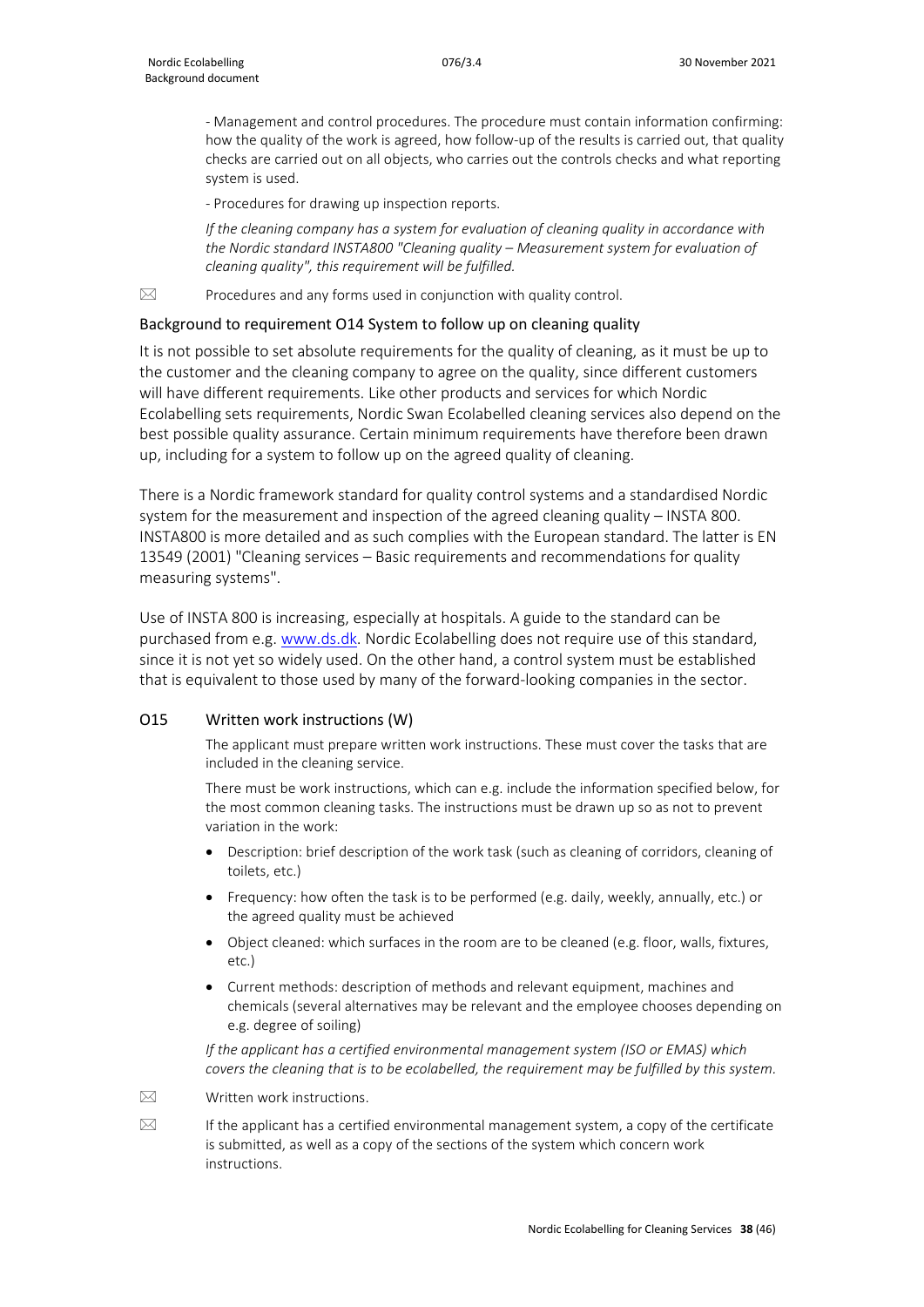#### Background to requirement O15 Written work instructions

In order to perform cleaning of the agreed quality and with the right handling of chemicals and machines, it is important that cleaning personnel have written instructions for the performance of the work and information about chemicals which they can use.

This information and these instructions must contribute as well as possible to the performance of cleaning in compliance with the ecolabelling requirements.

#### O16 Procedures in the event of changes, non-conformities and claims (W)

The cleaning company must ensure via procedures or instructions that:

- In the event of planned changes that affect the requirements of the Nordic Swan Ecolabel, the contact person must notify Nordic Ecolabelling in writing before the changes are implemented. This may relate, for example, to a change of chemicals or cleaning methods.
- In the event of unforeseen non-conformities that affect how the ecolabelling requirements are fulfilled, the contact person must immediately notify Nordic Ecolabelling in writing.
- There is a system for handling claims and complaints.
- $\boxtimes$  Copy of procedures in the event of planned changes, unforeseen non-conformities and claims.

### Background to requirement O16 Procedures in the event of changes, non-conformities and claims

By ensuring that the cleaning company has a quality management system that can handle complaints, non-conformances and information to Nordic Ecolabelling in conjunction with changes, Nordic Ecolabelling assures that the company always makes sure that their ongoing changes/improvements in the company are in accordance with the Nordic Swan Ecolabelling requirements.

#### O17 Maintaining the licence (W)

The cleaning company must ensure continued compliance with the requirements during an annual audit of its business.

*Nordic Ecolabelling's checks on a cleaning company may include an examination of all the requirements above or just a selection. This may involve a site visit or a request for documentation to be provided.*

 $\boxtimes$  Procedure for maintaining the licence.

#### Background to requirement O17 Maintaining the licence

<span id="page-38-0"></span>To ensure that, while it has a licence, the cleaning company complies with the requirements of the Nordic Swan Ecolabel, a procedure must be in place for maintaining the licence. Nordic Ecolabelling's checks on a cleaning company may include an examination of all the requirements above or just a selection. This may involve a site visit or a request for documentation to be provided.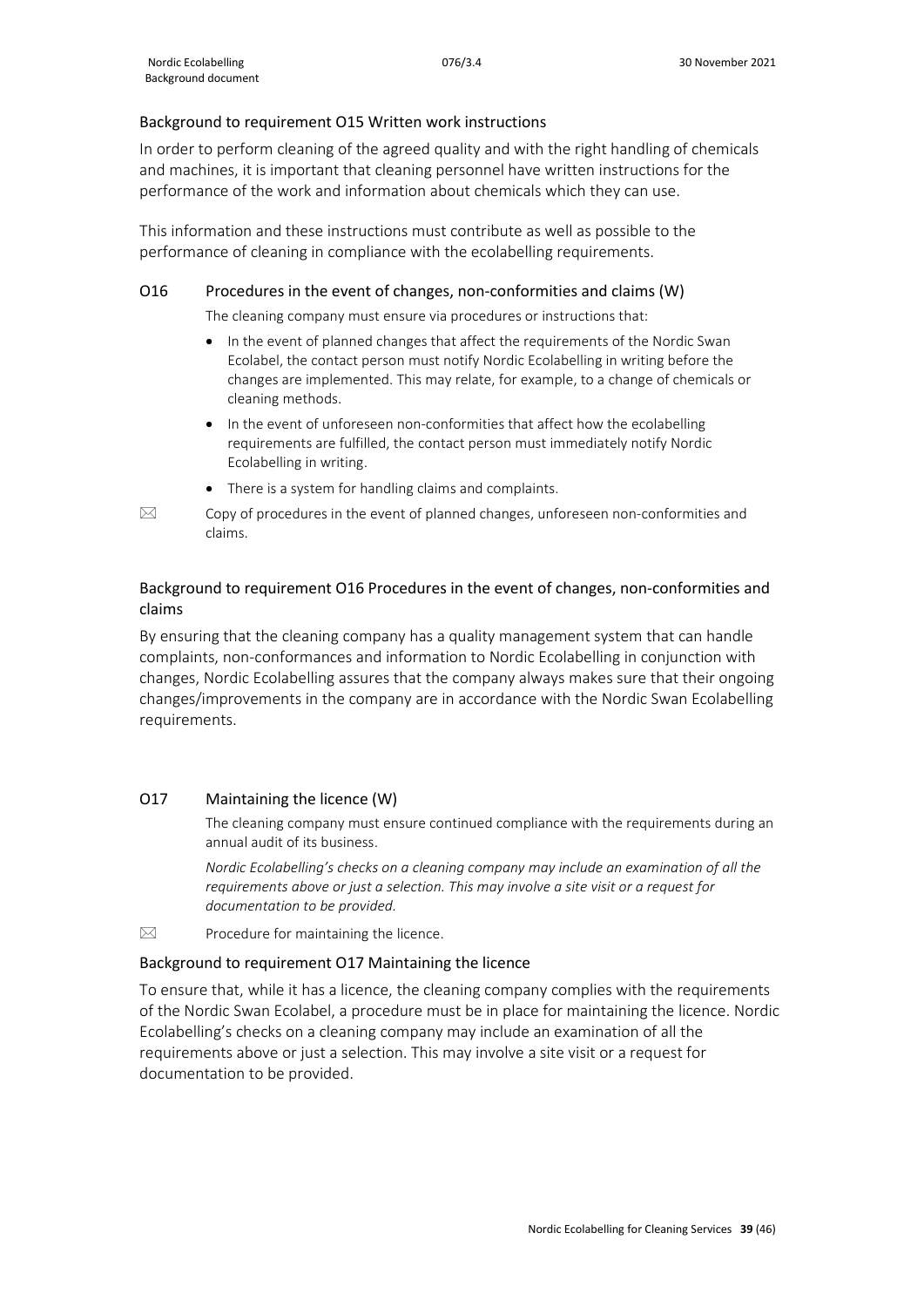## 7.10 Ethics/working environment

### O18 Regulatory requirements (W)

The cleaning company must ensure compliance with statutory requirements, including regulations concerning the working environment, as well as hygiene, health and safety. Failure to comply with this requirement may result in Nordic Ecolabelling revoking the licence.

 $\boxtimes$  Signed application form

#### O19 Training of personnel (W)

The cleaning company must have a plan for training its personnel on the basis of the following key topics:

- Information on cleaning agents, methods, equipment and machines.
- Information on health, safety and the environment.
- Training in ecofriendly driving for relevant personnel, such as inspectors, operations managers and cleaning assistants with a lot of daily driving between customers.
- Information on waste handling.

The training plan must state an objective for when the training must be completed, and the personnel groups that are to undergo training. The plan for training of new employees must state how soon after their employment the training is to take place.

There must also be a brief description of the nature of the training.

Planned training can be shorter for persons who have already undergone cleaning training, or have practical cleaning experience.

The recommendations from EFCI and UNI-Europe concerning training topics can be used. See Appendix 7.

 $\boxtimes$  Training plan.

#### Background to requirement O19 Training of personnel

Nordic Ecolabelling considers training to be very important in order to e.g. handle chemicals on a safe, healthy and environmentally responsible basis.

Education and training are also important to eliminate the general perception that cleaning is unskilled work. Marie Aurell from Linköping University in Sweden has researched into work and identity within the cleaning sector. Important aspects of work and identity are ethical, cultural and service-related. These aspects are discussed in an article by Marja Aulanko, in which she shows how cleaning is far more than technical performance.

The criteria's examples of training have been prepared on the basis of a technical memo from Ecolabelling Denmark, in which a number of existing training programmes were assessed. The memo concerns training under AMU (Arbejdsmarkedsuddannelserne in Denmark), PRYL (Projekt Yrkesbevis Lokalvårdere in Sweden) and EFCL/Uni-Europa (European Federation of Cleaning Industries/EU Trade Union).

Ecodriving is also included in the requirements of the content of training. Ecodriving is training in driving with the best possible fuel economy, and surveys show that this can ensure a reduction of fuel consumption of 5-10%.

It is important to point out that using temps does not prevent licence holders from ensuring that these employees also have a suitable level of training, enabling them to fulfil the ecolabelling requirements, and ensuring them a good working environment.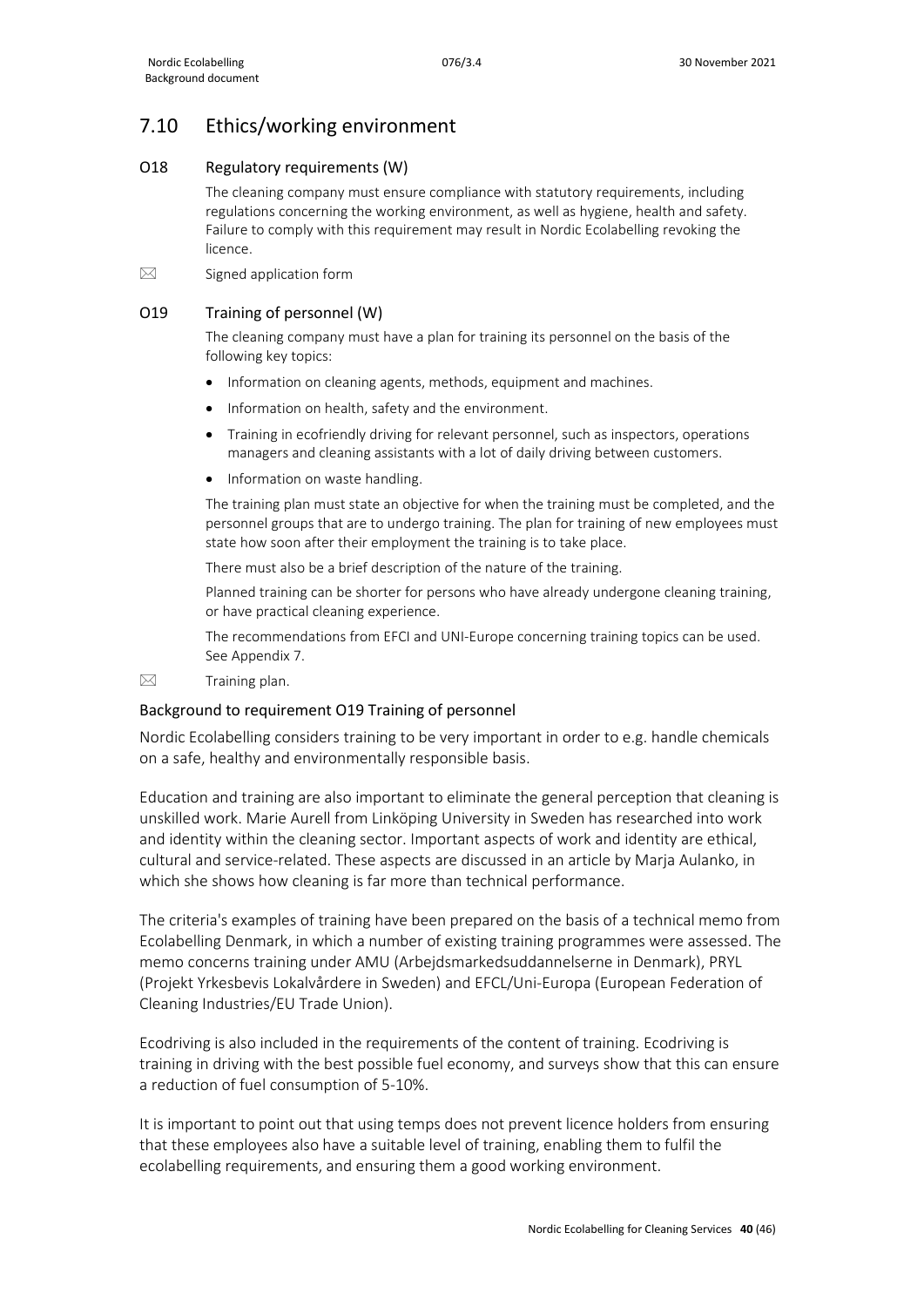#### O20 Ethical requirements (W)

The applicant must comply with the following:

- Be registered for VAT and employer tax purposes and (in Finland) be "förskottssuppbördsregistrede"
- The cleaning company may not be in arrears with payment of taxes and duties
- The company's own employees must be ensured pay (including special services), working hours and other terms of employment that are no less favourable than those which the social partners have agreed for equivalent work within the service area in question.

Such terms and conditions are often set out in a collective bargaining agreement entered into by the relevant unions and employers in the country in question, and apply across the whole of the country (natural geographic catchment area for employees in the country)\*.

- The cleaning company's accounts must be approved by an auditor
- Hold liability insurance
- All employees must have visible name tags or company cards/personal cards, so that the customer can see who is performing the service, and so that employees can identify themselves with valid ID documents. In Norway an HMS card is required, and in Sweden, Service ID or ID 06.

*\* Note that in Norway all suppliers and subsuppliers of cleaning services must be entered on a register of approved cleaning businesses.*

If the cleaning company does not follow recommendations and decisions imposed by competent bodies, such as the labour court, industrial arbitration, or consumer complaints body, Nordic Ecolabelling can withdraw the licence.

 $\boxtimes$  See Appendix 8 Documentation for Ethical requirements.

#### Background to requirement O18 Regulatory requirements and O20 Ethical requirements

In recent years, there has been frequent media debate in the Nordic countries concerning cleaning companies that use moonlighting and do not comply with working environment regulations. Applicants and potential applicants have also expressed their frustration with the unequal competition with companies that base their services on moonlighting employees, and as a consequence significantly lower prices. Nordic Ecolabelling assesses that it is not sufficient to refer to national legislation in the criteria document, but that the Nordic Swan Ecolabel must set requirements that help to ensure that only cleaning companies with serious, sustainable working conditions achieve Nordic Swan Ecolabelling.

#### O21 Requirements for subsuppliers (W)

A) Subsuppliers who provide a complete service (workforce, chemicals, etc) must meet one of the following requirements:

1. The subsupplier is a Nordic Swan Ecolabelled cleaning service.

2. The subsupplier meet Nordic Swan Ecolabel's ethical requirement O20\*. The chemicals used by the subsupplier in delivering the Nordic Swan Ecolabelled service must meet requirements O7, O8 and O9.

This proportion may comprise a maximum of 15% of the applicant's sales.

The licensee must specify in the contract with the customer which objects will be cleaned by non-Nordic Swan Ecolabelled subsuppliers.

- $\boxtimes$  If subsupplier is Nordic Swan Ecolabelled, state name and licence number. Otherwise see Appendix 9.
- $\boxtimes$  Calculation of the proportion of the applicant's sales that are accounted for by subsuppliers.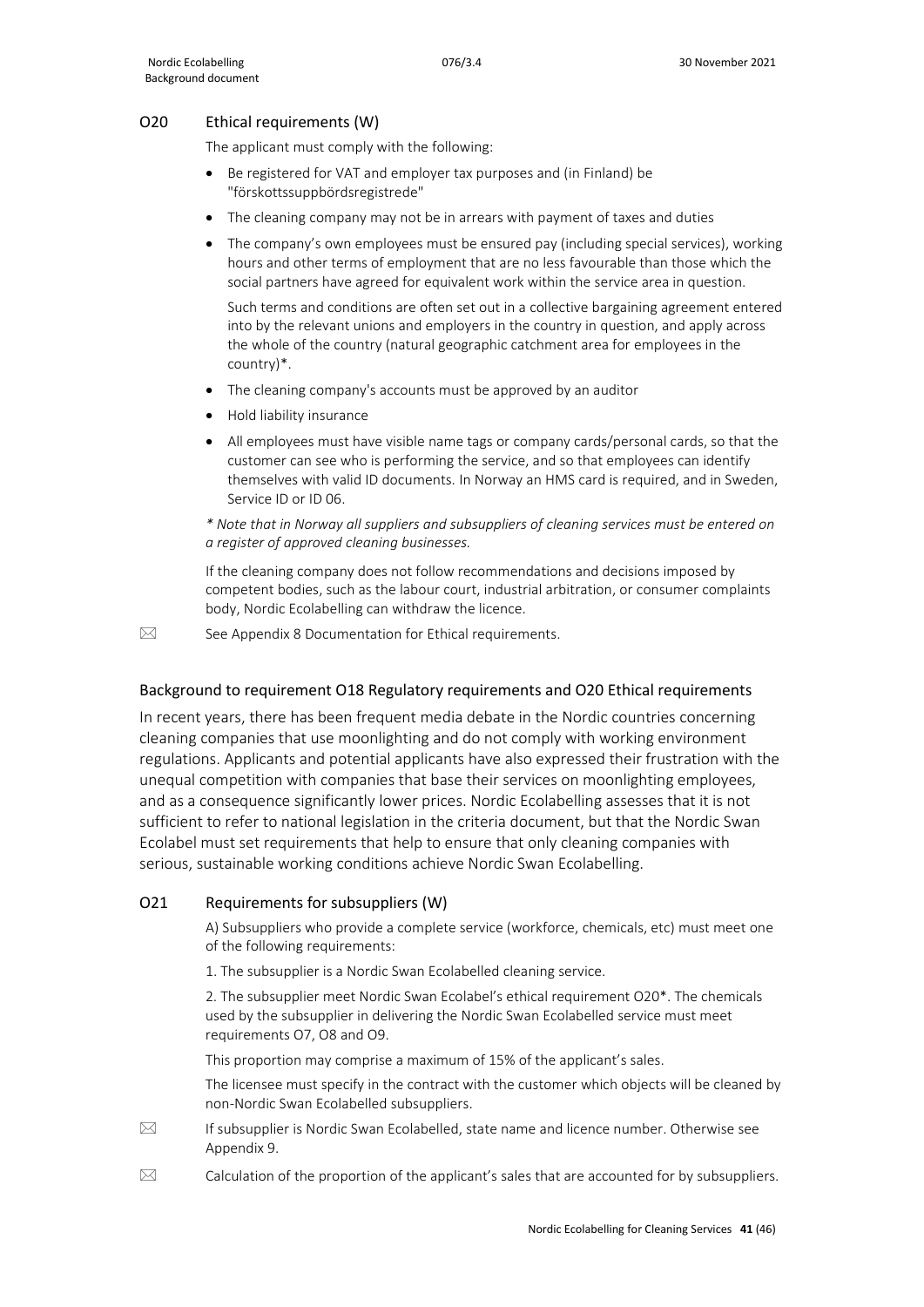$\boxtimes$  Procedure to ensure that the licensee specifies in the contract with the customer which objects will be cleaned by non-Nordic Swan Ecolabelled subsuppliers.

> B) Subsuppliers who only provide the workforce must meet one of the following requirements:

1. The subsupplier is a Nordic Swan Ecolabelled cleaning service.

2. The subsupplier is covered by the applicant's training programme (O19). Square metres (O2) that are delivered to the Nordic Swan Ecolabelled service and associated transport (O12), use of chemicals (O5 and O6) and bags (P5) are included in the applicant's own calculations. The subsupplier must comply with the following ethical requirements\*:

- Cleaning must be performed by the subsupplier's own personnel. The subsupplier may not hire another subsupplier.
- Be registered for VAT and employer tax purposes and (in Finland) be "förskottssuppbördsregistrede".
- The cleaning company may not be in arrears with payment of taxes and duties.
- All employees must have visible name tags or company cards/personal cards, so that the customer can see who is performing the service, and so that employees can identify themselves with valid ID documents. In Norway an HMS card is required, and in Sweden, Service ID or ID 06.

*\*Note that in Norway all suppliers and subsuppliers of cleaning services must be entered on a register of approved cleaning businesses.*

 $\boxtimes$  If subsupplier is Nordic Swan Ecolabelled, state name and licence number. Otherwise see Appendix 10.

#### Background to requirement O21 Requirements for subsuppliers

According to a survey by Service Entreprenörerna Almega in Sweden, nearly half the companies use subsuppliers. More than four out of ten companies themselves work as subsuppliers. To ensure that non-Nordic Swan Ecolabelled subsuppliers are also at the professional end of the market, certain minimum requirements are set.

Subsuppliers are used in different ways and for different reasons across the Nordic countries. In order to cover the whole of the Nordic region and at the same time be meaningful, a distinction is drawn between the different types of subsuppliers.

#### O22 Documentation of Nordic Swan Ecolabelling requirements (W)

All documents concerning the Nordic Swan Ecolabelling licence must be available at the licence holder.

<span id="page-41-0"></span>م Checked during inspection visits.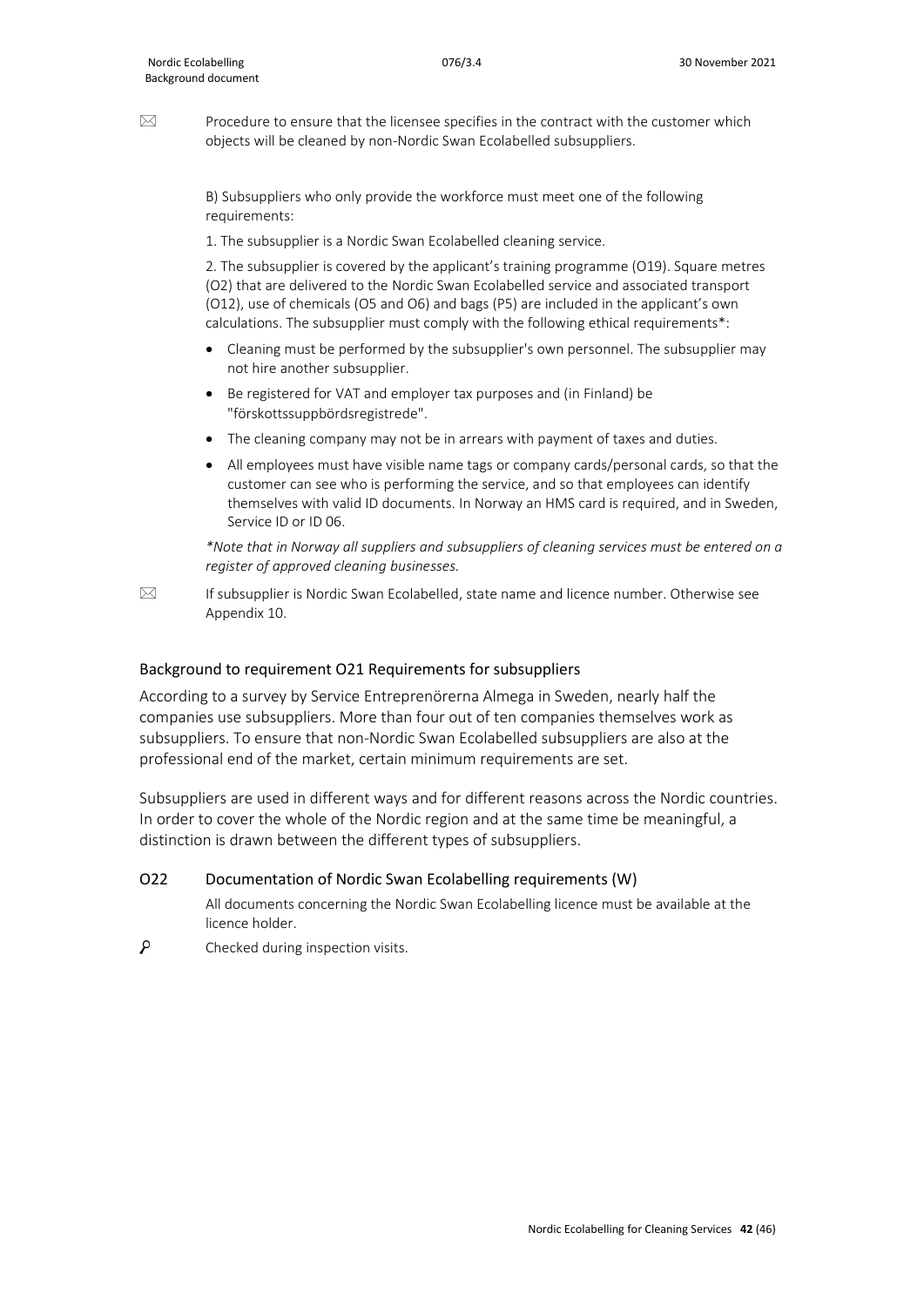# 8 Changes compared to previous generation

Here is a list of the key changes from generation 2 to 3:

| Require-<br>ment in g2                         | <b>Requirement title</b>                                                                       | What has<br>happened?                                              | <b>Reason for change</b>                                                                                                                   | Require-<br>ment in g3 |
|------------------------------------------------|------------------------------------------------------------------------------------------------|--------------------------------------------------------------------|--------------------------------------------------------------------------------------------------------------------------------------------|------------------------|
| What can<br>be Nordic<br>Swan Eco-<br>labelled |                                                                                                | Window<br>cleaning<br>included.<br><b>Disinfection</b><br>excluded | Interest from the sector in<br>window cleaning Disinfection:<br>several exceptions, part of the<br>total volume, new biocide<br>directive. | $\equiv$               |
|                                                | Description of company                                                                         | <b>New</b><br>requirement<br>(partly included<br>in O16 in g2)     | Important to have an early<br>overview of companies and<br>subsuppliers.                                                                   | 01                     |
| 01                                             | Square metres cleaned                                                                          | Reworked                                                           | More clear, ensure equal<br>treatment, template value<br>adjusted.                                                                         | O <sub>2</sub>         |
| 02                                             | Information about chemicals                                                                    | Amended                                                            | Ensure that further purchasing<br>continues to adhere to the<br>requirements.                                                              | O <sub>3</sub>         |
| O3                                             | Correct dosing                                                                                 | Unchanged                                                          |                                                                                                                                            | <b>O4</b>              |
| O <sub>4</sub>                                 | Consumption of chemicals                                                                       | Tightened                                                          | Requirement too weak versus<br>licence data. Chemicals for<br>external cleaning of mops clearly<br>included.                               | O <sub>5</sub>         |
| P1                                             | Consumption of chemicals                                                                       | Tightened                                                          | Based on change in O<br>requirement.                                                                                                       | <b>P1</b>              |
| 05                                             | Other ecolabelled chemicals                                                                    | Tightened                                                          | Requirement too weak versus<br>licence data.                                                                                               | 06                     |
| O6                                             | Non-ecolabelled chemical<br>products, hazard classification                                    | Updated                                                            | Equivalent to requirement for<br><b>Cleaning Agents.</b>                                                                                   | 07                     |
| 07                                             | Non-ecolabelled chemical<br>products, substances that may<br>not be included                   | Updated                                                            | Equivalent to requirement for<br><b>Cleaning Agents.</b>                                                                                   | O8                     |
|                                                | Sealant, floor polish, floor wax -<br>content of fluorosurfactants and<br>silicone surfactants | <b>New</b>                                                         | Need after removal of criteria for<br>floorcare products.                                                                                  | O <sub>9</sub>         |
| P <sub>2</sub>                                 | Ecolabelled chemicals                                                                          | Tightened                                                          | Adjusted for new O<br>requirements.                                                                                                        | P <sub>2</sub>         |
| P <sub>3</sub>                                 | Concentrated products                                                                          | Deleted                                                            | Difficult to document. Same<br>effect achieved via requirements<br>of chemicals consumption.                                               |                        |
|                                                | Perfume and preservatives in<br>products using spray bottles                                   | New req.                                                           | Known working environment<br>problem.                                                                                                      | 010                    |
| O8                                             | Purchase of vehicles                                                                           | Reworked                                                           | Changed to new purchases.                                                                                                                  | 011                    |
| Require-<br>ment in g2                         | <b>Requirement title</b>                                                                       | What has<br>happened?                                              | <b>Reason for change</b>                                                                                                                   | Require-<br>ment in g3 |
| O9                                             | Maximum consumption of fuel<br>for transport                                                   | Updated                                                            | Possibility for applicants to<br>document use of various types of<br>fuel.                                                                 | 012                    |
| P <sub>4</sub>                                 | Fuel consumption for transport                                                                 | Amended                                                            | "80% customers < 200 m <sup>2"</sup><br>removed - not used in licence.                                                                     | <b>P4</b>              |
| P5                                             | Fuel economy                                                                                   | Unchanged                                                          |                                                                                                                                            | P3                     |
| Р6                                             | Bags                                                                                           | Updated d                                                          | More points intervals.                                                                                                                     | P5                     |
| P7                                             | Waste sorting                                                                                  | Deleted                                                            | Internal sorting at company - low<br>RPS.                                                                                                  |                        |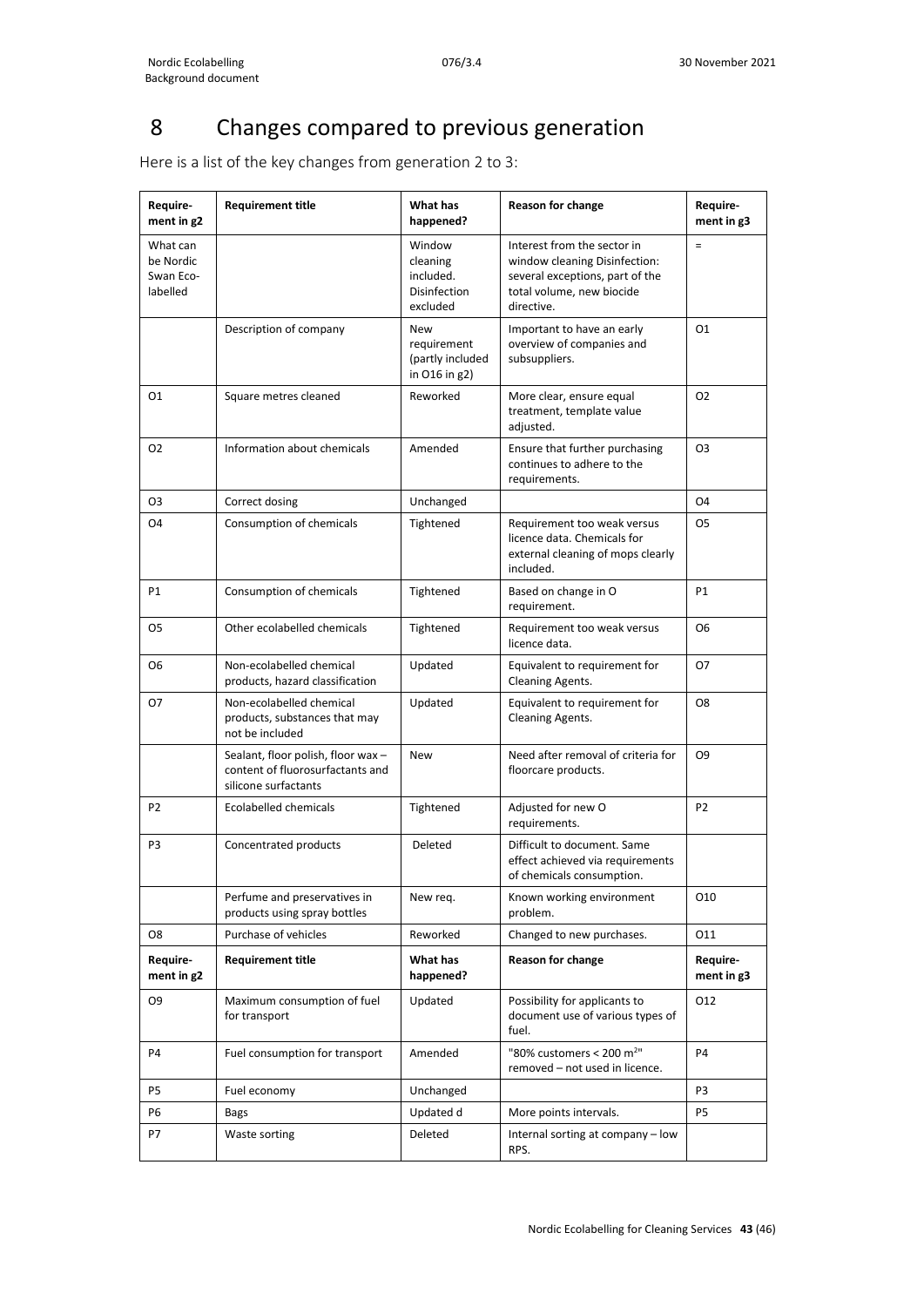| P <sub>8</sub> | Purchase of ecolabelled products                                                                                     | Combined<br>Amended            | Some removed, some added<br>after RPS assessment.                                                                 | <b>P6</b>                                                                   |
|----------------|----------------------------------------------------------------------------------------------------------------------|--------------------------------|-------------------------------------------------------------------------------------------------------------------|-----------------------------------------------------------------------------|
| P <sub>9</sub> | Purchase of ecolabelled services                                                                                     |                                |                                                                                                                   |                                                                             |
|                | Window cleaning                                                                                                      | New req.                       | Introduction of window cleaning<br>after interest from the sector in<br>window cleaning.                          | Must fulfil<br>all O-<br>require-<br>ments<br>except O2,<br>O9 and<br>O(13) |
| Chapter 6      | Calculation of points                                                                                                | Updated, now<br>O requirements | Minimum score same % share as<br>before.                                                                          | 013                                                                         |
| 010            | System to follow up on cleaning<br>quality                                                                           | Unchanged                      |                                                                                                                   | 014                                                                         |
| 011            | Written work instructions                                                                                            | Unchanged                      |                                                                                                                   | 015                                                                         |
| 012            | <b>Customer information</b>                                                                                          | Deleted                        | No RPS. All easily fulfil the<br>requirement.                                                                     |                                                                             |
| 013            | Official requirements                                                                                                | Unchanged                      |                                                                                                                   | 018                                                                         |
| 014            | <b>Ethical requirements</b>                                                                                          | Reworked                       | Subsuppliers moved to separate<br>requirement.                                                                    | O <sub>20</sub>                                                             |
| 015            | Training of personnel                                                                                                | Amended                        | As before - but requirement of<br>"more than 30% temps removed"<br>- subsuppliers moved to an own.<br>requirement | O19                                                                         |
| 016            | Procedures in the event of<br>changes, non-conformities and<br>claims                                                | Amended                        | As before – but description of the<br>organisation moved to O1.                                                   | 016                                                                         |
|                | Requirements for subsuppliers<br>and temp agencies that are not<br>Nordic Swan Ecolabelled - ethical<br>requirements | New - partly                   | Combined requirements included<br>in other requirements + some<br>new.                                            | 021                                                                         |
| 017            | Maintaining the licence                                                                                              | Adjusted<br>slightly           | Text about ISO/EMAS removed -<br>as the requirement must be<br>fulfilled in all circumstances.                    | 017                                                                         |
| 018            | Documentation of Nordic Swan<br><b>Ecolabelling requirements</b>                                                     | Unchanged                      |                                                                                                                   | O <sub>22</sub>                                                             |
| 019            | Marketing                                                                                                            | Removed<br>17.11.14            |                                                                                                                   |                                                                             |

# **9 References**

Cleaning sprays, chemicals, asthma and COPD

(http://www.naaf.no/Documents/1.%20Allergi%20i%20Praksis/3%20-

%2014/AA%203%2014%20Renholdssprayer,%20kjemikalier,%20astma%20og%20kols.pdf ) recent Nordic research (Jan Vilhelm Bakke, PhD, consultant at the Norwegian Labour Inspection Authority/First amanuensis at NTNU)

Arbete och identitet – om hur städare blir städare (Work and identity - On how cleaners become cleaners), Marie Aurell, Tema Teknik och social förändring, Linköpings University in Sweden, 2001.

Background document to Miljøvejledning for rengøringsservice (Environmental guide for cleaning service), Environmental Protection Agency in Denmark, August 1999.

Cleaning Industry – European social dialogue, EFCI (European Federation of Cleaning Industries) and UNI-Europa (European regional organisation of Union Network International), 2001.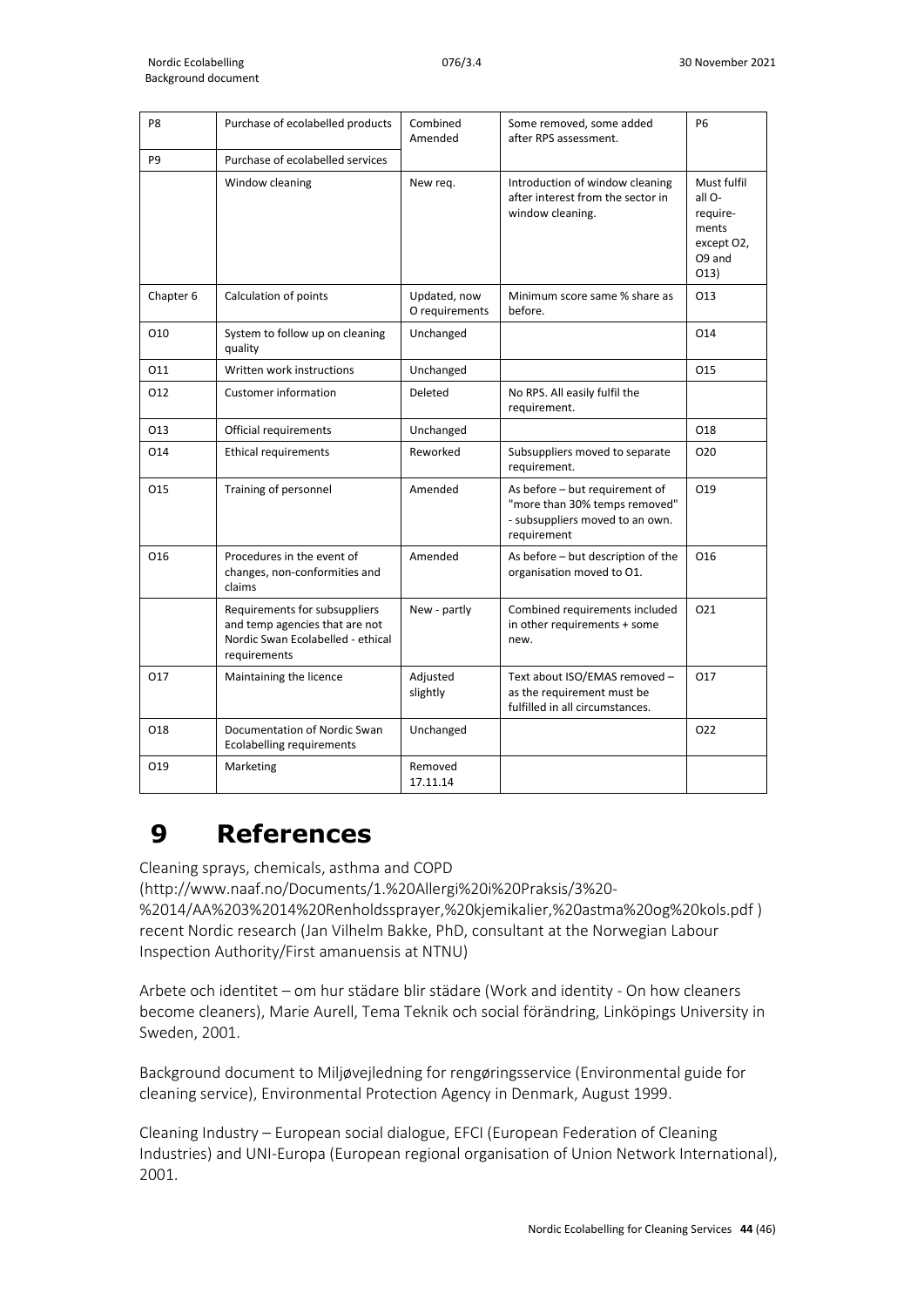Cleaning Manual, SSTL the Finnish Association of Cleaning Technology, Publication 1:8, 1998.

COPERT III Computer program to calculate emissions from road transport – Methodology and emission factors (Version 2.1), European Environment Agency, November 2000.

Proposal for training plan for Nordic Ecolabelled cleaning services, Jakob Zeuthen, Nordic Ecolabelling Secretariat in Denmark, 10 October 2001.

Preliminary study – Ecolabelling of cleaning services, Nordic Ecolabelling, 2 February 2000.

Market survey – Assistance for preparing ecolabelling criteria for cleaning services, Norges Byggforskningsinstitutt Byggforsk (SINTEF Building and Infrastructure), 20-12-2001.

Environmental philosophy, 16 June 2000, Nordic Ecolabelling.

Renhold – høgre utdanning (Cleaning - higher training), Christopher Magnus, Yrkeslitteratur as, Oslo 1996.

Service is more than a technical performance, Marja Aulanko, Hauswirtschaft und Wissenschaft, 49th edition, volume 1, 1st quarter 2001, pp. 18-23

Städteknisk Ordlista (technical cleaning glossary), TNC (Terminologicentrum) and SRTF (Sveriges Rengöringstekniska Förbund), SRTF, Box 2133, S-176 02 Järfälla, Sweden [\(kansli@srft.se\)](mailto:kansli@srft.se).

Renholdsnytt, Søkelys på hudplager, 2016.

TEMA2000 – Et værktøj til at beregne transporters energiforbrug og emissioner i Danmark (A tool to calculate transporters' energy consumption and emissions in Denmark), Ministry of Transport in Denmark, May 2000.

The Swedish National Road and Transport Research Institute, Magnus Lenner, SAE 980682.

Tool for working environment assessment of cleaning services, AMI report 52, National Research Centre for the Working Environment in Denmark, April 2000.

Information from Statistics Denmark

[www.sba.dk](http://www.sba.dk/) [www.rsba.dk](http://www.rsba.dk/) [www.ssef.se](http://liveshare.svanemerket.org/Nordisk%20Miljmrkning/Produktgrupper/Revision%20af%20version%201/Udkast%20til%20kriterier%20og%20baggrundsdokument/www.ssef.se) [www.bilviden.dk](http://www.bilviden.dk/) [www.fstyr.dk/](http://www.fstyr.dk/)

[www.hvorlangtpaaliteren.dk](http://www.hvorlangtpaaliteren.dk/)

[www.ecodrive.org](http://www.ecodrive.org/)

[www.horesta.dk](http://www.horesta.dk/)